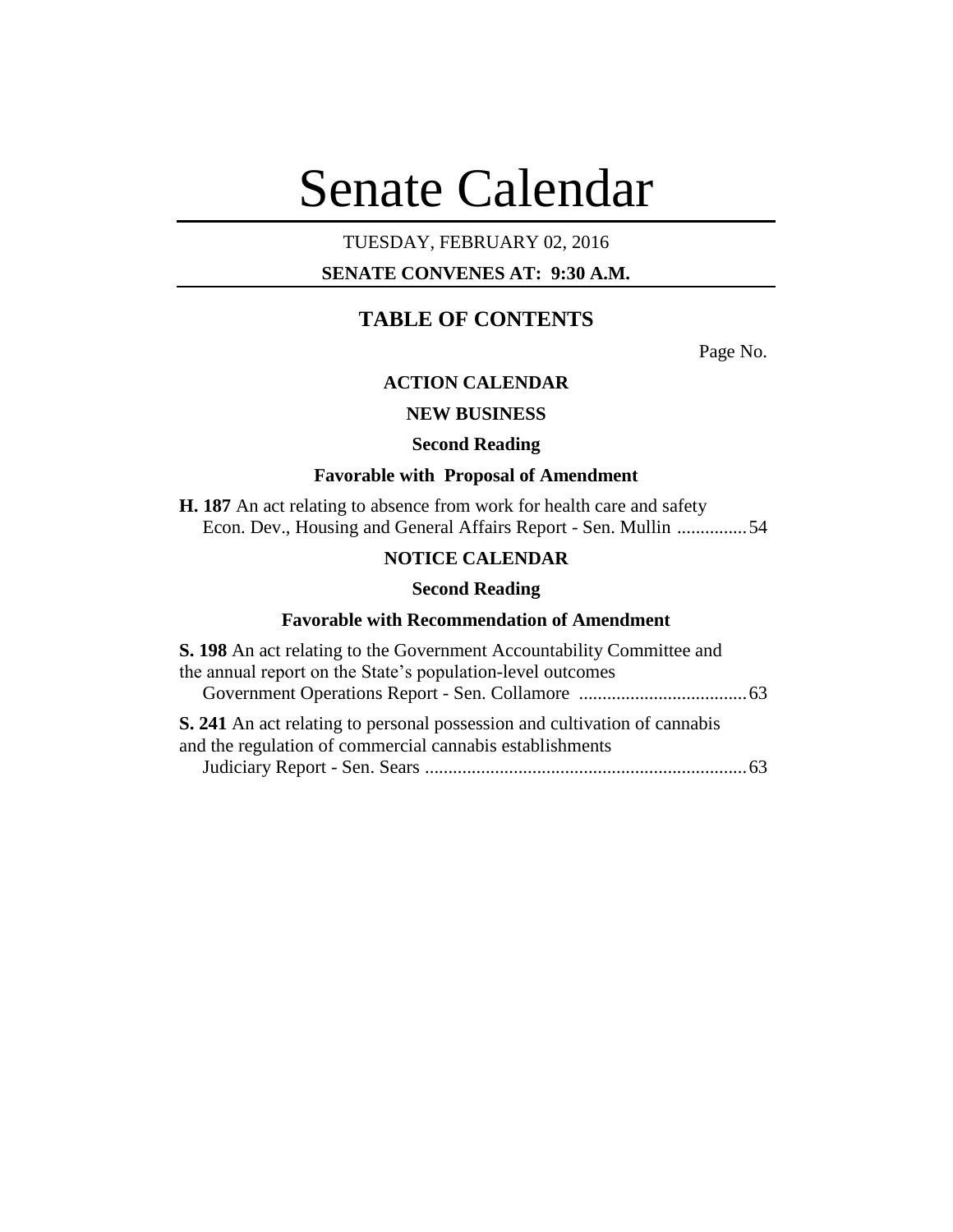## **ORDERS OF THE DAY**

## **ACTION CALENDAR**

#### **NEW BUSINESS**

#### **Second Reading**

#### **Favorable with Proposal of Amendment**

## **H. 187.**

An act relating to absence from work for health care and safety.

## **Reported favorably with recommendation of proposal of amendment by Senator Mullin for the Committee on Economic Development, Housing & General Affairs.**

The Committee recommends that the Senate propose to the House to amend the bill by striking out all after the enacting clause and inserting in lieu thereof the following:

Sec. 1. FINDINGS

The General Assembly finds:

(1) According to the Vermont Department of Labor's 2013 Fringe Benefits Study, roughly one-half of all private sector employers provide some form of paid leave to their employees.

(2) Based on information provided by the 2013 Fringe Benefits Study, it is estimated that slightly less than 50 percent of private sector workers employed by companies with fewer than 20 workers have access to paid leave, while approximately 78 percent of workers employed by larger companies have access to paid leave time.

(3) Based on information provided by the 2013 Fringe Benefits Study, it is estimated that more than 60,000 working Vermonters lack access to paid leave.

Sec. 2. PURPOSE

(a) The purpose of this act is to promote a healthier environment at work, school, and in public by ensuring that employees are provided with paid leave time for purposes of health care and safety.

(b) It is the intent of the General Assembly that: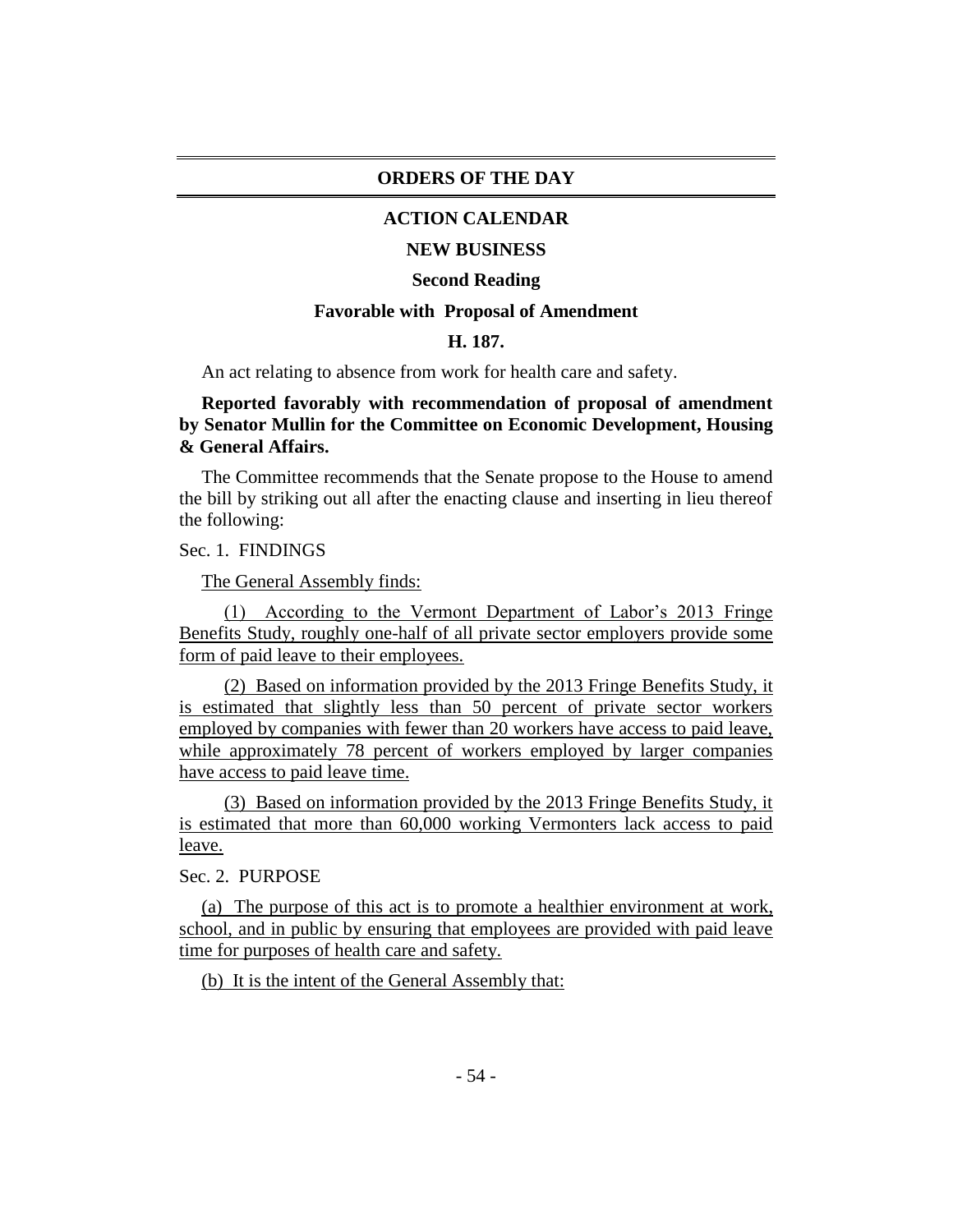(1) all employers doing business in or operating in the State of Vermont shall be required to provide earned sick time to their employees as provided by this act; and

(2) all bids on State-funded construction projects, including bids from out-of-state employers, shall include the cost of providing employees working on the project with earned sick time as required pursuant to this act.

Sec. 3. 21 V.S.A. § 384 is amended to read:

§ 384. EMPLOYMENT; WAGES

\* \* \*

(d) For the purposes of earned sick time, an employer shall comply with the provisions required under subchapter 4B of this chapter.

Sec. 4. 21 V.S.A. chapter 5, subchapter 4B is added to read:

Subchapter 4B. Earned Sick Time

#### § 481. DEFINITIONS

As used in this subchapter:

(1) "Employer" means any individual, organization, or governmental body, partnership, association, corporation, legal representative, trustee, receiver, trustee in bankruptcy, and any common carrier by rail, motor, water, air, or express company doing business in or operating within this State.

(2) "Combined time off" means a policy wherein the employer provides time off from work for vacation, sickness, or personal reasons, and the employee has the option to use all of the leave for whatever purpose he or she chooses.

(3) "Commissioner" means the Commissioner of Labor.

(4) "Earned sick time" means discretionary time earned and accrued under the provisions of this subchapter and used by an employee to take time off from work for the purposes listed in subdivisions  $483(a)(1)$ –(5) of this subchapter.

(5) "Employee" means a person who, in consideration of direct or indirect gain or profit, is employed by an employer for an average of no less than 18 hours per week during a year. However, the term "employee" shall not include:

(A) An individual who is employed by the federal government.

(B) An individual who is employed by an employer: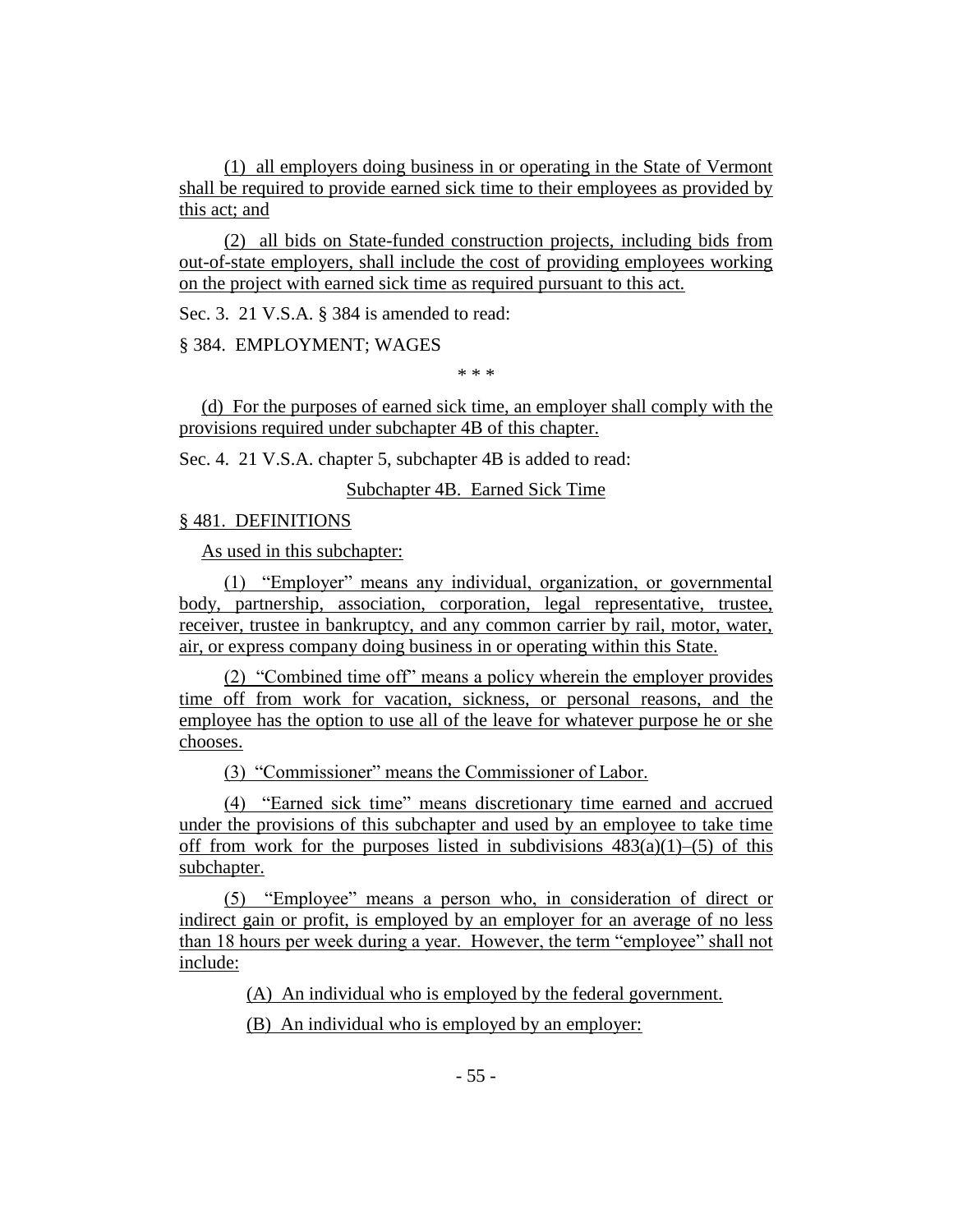(i) for 20 weeks or fewer in a calendar year; and

(ii) in a job scheduled to last 20 weeks or fewer.

(C) An individual that is employed by the State and is exempt or excluded from the State classified service pursuant to 3 V.S.A. § 311, but not an individual that is employed by the State in a temporary capacity pursuant to 3 V.S.A. § 331.

(D) An employee of a health care facility as defined in 18 V.S.A. § 9432(8) or a facility as defined in 33 V.S.A. § 7102(2) if the employee only works on a per diem or intermittent basis.

(E) An employee of a school district, supervisory district, or supervisory union as defined in 16 V.S.A. § 11 that:

(i) is employed pursuant to a school district or supervisory union policy on substitute educators as required by the Vermont Standards Board for Professional Educators Rule 5381;

(ii) is under no obligation to work a regular schedule; and

(iii) is not under contract or written agreement to provide at least one period of long-term substitute coverage which is defined as 30 or more consecutive school days in the same assignment.

(F) An individual who is under 18 years of age.

(G) An individual that is either:

(i) a sole proprietor or partner owner of an unincorporated business who is excluded from the provisions of chapter 9 of this title pursuant to subdivision  $601(14)(F)$  of this title; or

(ii) an executive officer, manager, or member of a corporation or a limited liability company for whom the Commissioner has approved an exclusion from the provisions of chapter 9 of this title pursuant to subdivision 601(14)(H) of this title.

(H) An individual that:

(i) works on a per diem or intermittent basis;

(ii) works only when he or she indicates that he or she is available to work;

(iii) is under no obligation to work for the employer offering the work; and

(iv) has no expectation of continuing employment with the employer.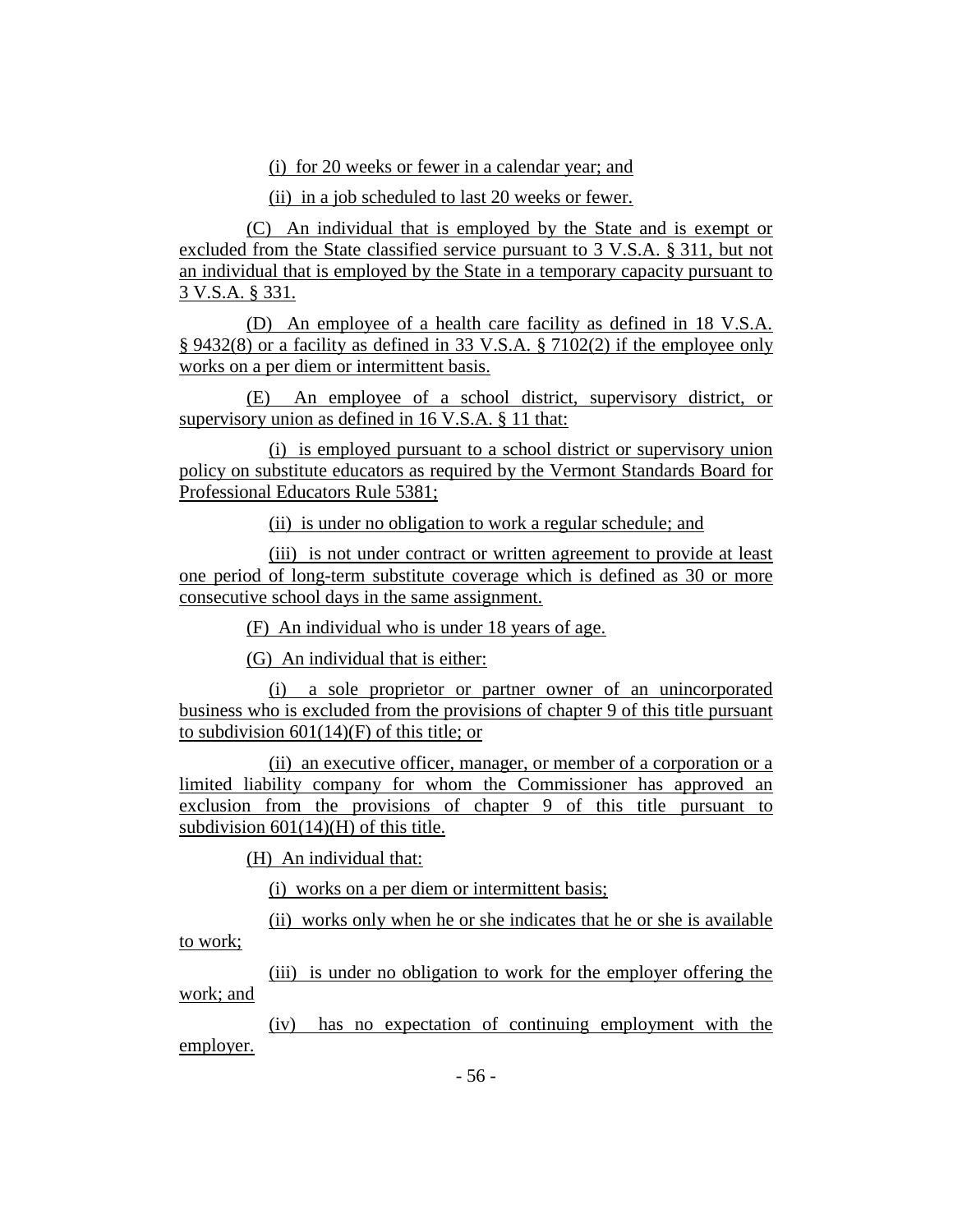(6) "Paid time off policy" means any policy under which the employer provides paid time off from work to the employee that includes a combination of one or more of the following:

(A) annual leave;

(B) combined time off;

(C) vacation leave;

(D) personal leave;

(E) sick leave; or

(F) any similar type of leave.

## § 482. EARNED SICK TIME

(a) An employee shall accrue not less than one hour of earned sick time for every 52 hours worked.

(b) An employer may require a waiting period for newly hired employees of up to one year. During this waiting period, an employee shall accrue earned sick time pursuant to this subchapter, but shall not be permitted to use the earned sick time until after he or she has completed the waiting period.

(c) An employer may:

(1) limit the amount of earned sick time accrued pursuant to this section to:

(A) from January 1, 2017 until December 31, 2018, a maximum of 24 hours in a 12-month period; and

(B) after December 31, 2018, a maximum of 40 hours in a 12-month period; or

(2) limit to 40 hours the number of hours in each workweek for which full-time employees not subject to the overtime provisions of the Federal Fair Labor Standards Act, 29 U.S.C. § 213(a)(1), may accrue earned sick time pursuant to this section.

(d)(1) Earned sick time shall be compensated at a rate that is equal to the greater of either:

(A) the normal hourly wage rate of the employee; or

(B) the minimum wage rate for an employee pursuant to section 384 of this title.

(2) Group insurance benefits shall continue during an employee's use of earned sick time at the same level and conditions that coverage would be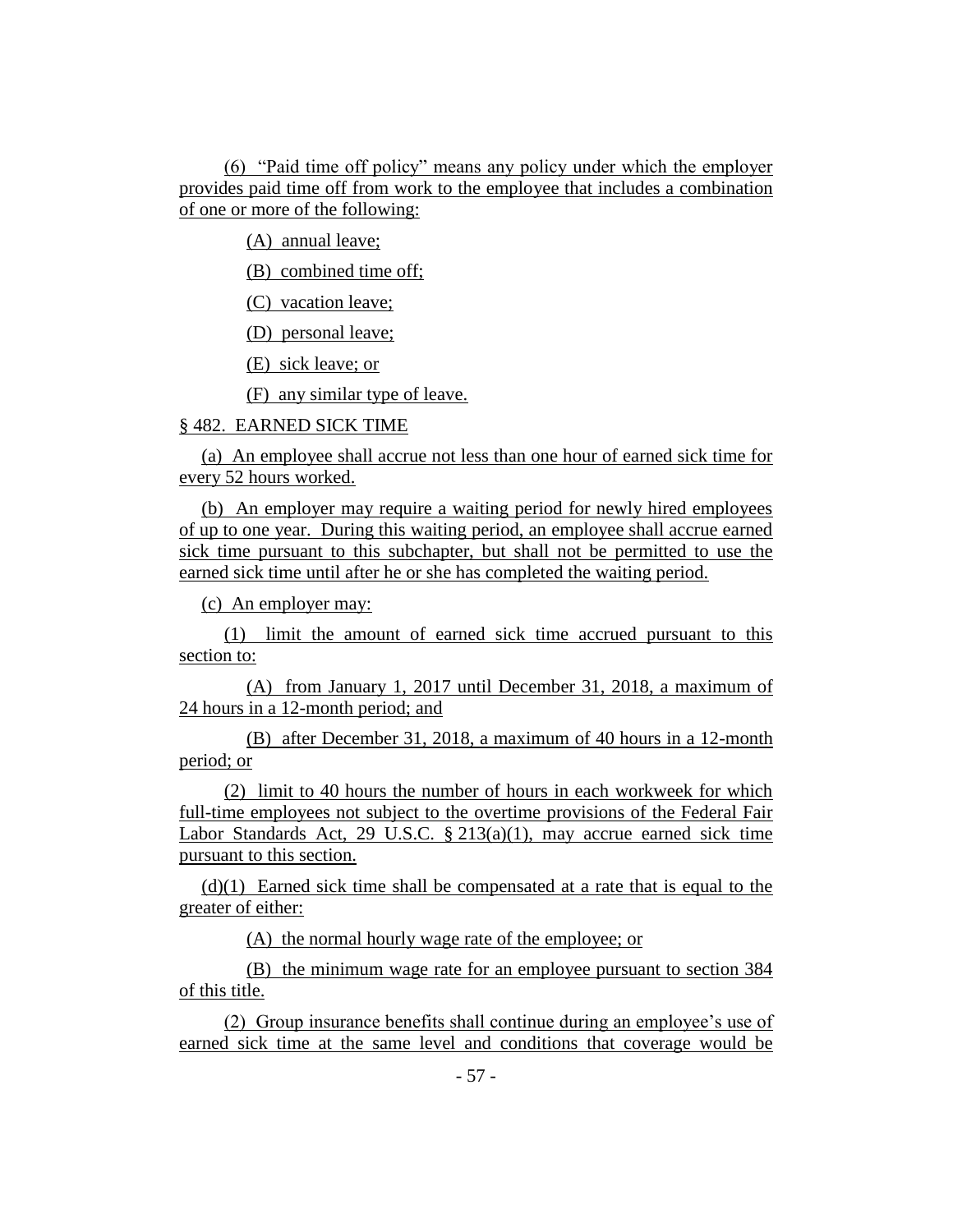provided as for normal work hours. The employer may require that the employee contribute to the cost of the benefits during the use of earned sick time at the existing rate of employee contribution.

(e) Except as otherwise provided by subsection 484(a) of this subchapter, an employer shall calculate the amount of earned sick time that an employee has accrued pursuant to this section:

(1) as it accrues during each pay period; or

(2) on a quarterly basis, provided that an employee may use earned sick time as he or she accrues it during each quarter.

## § 483. USE OF EARNED SICK TIME

(a) An employee may use earned sick time accrued pursuant to section 482 of this subchapter for any of the following reasons:

(1) The employee is ill or injured.

(2) The employee obtains professional diagnostic, preventive, routine, or therapeutic health care.

(3) The employee cares for a sick or injured parent, grandparent, spouse, child, brother, sister, parent-in-law, grandchild, or foster child, including helping that individual obtain diagnostic, preventive, routine, or therapeutic health treatment.

(4) The employee is arranging for social or legal services or obtaining medical care or counseling for the employee or for the employee's parent, grandparent, spouse, child, brother, sister, parent-in-law, grandchild, or foster child, who is a victim of domestic violence, sexual assault, or stalking or who is relocating as the result of domestic violence, sexual assault, or stalking. As used in this section, "domestic violence," "sexual assault," and "stalking" shall have the same meanings as in 15 V.S.A. § 1151.

(5) The employee cares for a parent, grandparent, spouse, child, brother, sister, parent-in-law, grandchild, or foster child, because the school or business where that individual is normally located during the employee's workday is closed for public health or safety reasons.

(b) If an employee's absence is shorter than a normal workday, the employee shall use earned sick time accrued pursuant to section 482 of this subchapter in the smallest time increments that the employer's payroll system uses to account for other absences or that the employer's paid time off policy permits. Nothing in this subsection shall be construed to require an employer to permit an employee to use earned sick time in increments that are shorter than one hour.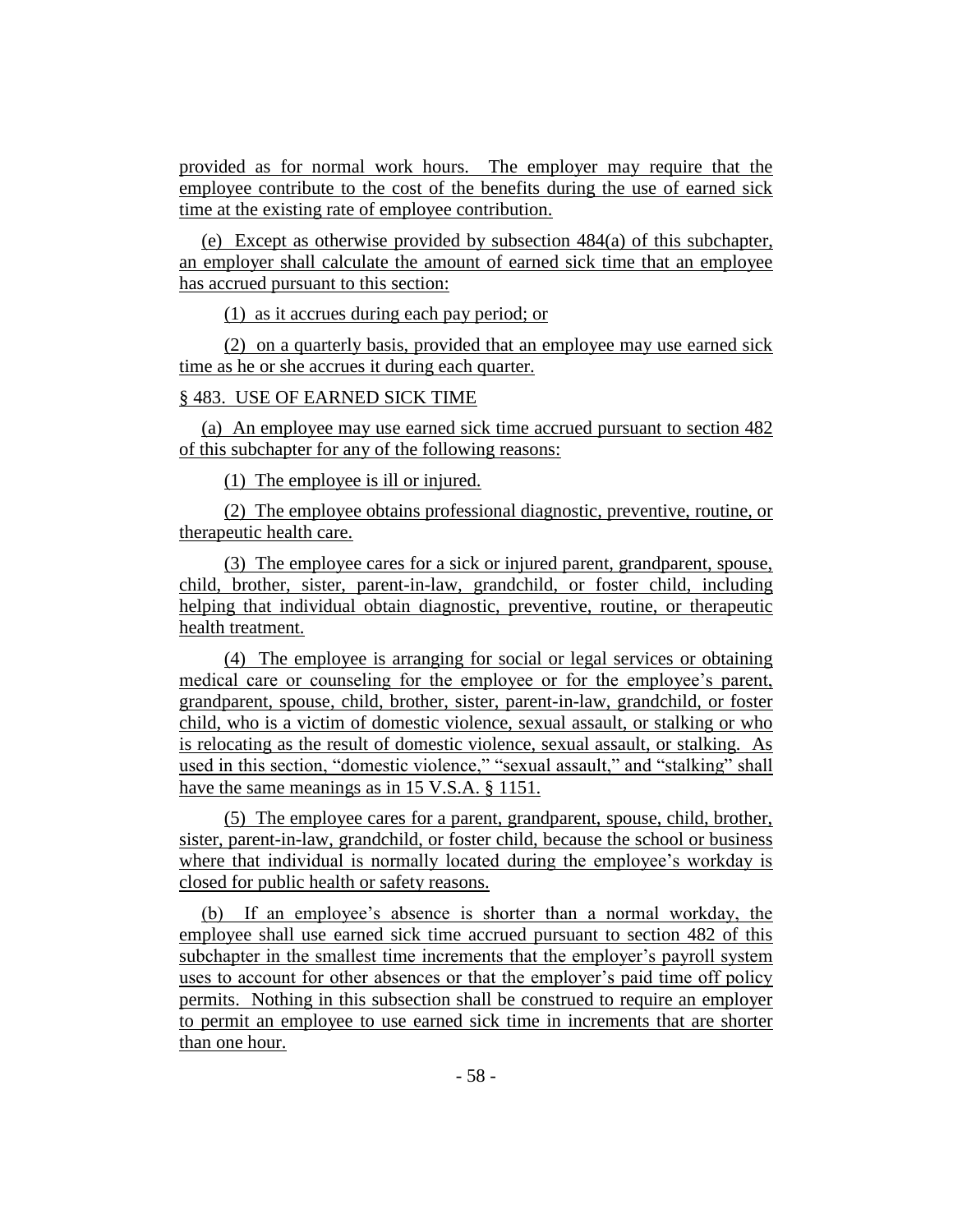(c) An employer may limit the amount of earned sick time accrued pursuant to section 482 of this subchapter that an employee may use to:

(1) from January 1, 2017 until December 31, 2018, no more than 24 hours in a 12-month period; and

(2) after December 31, 2018, no more than 40 hours in a 12-month period.

 $(d)(1)$  Except as otherwise provided in subsection 484(a) of this subchapter, earned sick time that remains unused at the end of an annual period shall be carried over to the next annual period and the employee shall continue to accrue earned sick time as provided pursuant to section 482 of this subchapter. However, nothing in this subdivision shall be construed to permit an employee to use more earned sick time during an annual period than any limit on the use of earned sick time that is established by his or her employer pursuant to subsection (c) of this section.

(2) If, at an employer's discretion, an employer pays an employee for unused earned sick time accrued pursuant to section 482 of this subchapter at the end of an annual period, then the amount for which the employee was compensated does not carry over to the next annual period.

(e) Upon separation from employment, an employee shall not be entitled to payment for unused earned sick time accrued pursuant to section 482 of this subchapter unless agreed upon by the employer.

(f)(1) An employee who is discharged by his or her employer after he or she has completed a waiting period required pursuant to subsection 482(b) of this subchapter and is subsequently rehired by the same employer within 12 months after the discharge from employment shall begin to accrue and may use earned sick time without a waiting period. However, the employee shall not be entitled to retain any earned sick time that accrued before the time of his or her discharge unless agreed to by the employer.

(2) An employee that voluntarily separates from employment after he or she has completed a waiting period required pursuant to subsection 482(b) of this subchapter and is subsequently rehired by the same employer within 12 months after the separation from employment shall not be entitled to accrue and use earned sick time without a waiting period unless agreed to by the employer.

(g) An employer shall not require an employee to find a replacement for absences, including absences for professional diagnostic, preventive, routine, or therapeutic health care.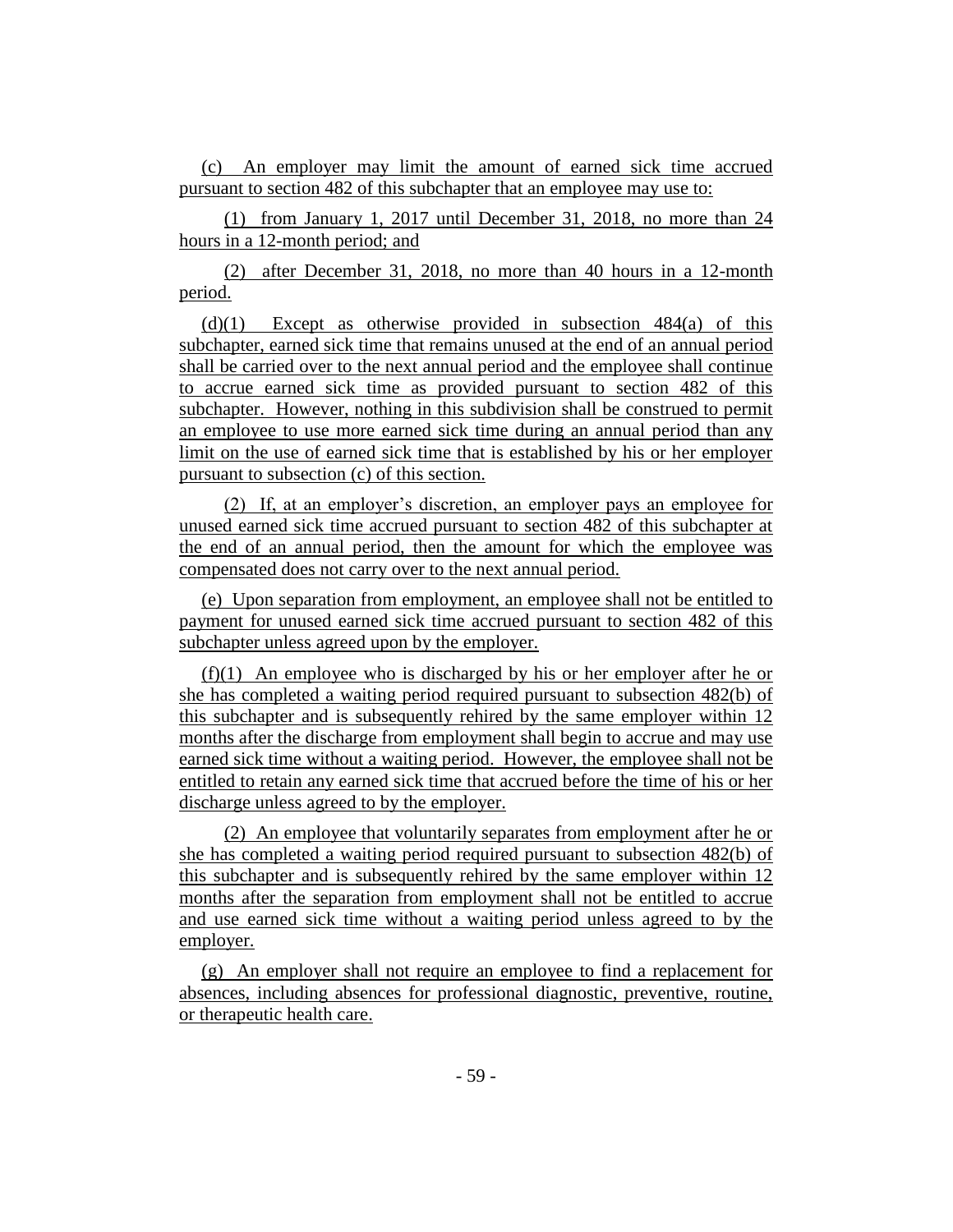(h) An employer may require an employee planning to take earned sick time accrued pursuant to section 482 of this subchapter to:

(1) make reasonable efforts to avoid scheduling routine or preventive health care during regular work hours; or

(2) notify the employer as soon as practicable of the intent to take earned sick time accrued pursuant to section 482 of this subchapter and the expected duration of the employee's absence.

(i)(1) If an employee is absent from work for one of the reasons listed in subsection (a) of this section, the employee shall not be required to use earned sick time accrued pursuant to section 482 of this subchapter and the employer will not be required to pay for the time that the employee was absent if the employer and the employee mutually agree that either:

(A) the employee will work an equivalent number of hours as the number of hours for which the employee is absent during the same pay period; or

(B) the employee will trade hours with a second employee so that the second employee works during the hours for which the employee is absent and the employee works an equivalent number of hours in place of the second employee during the same pay period.

(2) Nothing in this subsection shall be construed to prevent an employer from adopting a policy that requires an employee to use earned sick time accrued pursuant to section 482 of this subchapter for an absence from work for one of the reasons set forth in subsection (a) of this section.

(j) An employer shall post notice of the provisions of this section in a form provided by the Commissioner in a place conspicuous to employees at the employer's place of business. An employer shall also notify an employee of the provisions of this section at the time of the employee's hiring.

(k) An employee who uses earned sick time accrued pursuant to section 482 of this subchapter shall not diminish his or her rights under sections 472 and 472a of this title.

(l) The provisions against retaliation set forth in section 397 of this title shall apply to this subchapter.

 $(m)(1)$  The Commissioner shall investigate complaints that an employer has not complied with the requirements of this subchapter.

(2) If following an investigation and hearing, the Commissioner determines that an employer has failed to comply with the requirements of this subchapter, he or she may order appropriate relief, including payment for sick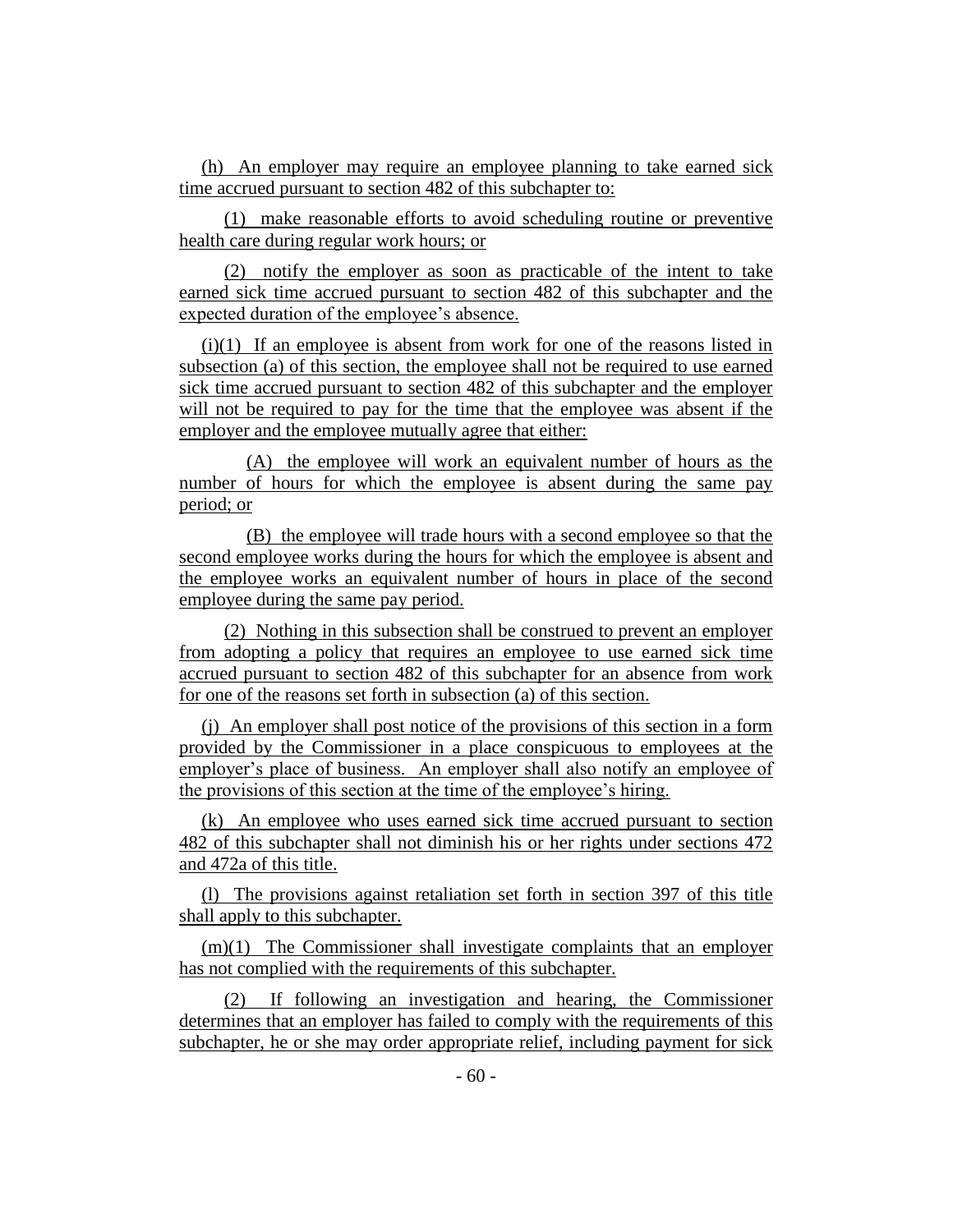days unlawfully withheld and the assessment of a fine pursuant to section 345 of this title.

(3) The Commissioner shall adopt rules to carry out the provisions of this subsection.

§ 484. COMPLIANCE WITH EARNED SICK TIME REQUIREMENT

(a) An employer shall be in compliance with this subchapter if either of the following occurs:

(1) The employer offers a paid time off policy or is a party to a collective bargaining agreement that provides the employee with paid time off from work that:

(A) he or she may use for all of the reasons set forth in subsection 483(a) of this subchapter; and

(B) accrues and may be used at a rate that is equal to or greater than the rate set forth in sections 482 and 483 of this subchapter.

(2) The employer offers a paid time off policy or is a party to a collective bargaining agreement that provides the employee with at least the full amount of paid time off from work required pursuant to sections 482 and 483 of this subchapter at the beginning of each annual period and the employee may use it at any time during the annual period for the reasons set forth in subsection 483(a) of this subchapter. If the employer provides an employee with the full amount of paid time off at the beginning of each annual period, the paid time off shall not carry over from one annual period to the next as provided in subdivision 483(d)(1) of this subchapter.

(b) Nothing in this subchapter shall be construed to require an employer that satisfies the requirements of subsection (a) of this section to provide additional earned sick time to an employee that chooses to use paid time off that could be used for the reasons set forth in subdivisions  $483(a)(1)$ –(5) of this subchapter for a different purpose.

(c) Nothing in this subchapter shall be construed to prevent an employer from providing a paid time off policy or agreeing to a collective bargaining agreement that provides a paid time off policy that is more generous than the earned sick time provided by this subchapter.

(d)(1) Nothing in this subchapter shall be construed to diminish an employer's obligation to comply with any collective bargaining agreement or paid time off policy that provides greater earned sick time rights than the rights provided by this subchapter.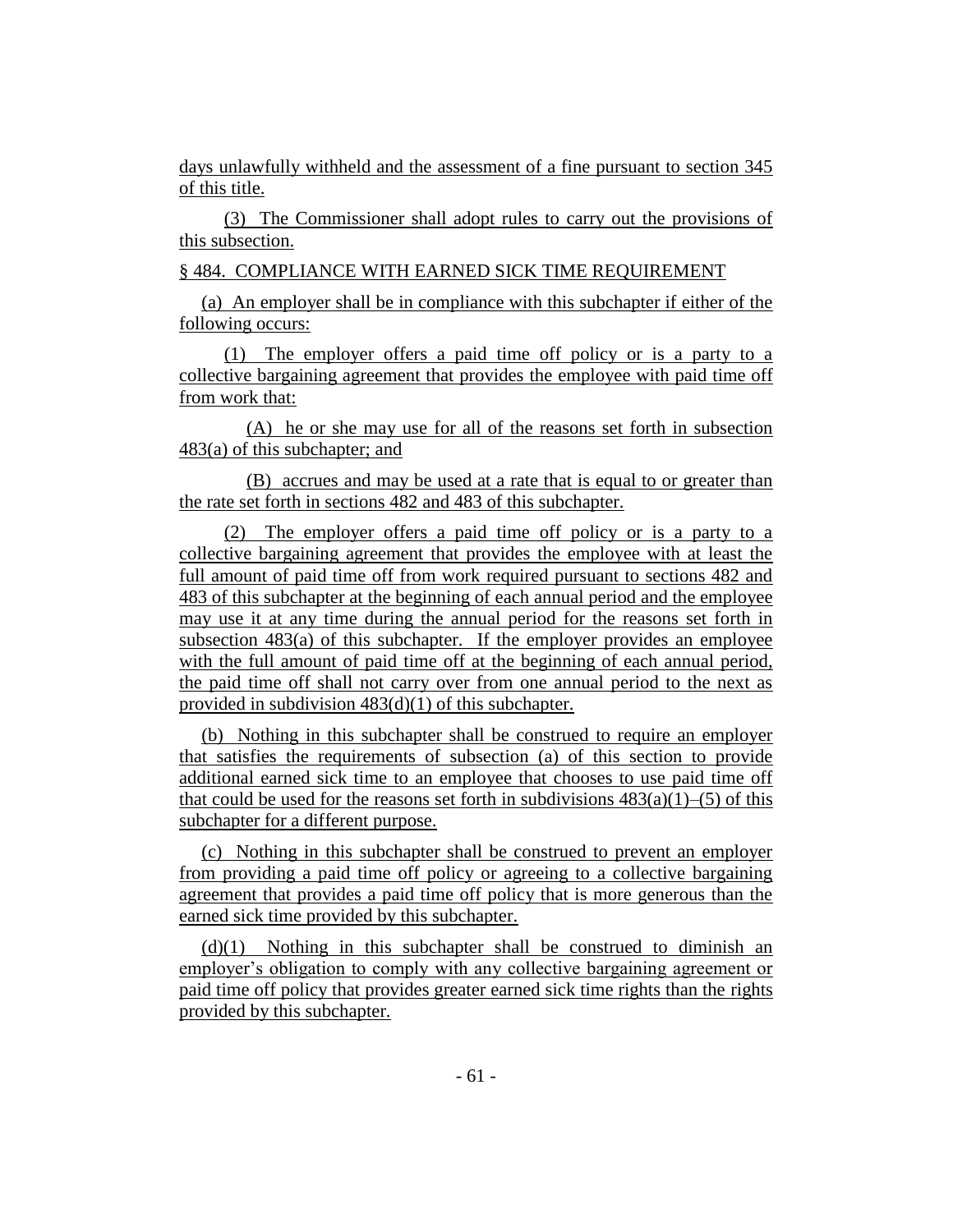(2) Nothing in this subchapter shall be construed to preempt or override the terms of a collective bargaining agreement that is in effect before January 1, 2017.

(e) A collective bargaining agreement or paid time off policy may not diminish the rights provided by this subchapter.

## § 485. SEVERABILITY OF PROVISIONS

If any provision of this subchapter or the application of such provision to any person or circumstances shall be held invalid, the remainder of the subchapter and the application of such provisions to persons or circumstances other than those as to which it is held invalid shall not be affected thereby.

## § 486. NEW EMPLOYER EXEMPTION

(a) Notwithstanding any provision of this subchapter to the contrary, new employers shall not be subject to the provisions of this subchapter for a period of one year after the employer hires its first employee.

(b) For purposes of enforcement under subsections 483(l) and (m) of this subchapter, an employer shall be presumed to be subject to the provisions of this subchapter unless the employer proves that a period of no more than one year elapsed between the date on which the employer hired its first employee and the date on which the employer is alleged to have violated the provisions of this subchapter.

(c) No employer shall transfer an employee to a second employer with whom there is, at the time of the transfer, substantially common ownership, management, or control for the purposes of either employer claiming an exemption pursuant to subsection (a) of this section.

Sec. 5. 21 V.S.A. § 345 is amended to read:

## § 345. NONPAYMENT OF WAGES AND BENEFITS

(a) Each employer who violates sections 342 and 343 342, 343, 482, and 483 of this title shall be fined not more than \$5,000.00. Where the employer is a corporation, the president or other officers who have control of the payment operations of the corporation shall be considered employers and liable to the employee for actual wages due when the officer has willfully and without good cause participated in knowing violations of this chapter.

\* \* \*

## Sec. 6. DEPARTMENT OF LABOR REPORT

The Department of Labor shall, on or before January 15, 2019, report to the House Committee on General, Housing and Military Affairs and the Senate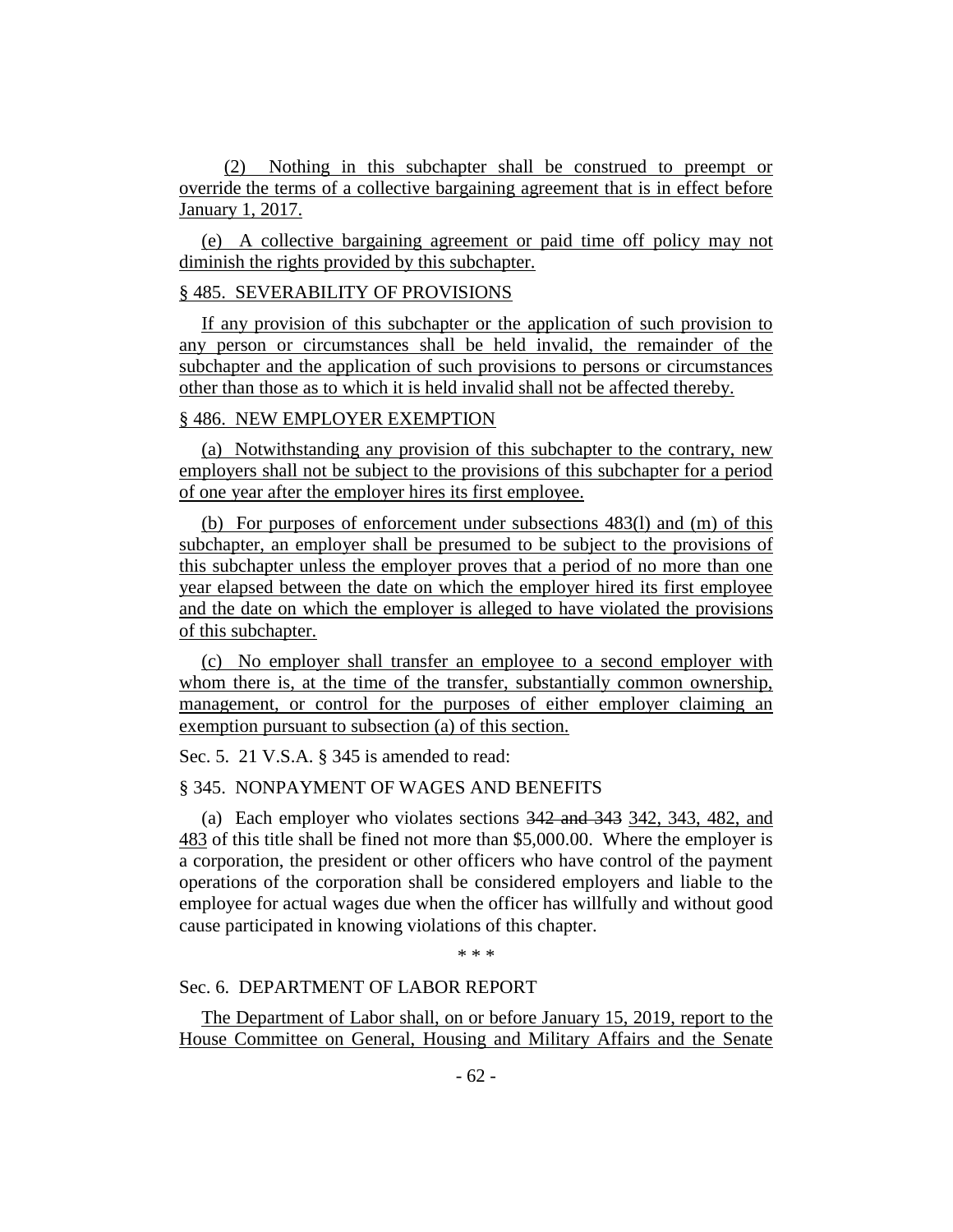Committee on Economic Development, Housing and General Affairs regarding the number of inquiries and complaints submitted to the Department in relation to this act and the number of investigations and enforcement actions undertaken by the Department in relation to this act during the first two years after its effective date.

## Sec. 7. EFFECTIVE DATE

(a) This act shall take effect on January 1, 2017.

(b) An employer may require a waiting period of up to one year for its existing employees on January 1, 2017. The waiting period pursuant to this subsection shall begin on January 1, 2017 and shall end no later than December 31, 2017. During this waiting period, an employee shall accrue earned sick time pursuant to this subchapter, but shall not be permitted to use the earned sick time until after he or she has completed the waiting period.

(Committee vote: 5-0-0)

(For House amendments, see House Journal for April 22, 2015, page 1113 and April 23, 2015, pages 1135-1136.)

## **NOTICE CALENDAR**

#### **Second Reading**

## **Favorable with Recommendation of Amendment**

## **S. 198.**

An act relating to the Government Accountability Committee and the annual report on the State's population-level outcomes.

## **Reported favorably with recommendation of amendment by Senator Collamore for the Committee on Government Operations.**

The Committee recommends that the bill be amended in Sec. 3 (amending 2014 Acts and Resolves No. 186, Sec. 3), in subdivision (7), subparagraph (E), following "number and percent", by striking out "or" and inserting in lieu thereof of.

(Committee vote: 5-0-0)

## **S. 241.**

An act relating to personal possession and cultivation of cannabis and the regulation of commercial cannabis establishments.

## **Reported favorably with recommendation of amendment by Senator Sears for the Committee on Judiciary.**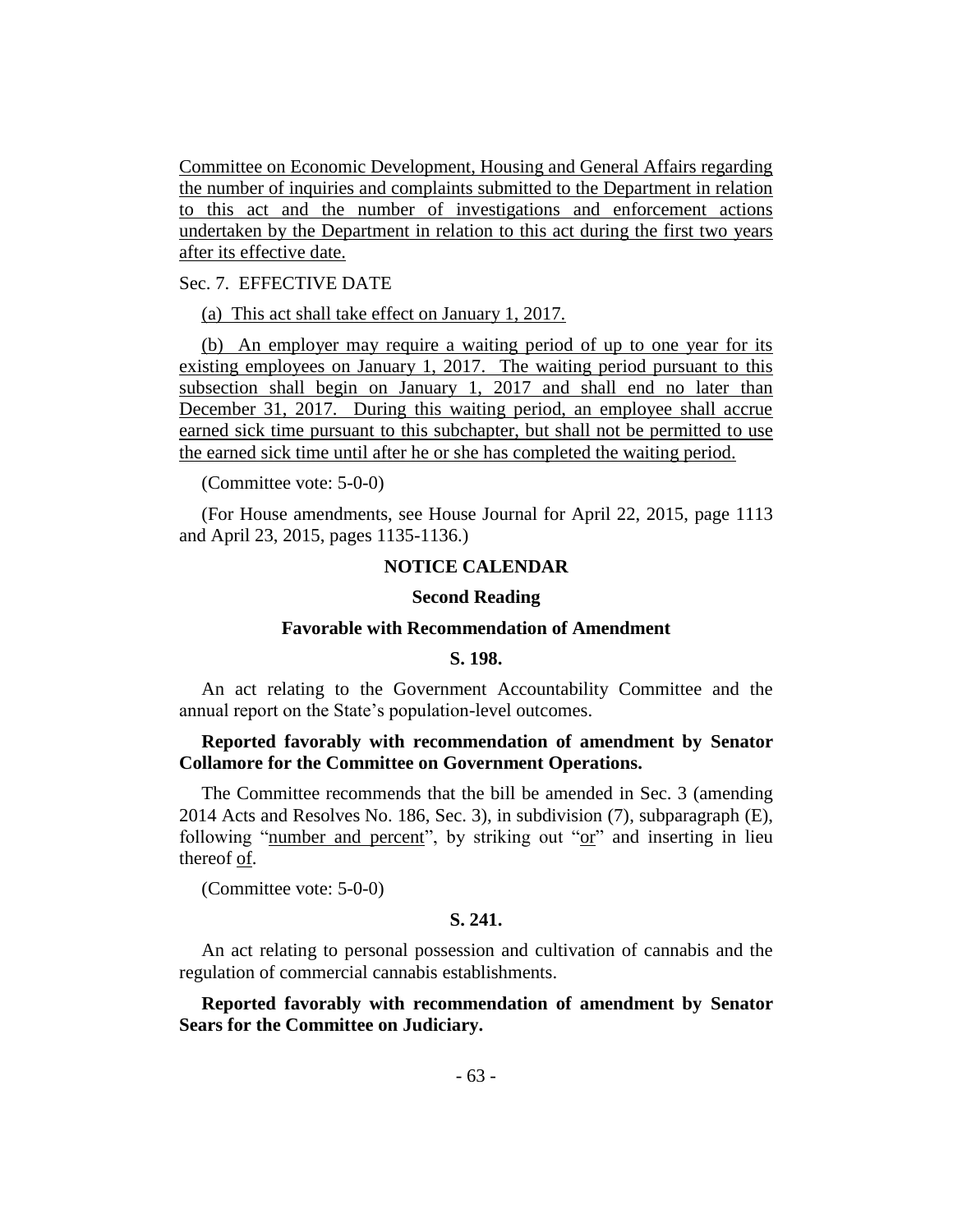The Committee recommends that the bill be amended by striking out all after the enacting clause and inserting in lieu thereof the following:

## \* \* \* Findings \* \* \*

## Sec. 1. LEGISLATIVE FINDINGS AND INTENT

The General Assembly finds the following:

(1) According to a 2014 study commissioned by the administration and conducted by the RAND Corporation, marijuana is commonly used in Vermont with an estimated 80,000 residents having used marijuana in the last month.

(2) For over 75 years, Vermont has debated the issue of marijuana regulation and amended its marijuana laws numerous times in an effort to protect public health and safety. Criminal penalties for possession rose in the 1940s and 50s to include harsh mandatory minimums, dropped in the 1960s and 70s, rose again in the 1980s and 90s, and dropped again in the 2000s. A study published in the American Journal of Public Health found that no evidence supports the claim that criminalization reduces marijuana use.

(3) Vermont seeks to take a new comprehensive approach to marijuana use and abuse that incorporates prevention, education, regulation, treatment, and law enforcement which results in a net reduction in public harm and an overall improvement in public safety. Responsible use of marijuana by adults 21 years of age or older should be treated the same as responsible use of alcohol, the abuse of either treated as a public health matter, and irresponsible use of either that causes harm to others sanctioned with penalties.

(4) Policymakers recognize legitimate federal concerns about marijuana reform and seek through this legislation to provide better control of access and distribution of marijuana in a manner that prevents:

(A) distribution of marijuana to persons under 21 years of age;

(B) revenue from the sale of marijuana going to criminal enterprises;

(C) diversion of marijuana to states that do not permit possession of marijuana;

(D) State-authorized marijuana activity from being used as a cover or pretext for the trafficking of other illegal drugs or activity;

(E) violence and the use of firearms in the cultivation and distribution of marijuana;

(F) drugged driving and the exacerbation of any other adverse public health consequences of marijuana use;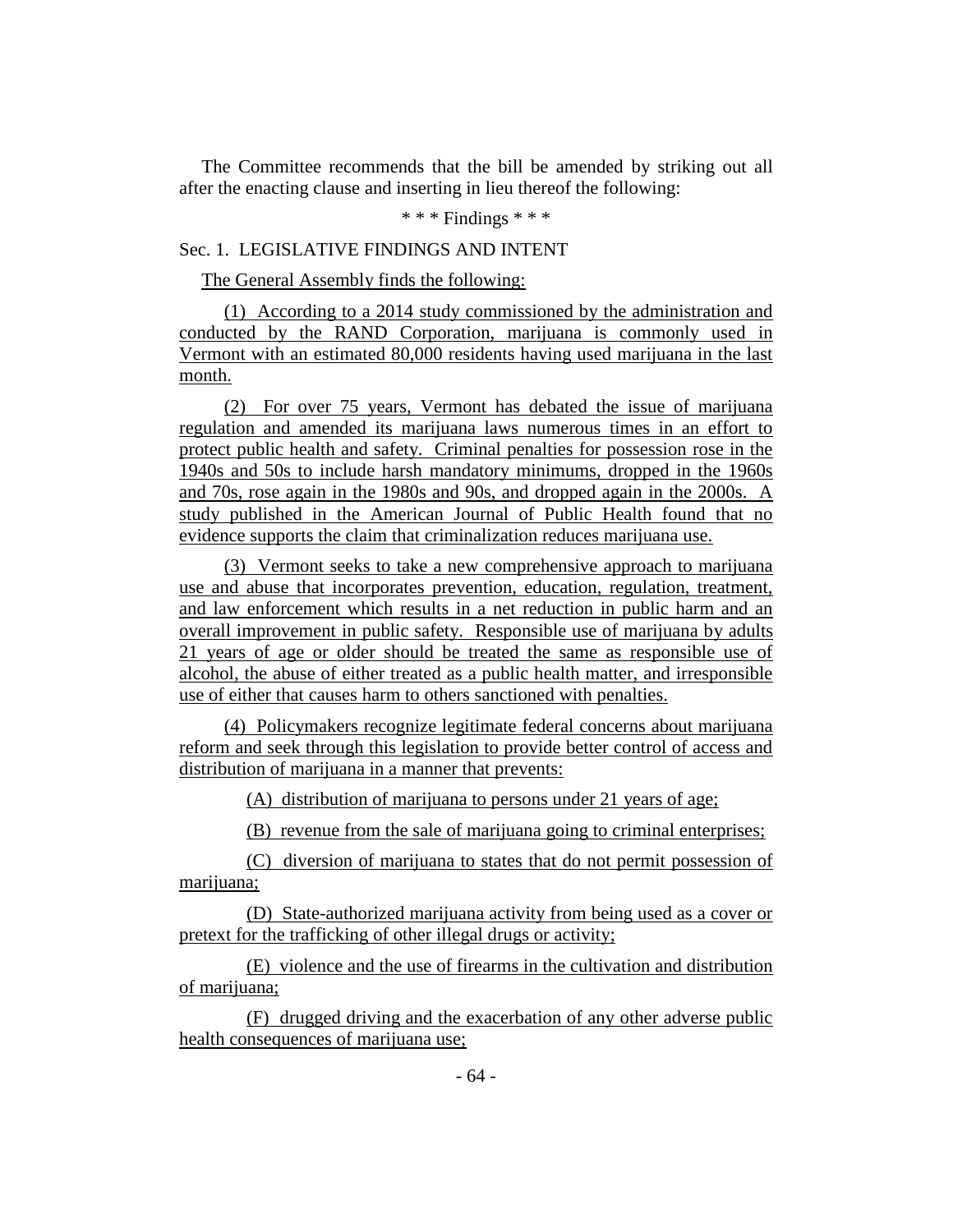(G) growing of marijuana on public lands and the attendant public safety and environmental dangers posed by marijuana production on public lands; and

(H) possession or use of marijuana on federal property.

(5) In his 2016 State of the State address, the Governor identified five essential elements to a well-regulated framework for marijuana legalization, which the General Assembly believes have been addressed in this Act:

(A) Keeping marijuana and other drugs out of the hands of youth.

(B) Creating a regulated marijuana market that shifts demand away from the illegal market and the inherent public health and safety risks associated with the illegal market.

(C) Using revenue from commercial marijuana sales to expand drug prevention and treatment programs.

(D) Strengthening law enforcement's capacity to improve the response to impaired drivers under the influence of marijuana or other drugs.

(E) Prohibiting the commercial production and sale of marijuana concentrates and edible marijuana products until other states that are currently permitting such products successfully develop consumer protections that are shown to prevent access by youth and potential misuse by adults.

(6) Revenue generated by this act shall be allotted in the following formula:

(A) 25 percent to prevention of substance abuse;

(B) 25 percent to treatment of substance abuse;

(C) 25 percent to criminal justice efforts to combat the illegal drug trade and impaired driving; and

(D) 25 percent to the General Fund for the implementation, administration, and enforcement of this act with any remaining funds allocated equally among subdivisions  $(A)$ – $(C)$  of this subdivision (6).

\* \* \* Prevention \* \* \*

Sec. 2. MARIJUANA YOUTH EDUCATION AND PREVENTION

(a) The Department of Health shall develop and administer an education and prevention program to address evidence that early and persistent use of marijuana may be detrimental to the health and well-being of youth.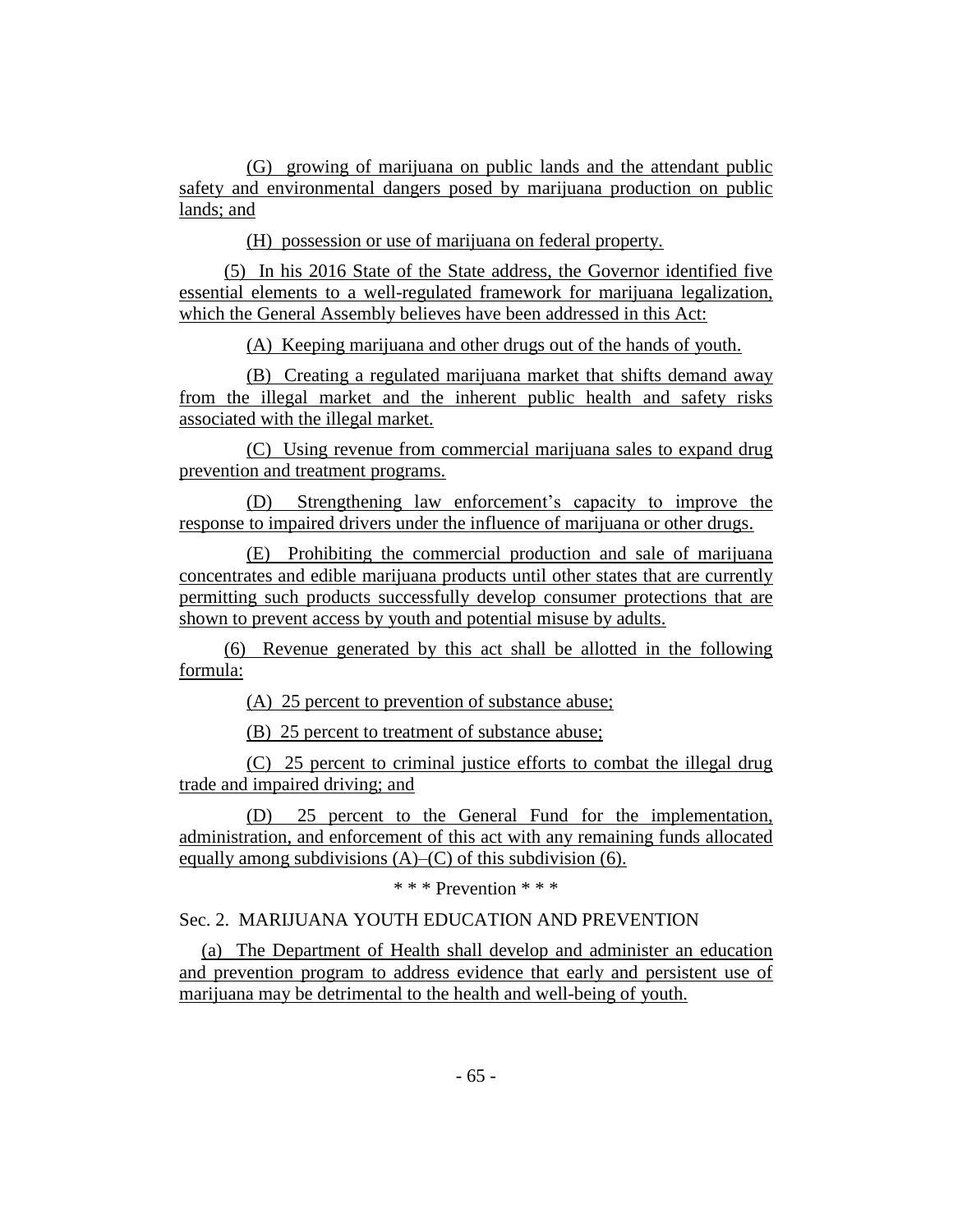(b) To the extent funding permits, the Department shall establish a Substance Abuse Youth Prevention and Education Program. The Program shall be evidence-based and shall include:

(1) Community- and school-based youth and family focused prevention initiatives that strive to:

(A) expand the number of school-based grants for substance abuse services to enable each Supervisory Union to develop a plan for comprehensive substance abuse prevention education in a flexible manner that ensures the needs of individual communities are addressed;

(B) improve the Screening, Brief Intervention and Referral to Treatment (SBIRT) practice model for professionals serving youth in schools and other settings; and

(C) expand family education programs.

(2) An information and counter-marketing campaign using a public website, printed materials, mass and social media, and advertisements for the purpose of preventing underage marijuana use.

(3) Education for parents and health care providers to encourage screening for substance use disorders and other related risks.

(4) Expansion of the use of SBIRT among the State's pediatric practices and school-based health centers.

(c) On or before March 15, 2017, the Department shall adopt rules to implement this section.

Secs. 3–5. RESERVED

\* \* \* Legal Possession; Civil and Criminal Penalties \* \* \*

Sec. 6. LEGISLATIVE INTENT; CIVIL AND CRIMINAL PENALTIES

It is the intent of the General Assembly to eliminate all civil penalties for possession of one ounce or less of marijuana for a person who is 21 years of age or older while retaining the current criminal penalties for possession of larger amounts of marijuana and criminal penalties for unauthorized dispensing or sale of marijuana. This act also retains the current civil and criminal penalties for possession of marijuana by a person under 21 years of age, which are the same as possession of alcohol by a person under 21 years of age.

Sec. 7. 18 V.S.A. § 4201(15) is amended to read:

 $(15)(A)$  "Marijuana" means any plant material of the genus licenses or any preparation, compound, or mixture thereof except: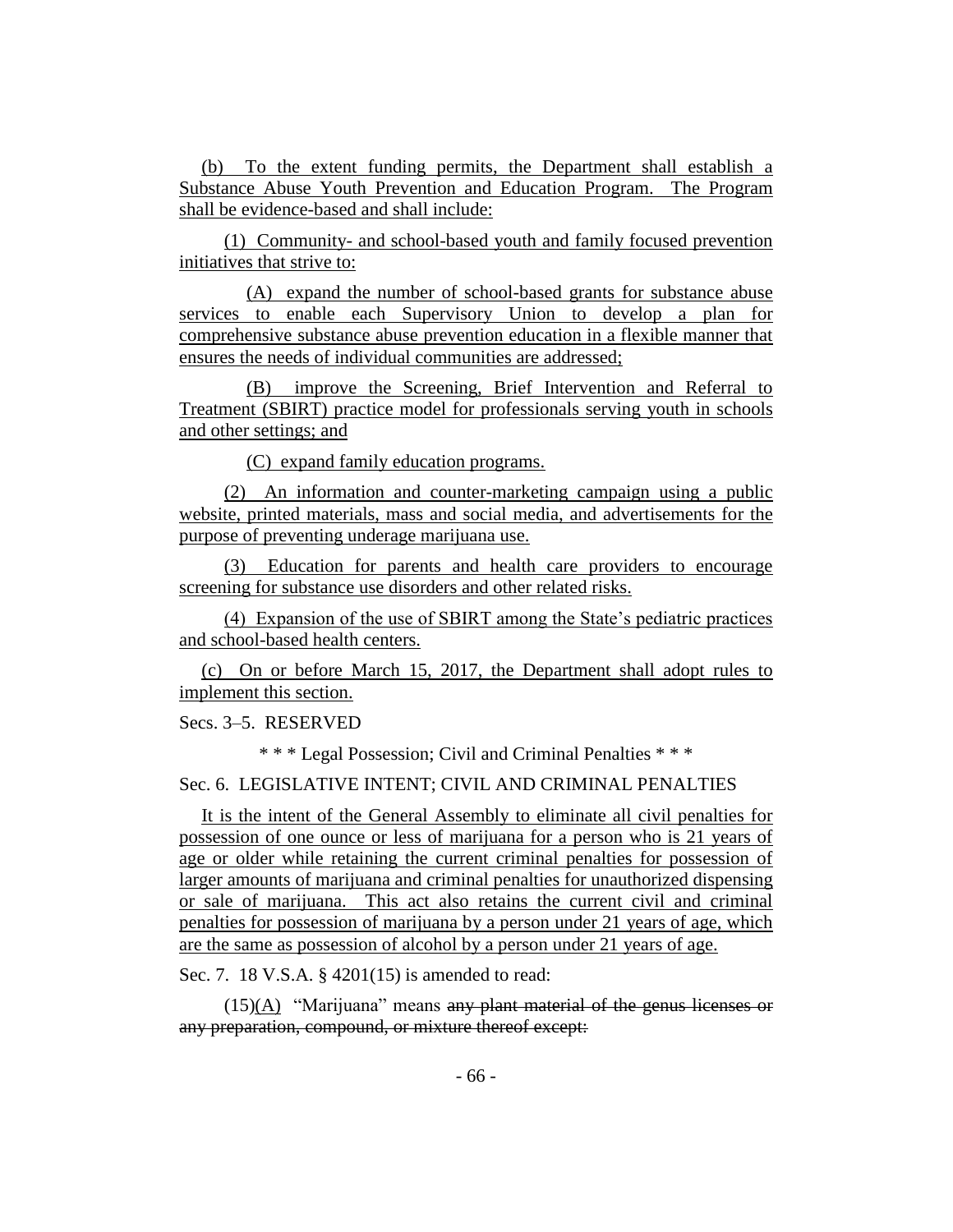(A) sterilized seeds of the plant;

(B) fiber produced from the stalks; or

(C) hemp or hemp products, as defined in 6 V.S.A. § 562 all parts of the plant Cannabis sativa L., except as provided by subdivision (B) of this subdivision (15), whether growing or harvested, and includes:

(i) the seeds of the plant;

(ii) the resin extracted from any part of the plant; and

(iii) any compound, manufacture, salt, derivative, mixture, or preparation of the plant, its seeds, or resin.

(B) "Marijuana" does not include:

(i) the mature stalks of the plant and fiber produced from the stalks;

(ii) oil or cake made from the seeds of the plant;

(iii) any compound, manufacture, salt, derivative, mixture, or preparation of the mature stalks, fiber, oil, or cake; or

(iv) the sterilized seed of the plant that is incapable of germination.

Sec. 8. 18 V.S.A. § 4230(b) is amended to read:

(b) Selling or dispensing.

(1) A person knowingly and unlawfully selling marijuana or hashish shall be imprisoned not more than two years or fined not more than \$10,000.00, or both.

(2) A person knowingly and unlawfully selling or dispensing one-half  $\theta$  ounce or more than one ounce of marijuana or  $2.5$  five grams or more of hashish shall be imprisoned not more than five years or fined not more than \$100,000.00, or both.

(3) A person knowingly and unlawfully selling or dispensing one pound or more of marijuana or 2.8 ounces of hashish shall be imprisoned not more than 15 years or fined not more than \$500,000.00, or both.

Sec. 9. 18 V.S.A. § 4230a is amended to read:

§ 4230a. MARIJUANA POSSESSION BY A PERSON 21 YEARS OF AGE OR OLDER; CIVIL VIOLATION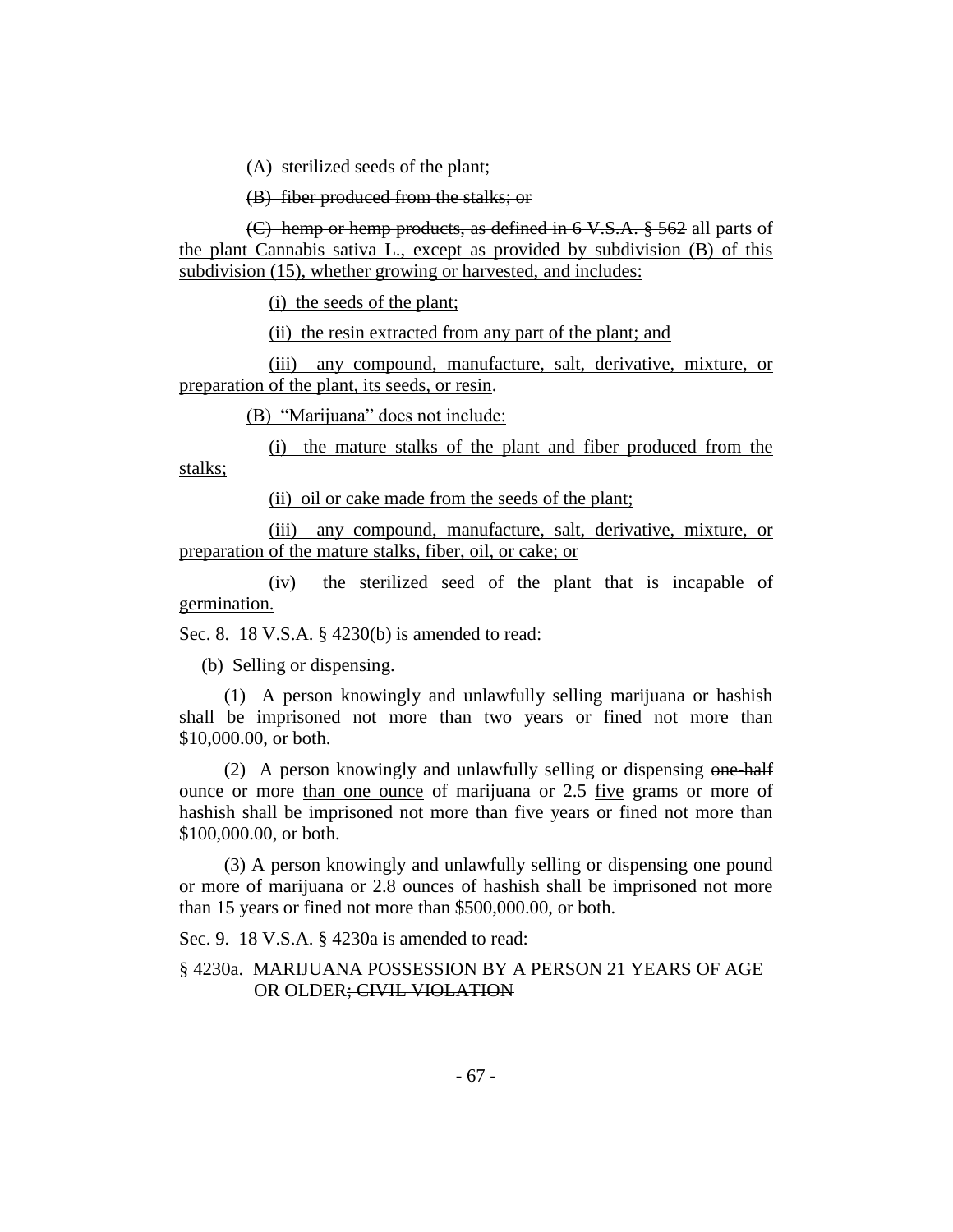$(a)(1)$  A person 21 years of age or older who knowingly and unlawfully possesses one ounce or less of marijuana or five grams or less of hashish commits a civil violation and shall be assessed a civil penalty as follows:

(1) not more than \$200.00 for a first offense;

(2) not more than \$300.00 for a second offense;

(3) not more than \$500.00 for a third or subsequent offense.

 $(b)(1)$  Except as otherwise provided in this section, a person 21 years of age or older who possesses one ounce or less of marijuana or five grams or less of hashish or who possesses paraphernalia for marijuana use shall not be penalized or sanctioned in any manner by the State or any of its political subdivisions or denied any right or privilege under State law.

 $(2)$ (A) A violation of this section shall not result in the creation of a criminal history record of any kind A person shall not consume marijuana in a public place. "Public place" means any street, alley, park, sidewalk, public building other than individual dwellings, any place of public accommodation as defined in 9 V.S.A. § 4501, and any place where the possession of a lighted tobacco product is prohibited pursuant to section 1421 of this title or chapter 37 of this title.

(B) A person who violates this subdivision (a)(2) shall be assessed a civil penalty as follows:

(i) not more than \$100.00 for a first offense;

(ii) not more than \$200.00 for a second offense; and

(iii) not more than \$500.00 for a third or subsequent offense.

 $(e)(1)(b)$  This section does not exempt any person from arrest or prosecution for being under the influence of marijuana while operating a vehicle of any kind and shall not be construed to repeal or modify existing laws or policies concerning the operation of vehicles of any kind while under the influence of marijuana.:

(1) permit a person to cultivate marijuana without a license from the Department of Public Safety;

(2) exempt a person from arrest, citation, or prosecution for being under the influence of marijuana while operating a vehicle of any kind or for consuming marijuana while operating a motor vehicle;

(3) repeal or modify existing laws or policies concerning the operation of vehicles of any kind while under the influence of marijuana or for consuming marijuana while operating a motor vehicle;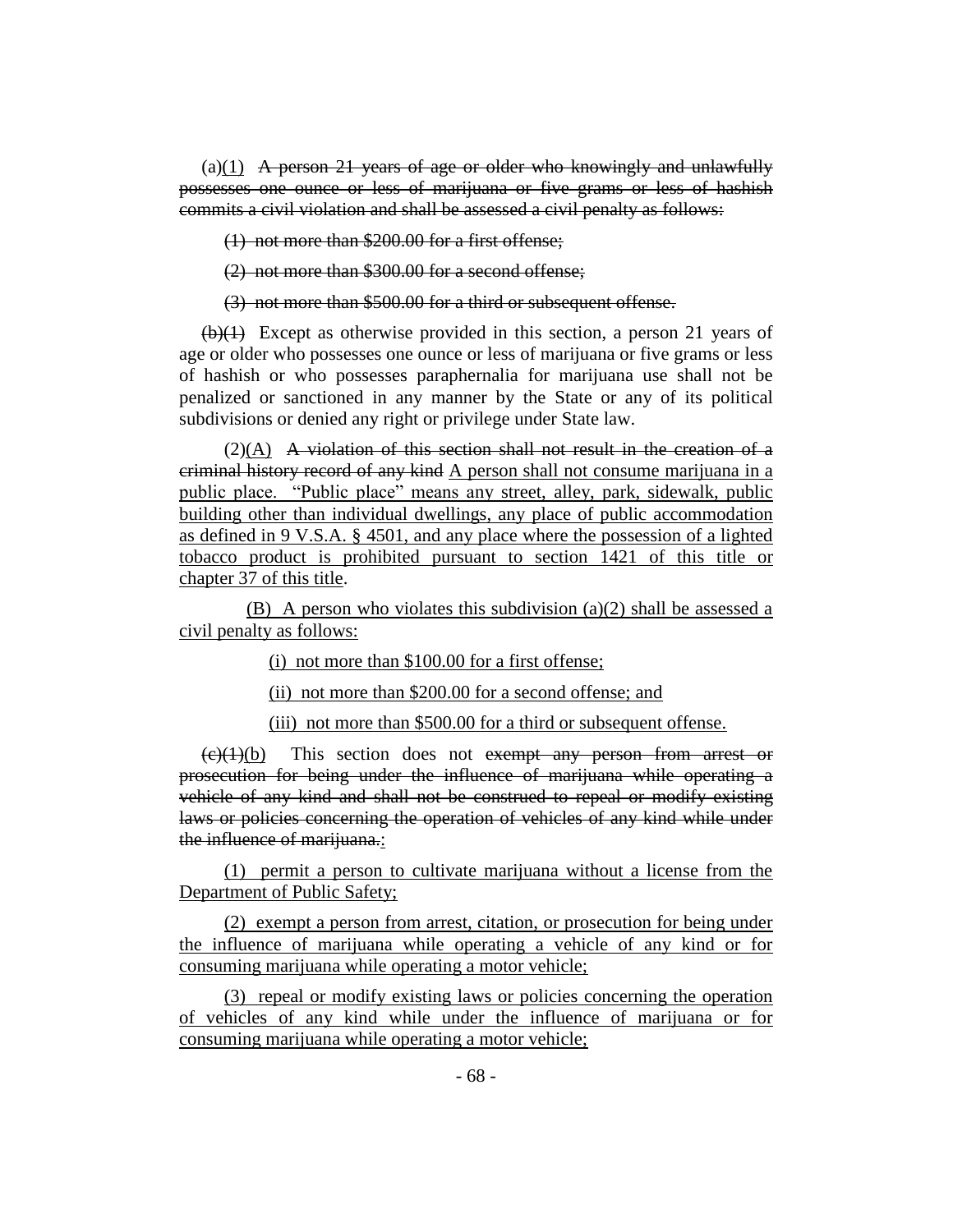(4) limit the authority of primary and secondary schools to impose administrative penalties for the possession of marijuana on school property;

(5) prohibit a municipality from adopting a civil ordinance to provide additional penalties for consumption of marijuana in a public place;

(6) require an employer to accommodate the possession or use of marijuana or being under the influence of marijuana in a place of employment;

(7) prohibit a landlord from banning possession or use of marijuana in a lease agreement; or

(8) allow an inmate of a correctional facility to possess or use marijuana or to limit the authority of law enforcement, the courts, the Department of Corrections, or the Parole Board to impose penalties on offenders who use marijuana in violation of a court order, conditions of furlough, parole, or rules of a correctional facility.

(2) This section is not intended to affect the search and seizure laws afforded to duly authorized law enforcement officers under the laws of this State. Marijuana is contraband pursuant to section 4242 of this title and subject to seizure and forfeiture unless possessed in compliance with chapter 86 of this title (therapeutic use of cannabis).

(3) This section shall not be construed to prohibit a municipality from regulating, prohibiting, or providing additional penalties for the use of marijuana in public places.

(d) If a person suspected of violating this section contests the presence of cannabinoids within 10 days of receiving a civil citation, the person may request that the State Crime Laboratory test the substance at the person's expense. If the substance tests negative for the presence of cannabinoids, the State shall reimburse the person at state expense.

 $(e)(c)(1)$  A law enforcement officer is authorized to detain a person if:

(A) the officer has reasonable grounds to believe the person has violated subsection (b) of this section; and

(B) the person refuses to identify himself or herself satisfactorily to the officer when requested by the officer.

(2) The person may be detained only until the person identifies himself or herself satisfactorily to the officer or is properly identified. If the officer is unable to obtain the identification information, the person shall forthwith be brought before a judge in the Criminal Division of the Superior Court for that purpose. A person who refuses to identify himself or herself to the Court on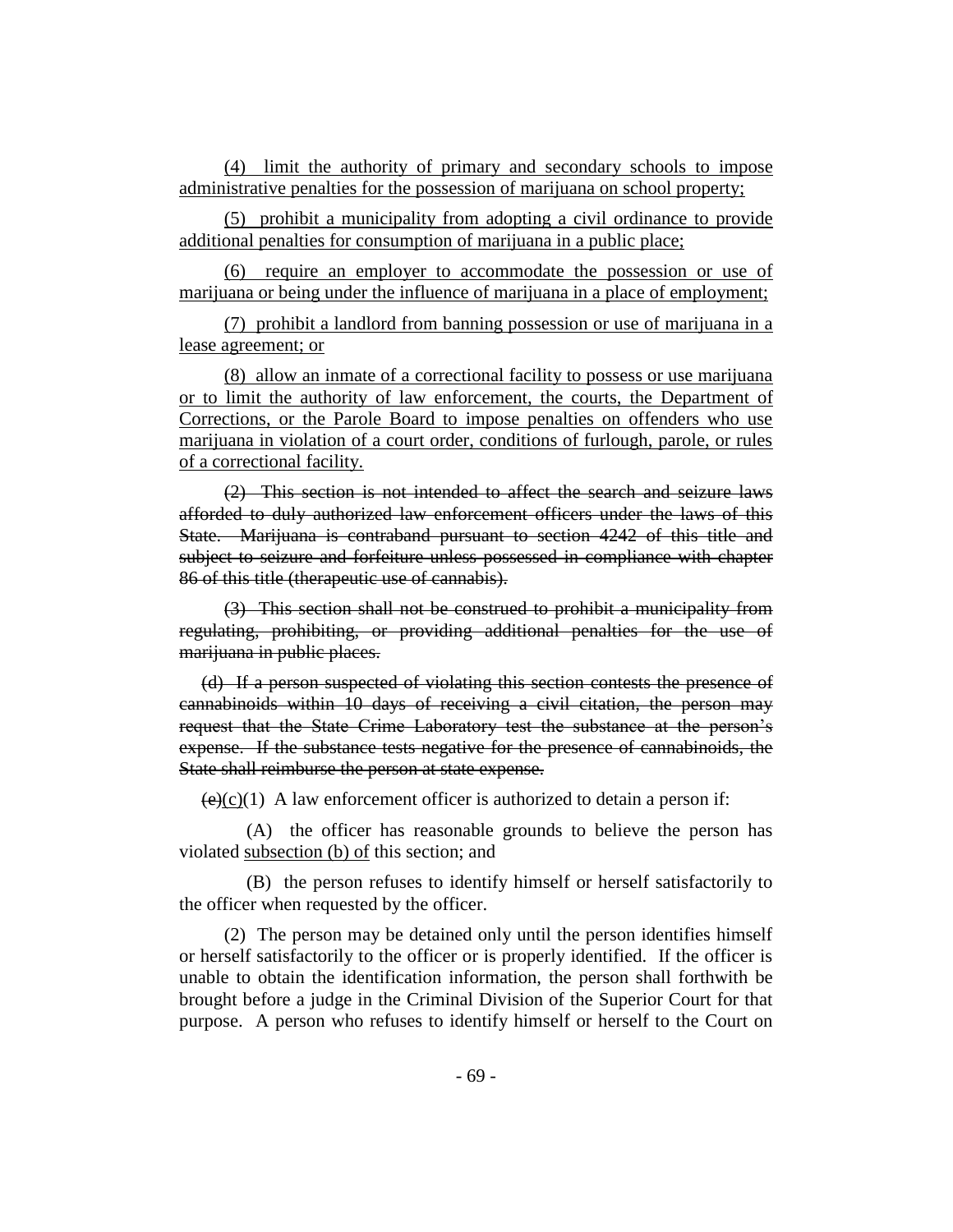request shall immediately and without service of an order on the person be subject to civil contempt proceedings pursuant to 12 V.S.A. § 122.

 $(f)(d)$  Fifty percent of the civil penalties imposed by the Judicial Bureau for violations of this section shall be deposited in the Drug Task Force Special Fund, hereby created to be managed pursuant to 32 V.S.A. chapter 7, subchapter 5, and available to the Department of Public Safety for the funding of law enforcement officers on the Drug Task Force, except for a \$12.50 administrative charge for each violation which shall be deposited in the Court Technology Special Fund, in accordance with 13 V.S.A. § 7252. The remaining 50 percent shall be deposited in the Youth Substance Abuse Safety Program Special Fund, hereby created to be managed pursuant to 32 V.S.A. chapter 7, subchapter 5, and available to the Court Diversion Program for funding of the Youth Substance Abuse Safety Program as required by section 4230b of this title.

Sec. 10. 18 V.S.A. § 4230e is added to read:

## § 4230e. SALE OR FURNISHING MARIJUANA TO A PERSON UNDER 21 YEARS OF AGE

(a) No person shall:

(1) sell or furnish marijuana to a person under 21 years of age; or

(2) knowingly enable the consumption of marijuana by a person under 21 years of age.

(b) As used in this section, "enable the consumption of marijuana" means creating a direct and immediate opportunity for a person to consume marijuana.

(c)(1) Except as provided in subdivision (2) of this subsection (c) and subsection (d) of this section, a person who violates subsection (a) of this section shall be imprisoned not more than two years or fined not more than \$2,000.00, or both.

(2) A person who violates subdivision (a)(1) of this section by selling or furnishing marijuana to a person under 18 years of age shall be imprisoned not more than four years or fined not more than \$4,000.00, or both.

(d) An employee of a marijuana establishment licensed pursuant to chapter 87 of this title, who, in the course of employment, violates subdivision (a)(1) of this section during a compliance check conducted by a law enforcement officer shall be: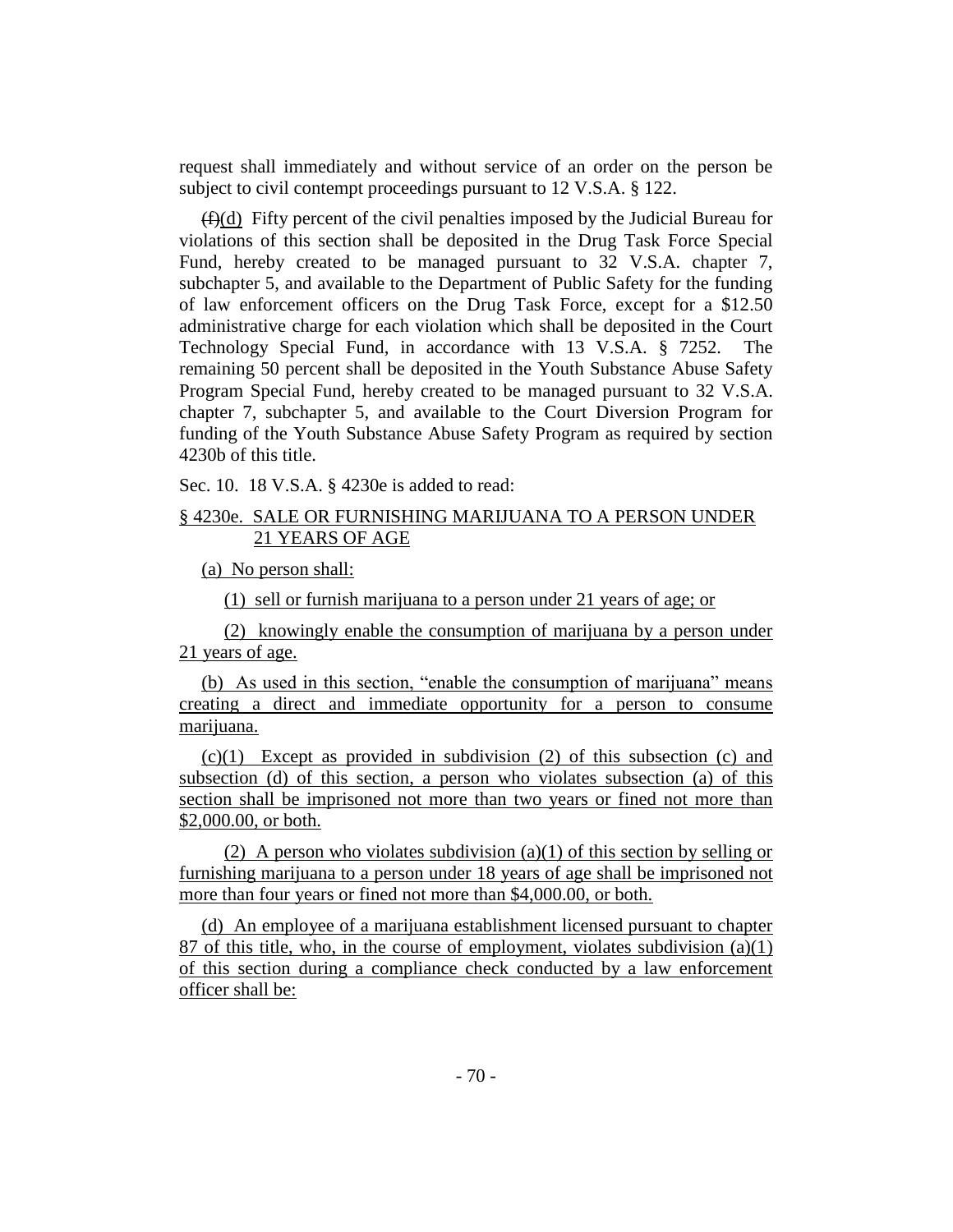(1) assessed a civil penalty of not more than \$100.00 for the first violation and a civil penalty of not less than \$100.00 nor more than \$500.00 for a second violation that occurs more than one year after the first violation; and

(2) subject to the criminal penalties provided in subsection (c) of this section for a second violation within a year of the first violation, and for a third or subsequent violation within three years of the first violation.

(e) An employee alleged to have committed a violation of subsection (d) of this section may plead as an affirmative defense that:

the purchaser exhibited and the employee carefully viewed photographic identification that indicated the purchaser to be 21 years of age or older;

(2) an ordinary prudent person would believe the purchaser to be of legal age to make the purchase; and

(3) the sale was made in good faith, based upon the reasonable belief that the purchaser was of legal age to purchase marijuana.

(f) A person who violates subsection (a) of this section, where the person under 21 years of age, while operating a motor vehicle on a public highway, causes death or serious bodily injury to himself or herself or to another person as a result of the violation, shall be imprisoned not more than five years or fined not more than \$10,000.00, or both.

(g) This section shall not apply to:

(1) A person under 21 years of age who sells or furnishes marijuana to a person under 21 years of age or who knowingly enables the consumption of marijuana by a person under 21 years of age. Possession of an ounce or less of marijuana by a person under 21 years of age shall be punished in accordance with sections 4230b–4230d of this title and dispensing or selling marijuana shall be punished in accordance with sections 4230 and 4237 of this title.

(2) A dispensary registered pursuant to chapter 86 of this title.

Sec. 11. 18 V.S.A. § 4230f is added to read:

## § 4230f. CHEMICAL EXTRACTION PROHIBITED

(a) No person shall manufacture concentrated marijuana by chemical extraction or chemical synthesis using a solvent such as butane, hexane, isopropyl alcohol, ethanol, or carbon dioxide unless authorized as a dispensary pursuant to a registration issued by the Department of Public Safety pursuant to chapter 86 of this title. This section does not preclude extraction by vegetable glycerin.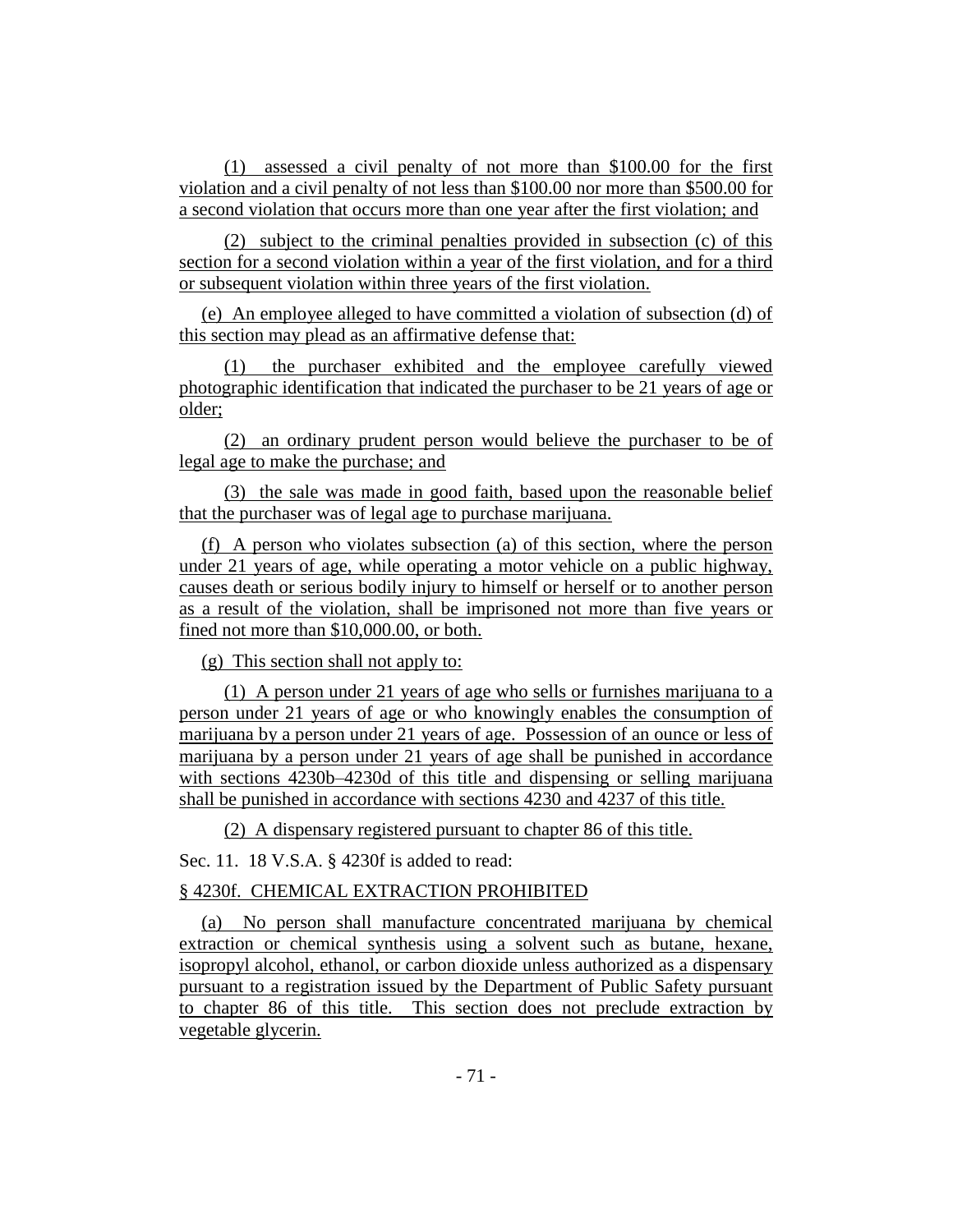(b) A person who violates subsection (a) of this section shall be imprisoned not more than two years or fined not more than \$2,000.00, or both. A person who violates subsection (a) of this section and causes serious bodily injury to another person shall be imprisoned not more than five years or fined not more than \$5,000.00, or both.

\* \* \* Commercial Marijuana Regulation \* \* \*

Sec. 12. 18 V.S.A. chapter 87 is added to read:

#### CHAPTER 87. MARIJUANA ESTABLISHMENTS

Subchapter 1. General Provisions

#### § 4501. DEFINITIONS

As used in this chapter:

(1) "Applicant" means:

(A) an individual who has a ten percent or greater ownership interest in a business entity that seeks to operate a marijuana establishment pursuant to this chapter;

(B) a director, officer, or manager of business entity that seeks to operate a marijuana establishment pursuant to this chapter;

(C) if the business entity that seeks to operate a marijuana establishment pursuant to this chapter is a subsidiary of a parent entity, an individual who has a ten percent or greater ownership interest in the parent entity; or

(D) a principal officer or board member of a dispensary.

(2) "Child care facility" means a child care facility or family day care home licensed or registered under 33 V.S.A. chapter 35.

(3) "Commissioner" means the Commissioner of Public Safety.

(4) "Department" means the Department of Public Safety.

(5) "Dispensary" means a person registered under section 4474e of this title that acquires, possesses, cultivates, manufactures, transfers, transports, supplies, sells, or dispenses marijuana, marijuana-infused products, and marijuana-related supplies and educational materials for or to a registered patient who has designated it as his or her center and to his or her registered caregiver for the registered patient's use for symptom relief.

(6) "Enclosed, locked facility" shall be either indoors or outdoors, not visible to the public, and may include a building, room, greenhouse, fully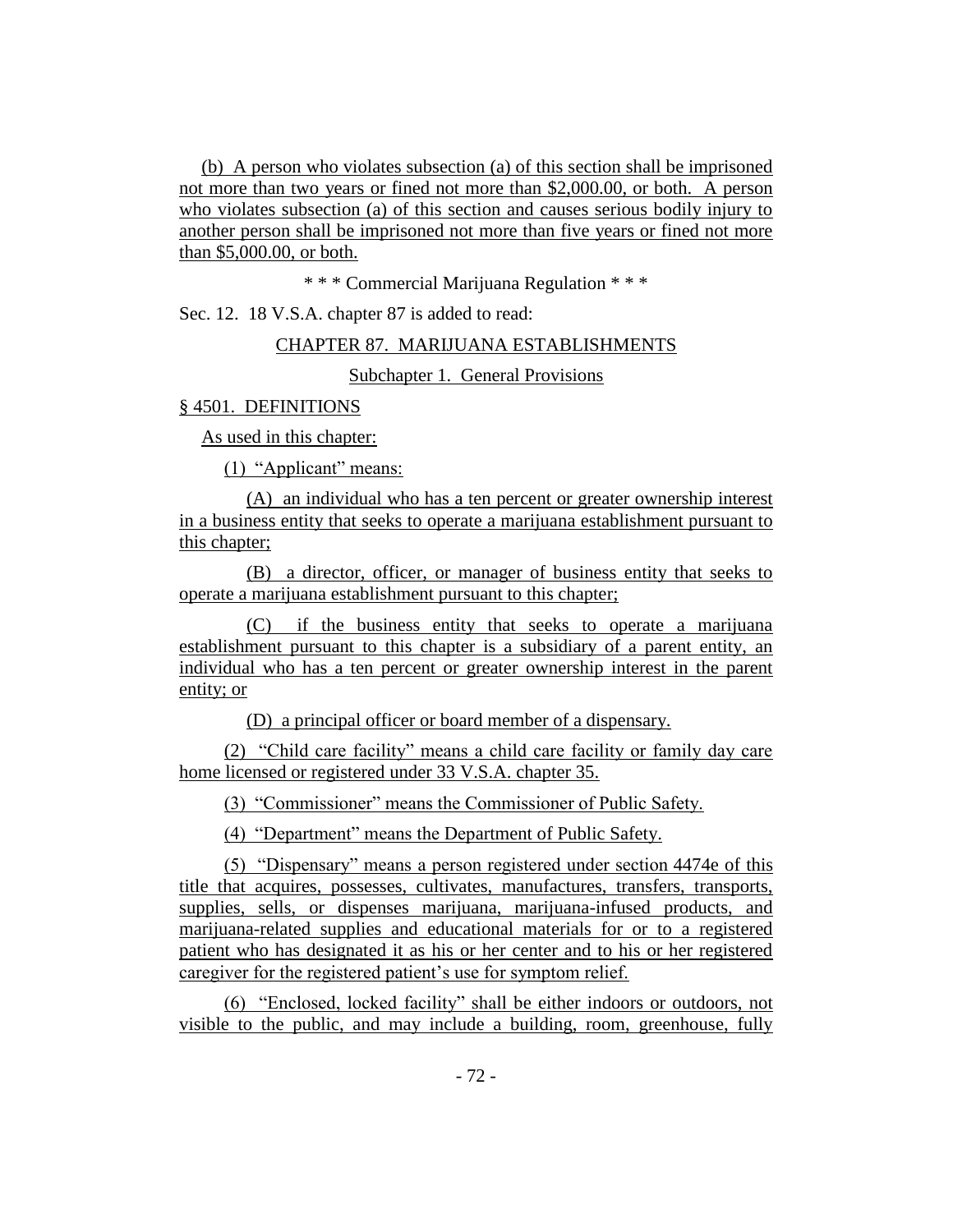enclosed fenced-in area, or other location enclosed on all sides and equipped with locks or other security devices that permit access only by:

(A) Employees, agents, or owners of the cultivator, all of whom shall be 21 years of age or older.

(B) Government employees performing their official duties.

(C) Contractors performing labor that does not include marijuana cultivation, packaging, or processing. Contractors shall be accompanied by an employee, agent, or owner of the cultivator when they are in areas where marijuana is being grown, processed, or stored.

(D) Registered employees of other cultivators, members of the media, elected officials, and other individuals 21 years of age or older visiting the facility, provided they are accompanied by an employee, agent, or owner of the cultivator.

(7) "Financier" means any person other than a banking institution that has made or will make an investment in the licensed business. A financier can be a person that provides money as a gift, loans money to the applicant and expects to be paid back the amount of the loan with or without interest, or expects any percentage of the profits from the business in exchange for a loan or expertise.

(8) "Handbill" means a flyer, leaflet or sheet that advertises marijuana or a marijuana establishment.

(9) "Marijuana" shall have the same meaning as provided in section 4201 of this title.

(10) "Marijuana cultivator" or "cultivator" means a person registered with the Department to engage in commercial cultivation of marijuana in accordance with this chapter.

(11) "Marijuana establishment" means a marijuana cultivator, retailer, or testing laboratory licensed by the Department to engage in commercial marijuana activity in accordance with this chapter.

(12) "Marijuana retailer" or "retailer" means a person licensed by the Department to sell marijuana to consumers for off-site consumption in accordance with this chapter.

(13) "Marijuana testing laboratory" or "testing laboratory" means a person licensed by the Department to test marijuana for cultivators and retailers in accordance with this chapter.

(14) "Person" shall include any natural person; corporation; municipality; the State of Vermont or any department, agency or subdivision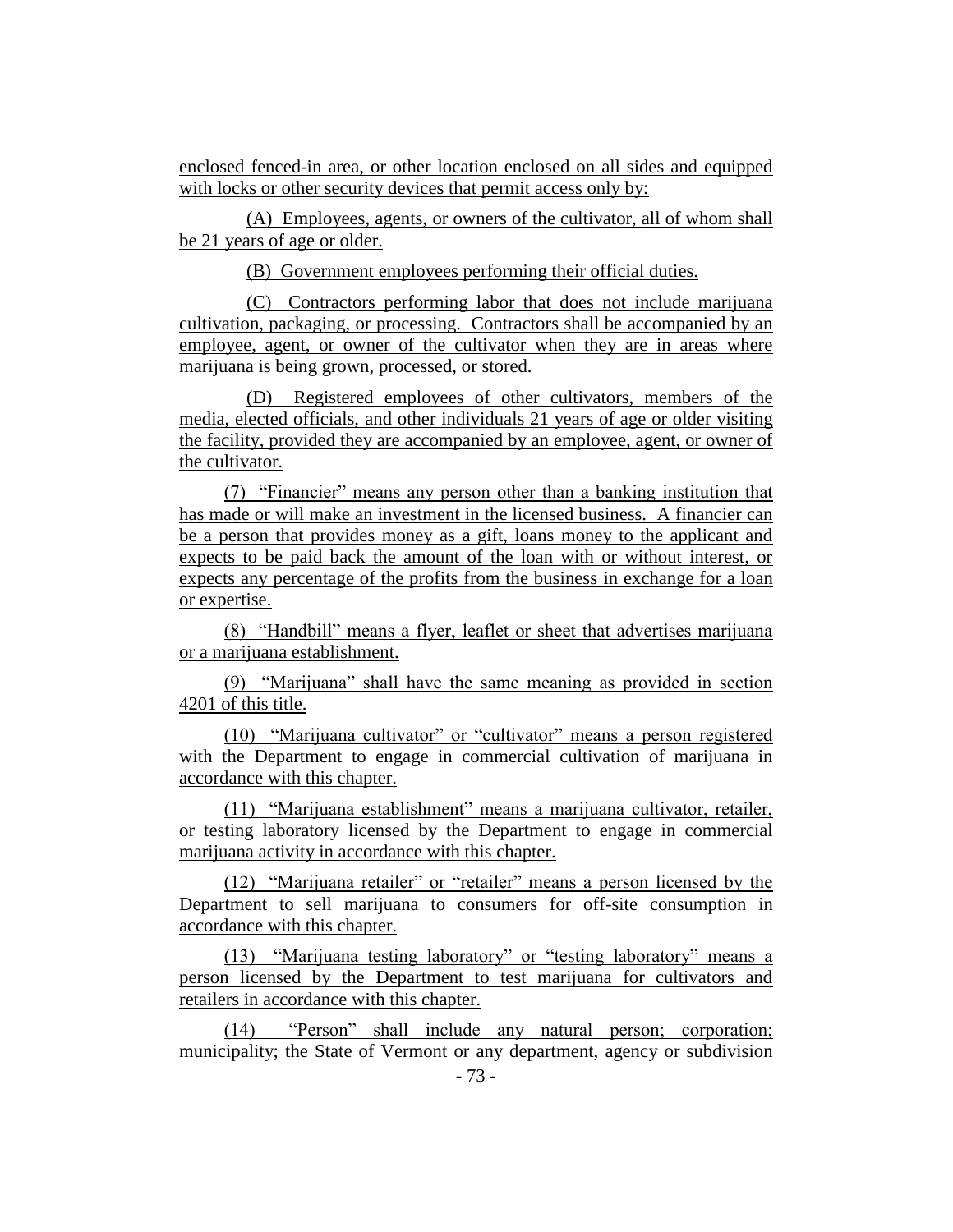of the State; and any partnership, unincorporated association or other legal entity.

(15) "Plant canopy" means the square footage dedicated to live plant production and does not include areas such as office space or areas used for the storage of fertilizers, pesticides, or other products.

(16) "Public place" means any street, alley, park, sidewalk, public building other than individual dwellings, any place of public accommodation as defined in 9 V.S.A. § 4501, and any place where the possession of a lighted tobacco product is prohibited pursuant to section 1421 of this title or chapter 37 of this title.

(17) "Resident" means a person who is domiciled in Vermont. For purposes of licensing under this chapter, the process for determining domicile shall be the same as that required by rules adopted by the Department of Taxes related to determining domicile for the purpose of the interpretation and administration of 32 V.S.A. § 5401(14).

(18) "School" means a public school, independent school, or facility that provides early childhood education as those terms are defined in 16 V.S.A. § 11.

## § 4502. MARIJUANA POSSESSED UNLAWFULLY SUBJECT TO SEIZURE AND FORFEITURE

Marijuana possessed unlawfully in violation of this chapter may be seized by law enforcement and is subject to forfeiture.

## § 4503. NOT APPLICABLE TO HEMP OR THERAPEUTIC USE OF CANNABIS

This chapter shall not apply to activities regulated by 7 V.S.A. chapter 34 (hemp) or chapter 86 (therapeutic use of cannabis) of this title.

## § 4504. CONSUMPTION OF MARIJUANA IN A PUBLIC PLACE PROHIBITED

This chapter shall not be construed to permit consumption of marijuana in a public place. Violations shall be punished in accordance with section 4230 of this title.

## § 4505. REGULATION BY LOCAL GOVERNMENT

(a)(1) A marijuana establishment shall obtain a permit from a town, city, or incorporated village prior to beginning operations within the municipality.

(2) A municipality that hosts a marijuana establishment may establish a board of marijuana control commissioners, who shall be the members of the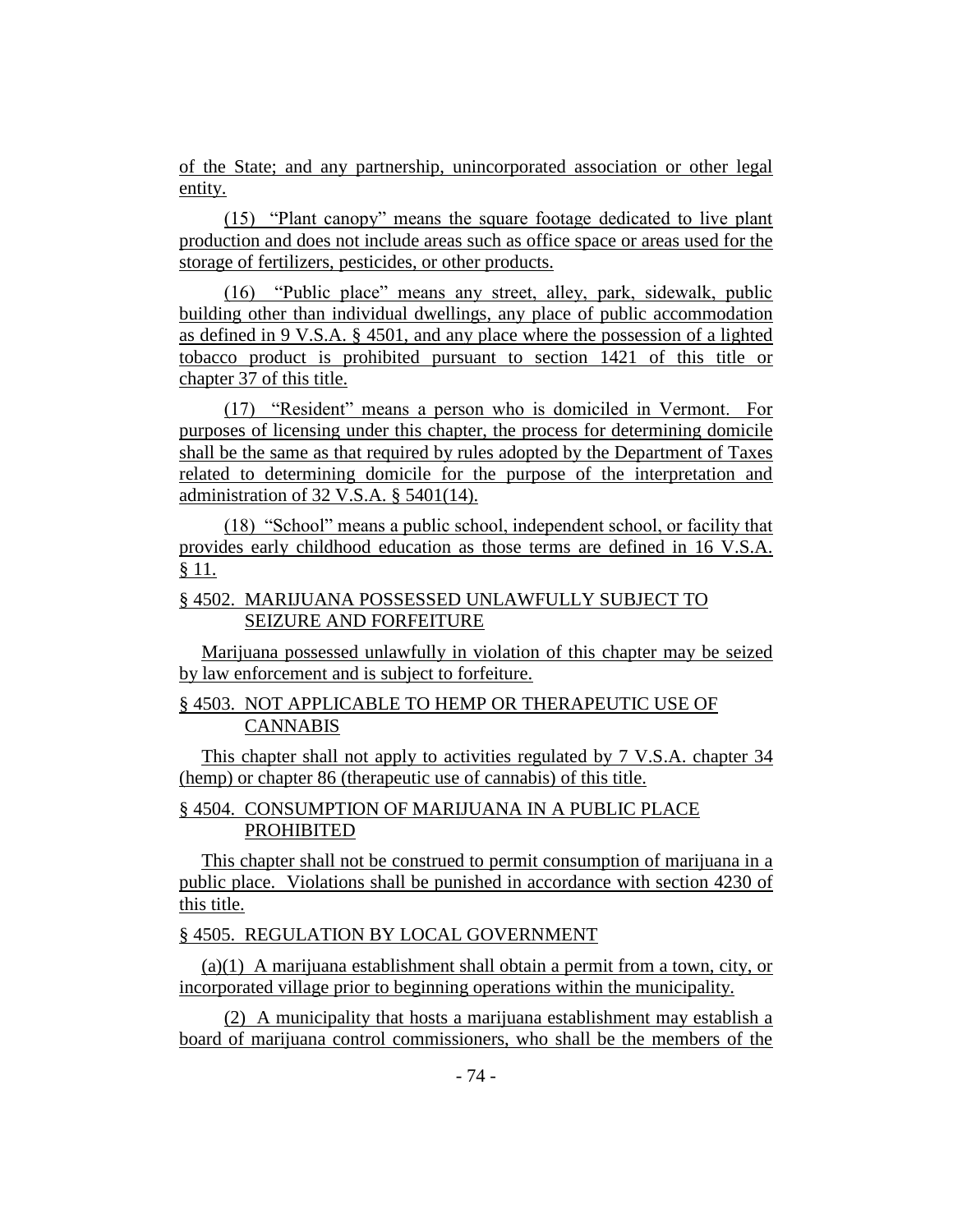municipal legislative body. The board shall administer the municipal permits for the marijuana establishments within the municipality.

(b) Nothing in this chapter shall be construed to prevent a town, city, or incorporated village from regulating marijuana establishments through local ordinances as set forth in 24 V.S.A. § 2291 or through land use bylaws as set forth in 24 V.S.A. § 4414.

 $(c)(1)$  A town, city, or incorporated village, by majority vote of those present and voting at annual or special meeting warned for the purpose, may prohibit the operation of a marijuana establishment within the municipality. The provisions of this subdivision shall not apply to a marijuana establishment that is operating within the municipality at the time of the vote.

(2) A vote to prohibit the operation of a marijuana establishment within the municipality shall remain in effect until rescinded by majority vote of those present and voting at an annual or special meeting warned for the purpose.

#### § 4506. YOUTH RESTRICTIONS

(a) A marijuana establishment shall not dispense or sell marijuana to a person under 21 years of age or employ a person under 21 years of age.

(b) A marijuana establishment shall not be located within 1,000 feet of a preexisting public or private school or licensed or regulated child care facility.

(c) A marijuana establishment shall not permit a person under 21 years of age to enter a building or enclosure on the premises where marijuana is located. This subsection shall not apply to a registered patient visiting his or her designated dispensary even if that dispensary is located in a building that is located on the same premises of a marijuana establishment.

## § 4507. ADVERTISING

(a) Marijuana advertising shall not contain any statement or illustration that:

(1) is false or misleading;

(2) promotes overconsumption;

(3) represents that the use of marijuana has curative or therapeutic effects;

(4) depicts a person under 21 years of age consuming marijuana; or

(5) is designed to be appealing to children or persons under 21 years of age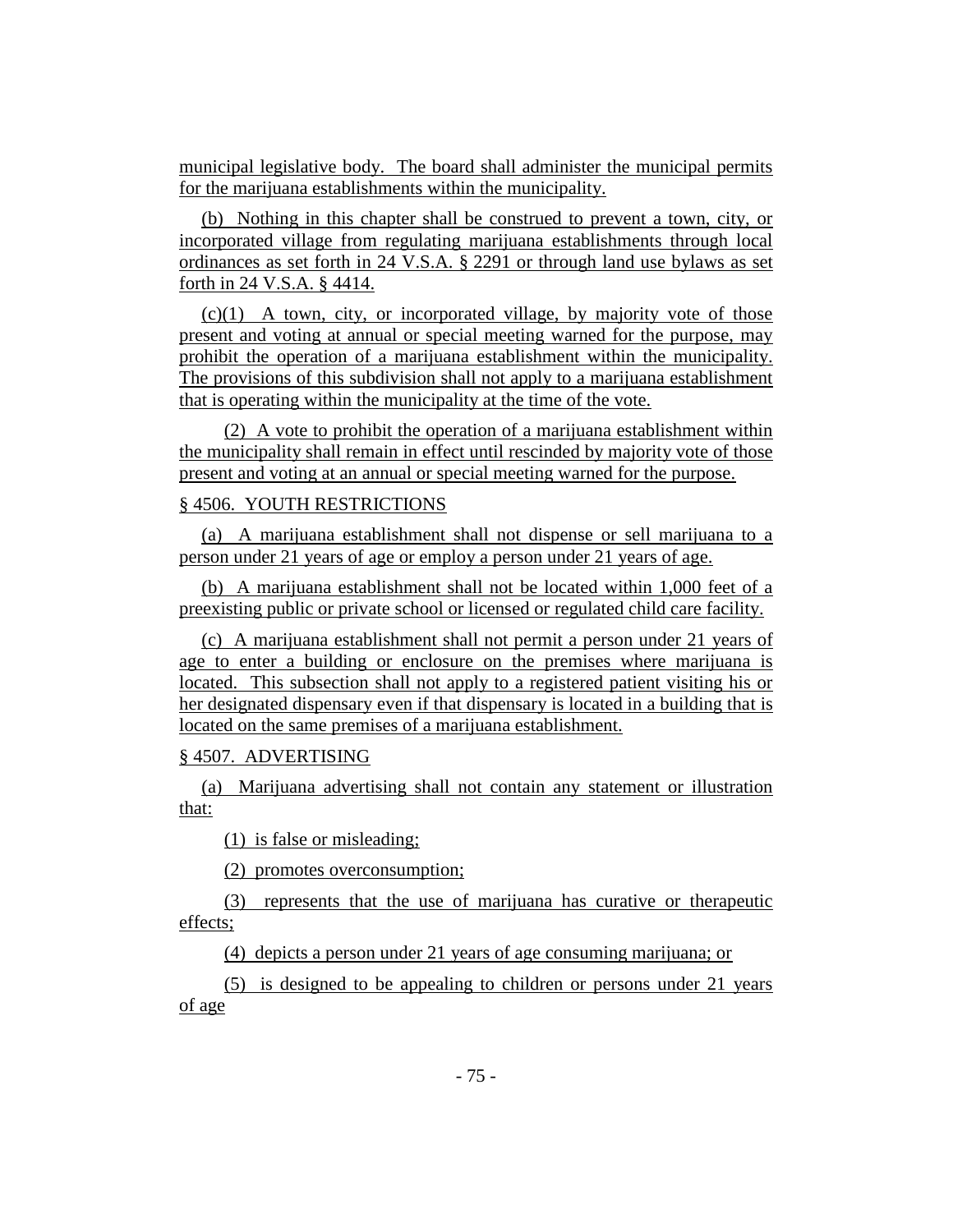(b) Outdoor marijuana advertising shall not be located within 1,000 feet of a preexisting public or private school or licensed or regulated child care facility.

(c) Handbills shall not be posted or distributed.

(d) In accordance with section 4512 of this chapter, the Department shall adopt regulations on marijuana establishment advertising that reflect the policies of subsection (a) of this section and place restrictions on the time, place, and manner, but not content, of the advertising.

(e) All advertising shall contain the following warnings:

(1) For use only by adults 21 years of age or older. Keep out of the reach of children.

(2) Marijuana has intoxicating effects and may impair concentration, coordination, and judgment. Do not operate a motor vehicle or heavy machinery or enter into any contractual agreement under the influence of marijuana.

Subchapter 2. Department of Public Safety

## § 4511. AUTHORITY

For the purpose of regulating the cultivation, processing, packaging, transportation, testing, purchase, and sale of marijuana in accordance with this chapter, the Department shall have the following authority and duties:

(1) rulemaking in accordance with this chapter and 3 V.S.A. chapter 25;

(2) administration of a program for the licensure of marijuana establishments, which shall include compliance and enforcement; and

(3) submission of an annual budget to the Governor.

## § 4512. RULEMAKING

The Department shall adopt rules to implement this chapter on or before March 15, 2017, in accordance with subdivisions (1)–(3) of this section.

(1) Rules concerning any marijuana establishment shall include:

(A) the form and content of license and renewal applications;

(B) qualifications for licensure that are directly and demonstrably related to the operation of a marijuana establishment, including submission of an operating plan and the requirement for a fingerprint-based criminal history record check and regulatory record check for all principals and financiers of the proposed marijuana establishment;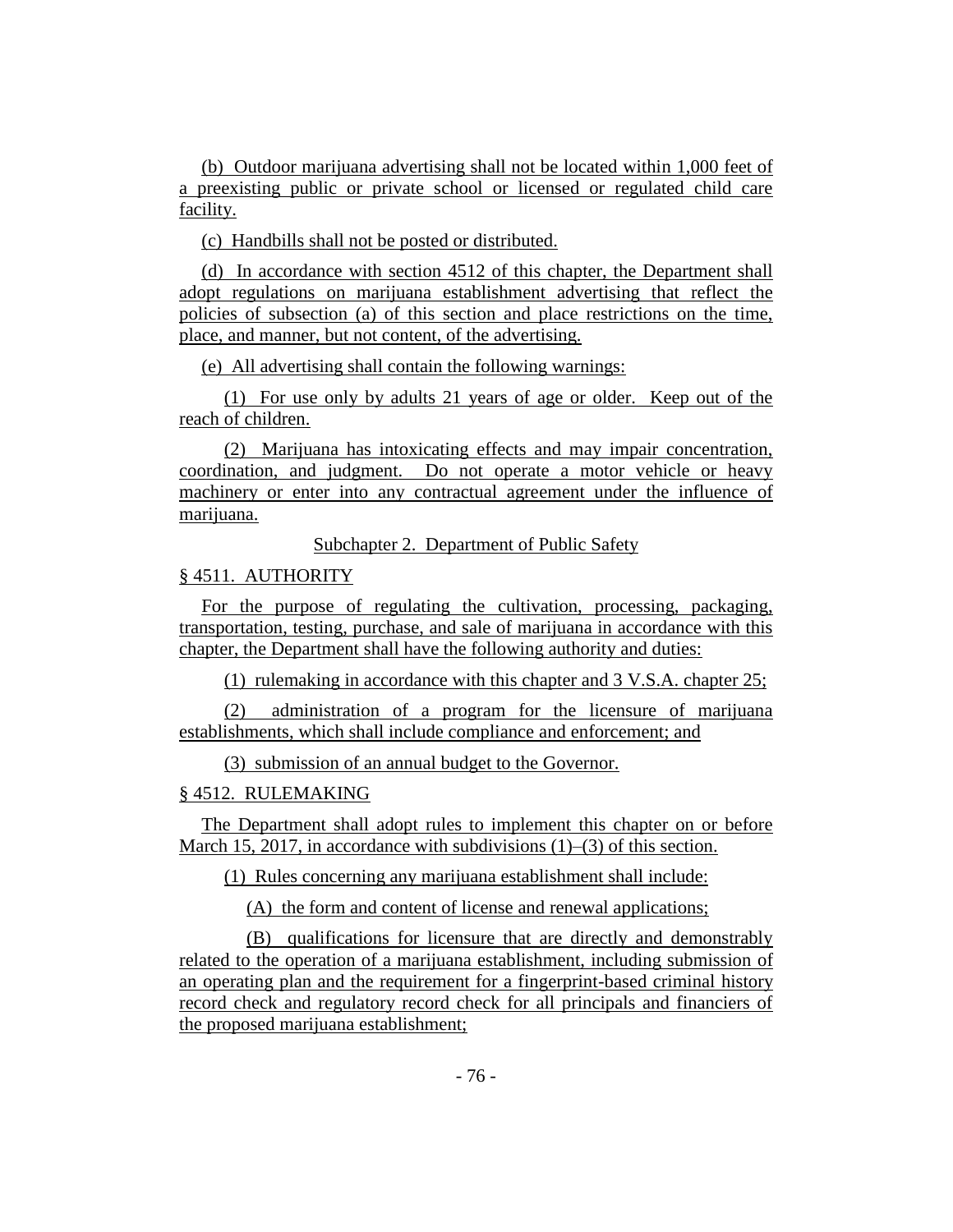(C) oversight requirements;

(D) inspection requirements;

(E) records to be kept by licensees and the required availability of the records;

(F) employment and training requirements, including requiring that each marijuana establishment create an identification badge for each employee;

(G) security requirements, including lighting, physical security, video, and alarm requirements;

(H) restrictions on advertising, marketing, and signage;

(I) health and safety requirements;

(J) regulation of additives to marijuana, including those that are toxic or designed to make the product more addictive, more appealing to children, or to mislead consumers;

(K) procedures and standards for testing marijuana for contaminants and potency;

(L) regulation of the storage and transportation of marijuana;

(M) sanitary requirements;

(N) pricing guidelines with a goal of ensuring marijuana is sufficiently affordable to undercut the illegal market;

(O) procedures for the renewal of a license, which shall allow renewal applications to be submitted up to 90 days prior to the expiration of the marijuana establishment's license; and

(P) procedures for suspension and revocation of a license.

(2) Rules concerning cultivators shall include:

(A) seed to sale tracking of marijuana plants;

(B) restrictions on the use of pesticides that are injurious to human health;

(C) standards for both the indoor and outdoor cultivation of marijuana, including environmental protection requirements;

(D) labeling requirements for products sold to retailers; and

(E) regulation of visits to the establishments, including the number of visitors allowed at any one time and recordkeeping concerning visitors.

(3) Rules concerning retailers shall include: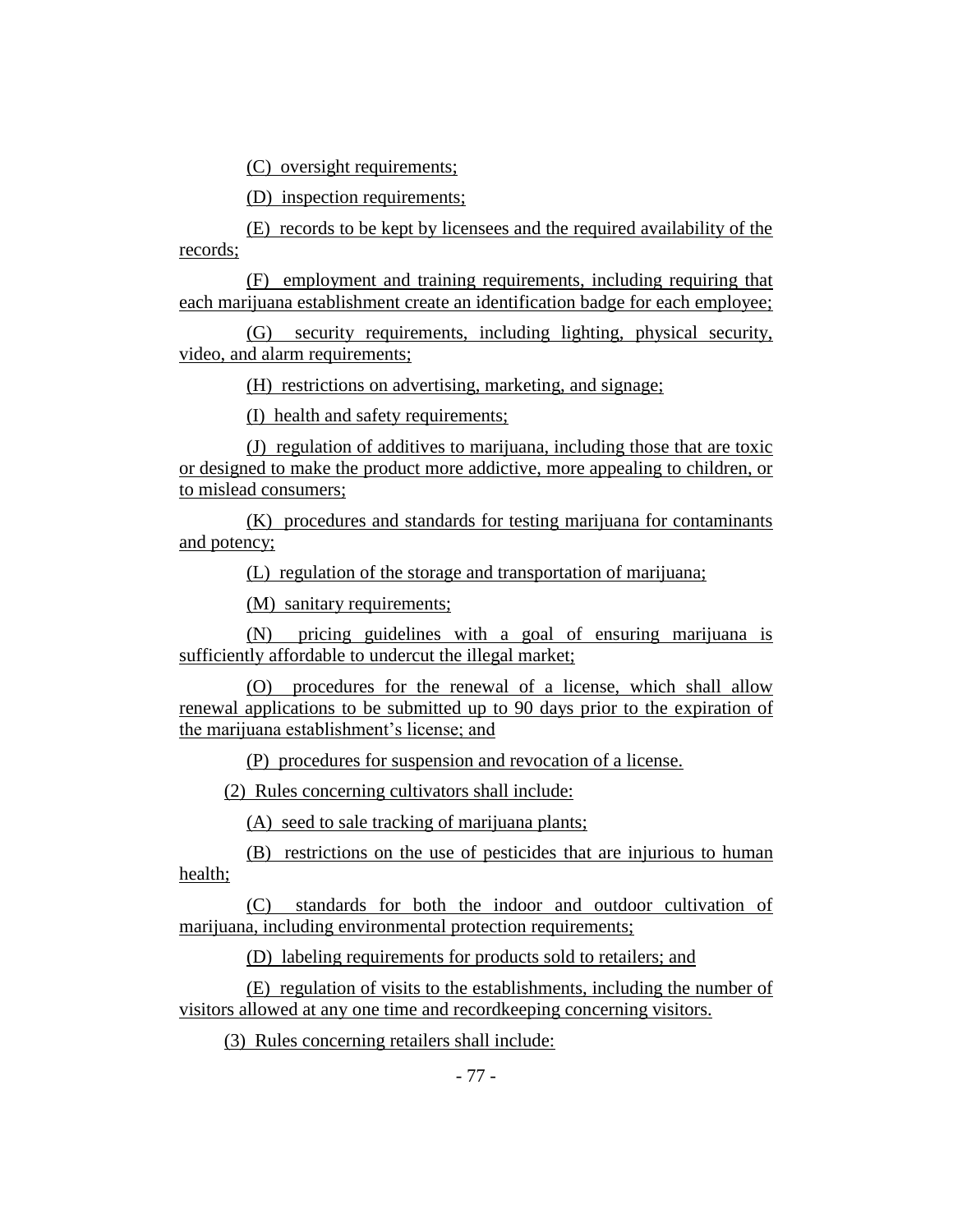(A) labeling requirements for products sold to customers;

(B) requirements for proper verification of age and residency of customers;

(C) restrictions that marijuana shall be stored behind a counter or other barrier to ensure a customer does not have direct access to the marijuana; and

(D) regulation of visits to the establishments, including the number of customers allowed at any one time and recordkeeping concerning visitors.

(4) Rules concerning testing laboratories shall include:

(A) procedures for destruction of all samples;

(B) quality assurance and control;

(C) requirements of testing operating manual; and

(D) requirements for chain of custody recordkeeping.

## § 4513. IMPLEMENTATION

(a)(1) On or before March 15, 2017, the Department shall begin accepting applications for cultivator licenses and testing laboratory licenses. The initial application period shall remain open for 30 days. The Department may reopen the application process for any period of time at its discretion. On or before July 1, 2018, any restrictions on the timing of applications shall end and the Department shall begin an ongoing, open application process.

(2) On or before July 15, 2017, the Department shall begin issuing cultivator licenses and testing laboratory licenses to qualified applicants.

(b)(1) On or before July 15, 2017, the Department shall begin accepting applications for retail licenses. The initial application period shall remain open for 30 days. The Department may reopen the application process for any period of time at its discretion. On or before July 1, 2018, any restrictions on the timing of applications shall end and the Department shall begin an ongoing, open application process.

(2) On or before October 15, 2017, the Department shall begin issuing retailer licenses to qualified applicants. A license shall not permit a licensee to open the store to the public or sell marijuana to the public prior to January 1, 2018.

(c)(1) Prior to July 1, 2018, provided applicants meet the requirements of this chapter, the Department shall issue: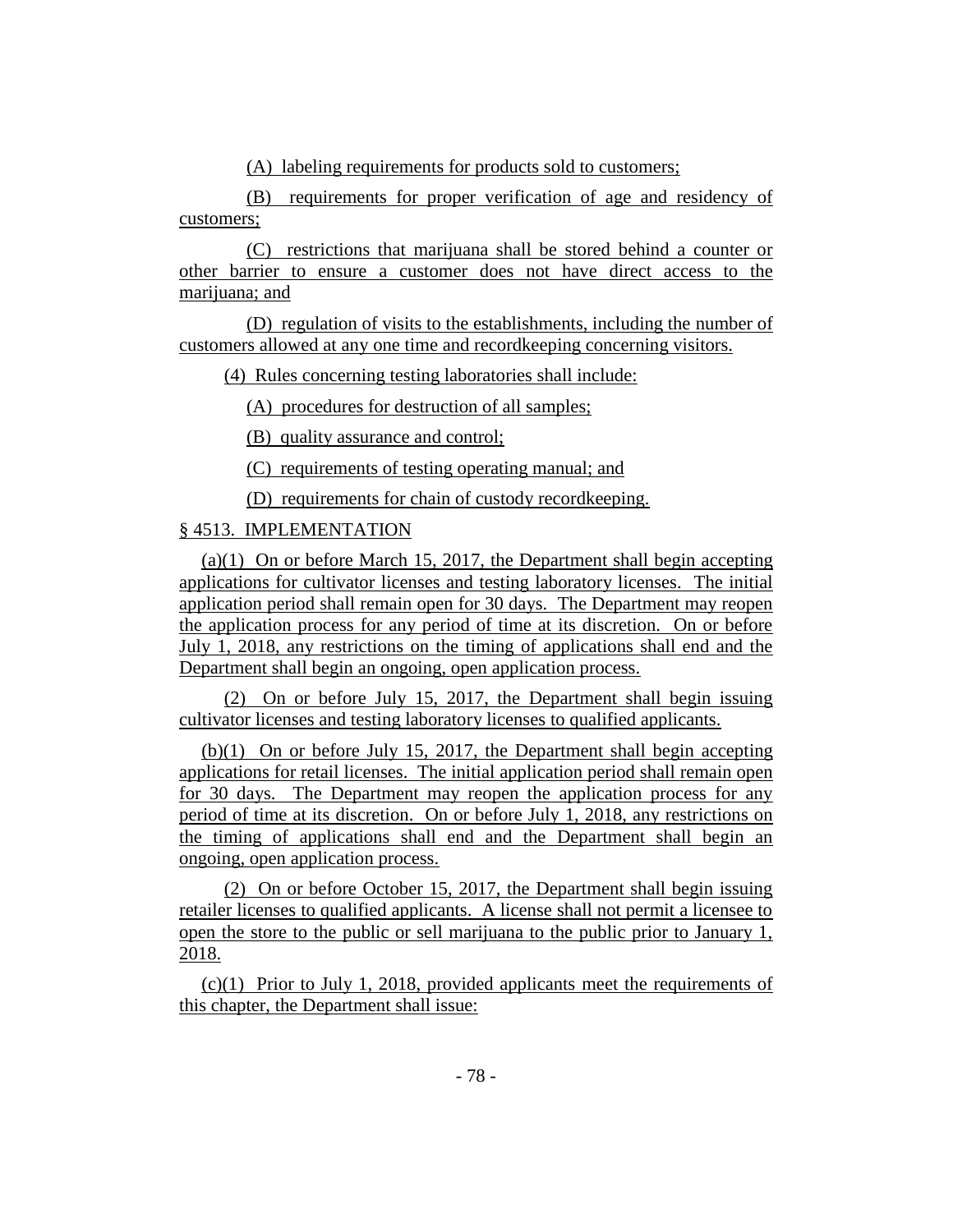(A) up to 15 cultivator licenses that permit a cultivation space of not more than 5,000 square feet;

(B) up to 10 cultivator licenses that permit a cultivation space of 5,001–10,000 square feet;

(C) up to five cultivator licenses that permit a cultivation space of 10,001–20,000 square feet.

(2) On or after July 1, 2018, the limitations in subdivision (1) of this subsection shall not apply and the Department shall use its discretion to issue cultivator licenses in a number and size that provides sufficient amounts of marijuana to licensed retailers. A cultivator licensed under the limitations of subdivision (1) of this subsection may apply to the Department to modify its license to expand its cultivation space.

## § 4514. CIVIL CITATIONS; SUSPENSION AND REVOCATION OF LICENSES

(a) The Department shall have the authority to adopt rules for the issuance of civil citations for violations of this chapter and the rules adopted pursuant to section 4512 of this title. Any proposed rule under this section shall include the full, minimum, and waiver penalty amounts for each violation.

(b) The Department shall have the authority to suspend or revoke a license for violations of this chapter in accordance with rules adopted pursuant to section 4512 of this title.

#### Subchapter 3. Licenses

## § 4521. GENERAL PROVISIONS

(a) Except as otherwise permitted by this chapter, a person shall not engage in the cultivation, preparation, processing, packaging, transportation, testing, or sale of marijuana without obtaining a license from the Department.

(b) All licenses shall expire at midnight, April 30, of each year beginning no earlier than 10 months after the original license was issued to the marijuana establishment.

(c) Applications for licenses and renewals shall be submitted on forms provided by the Department and shall be accompanied by the fees provided for in section 4526 of this section.

 $(d)(1)$  Except as provided in subdivision (2) of this subsection (d), a person may obtain only one license, either a cultivator license, a retailer license, or a testing laboratory license under this chapter.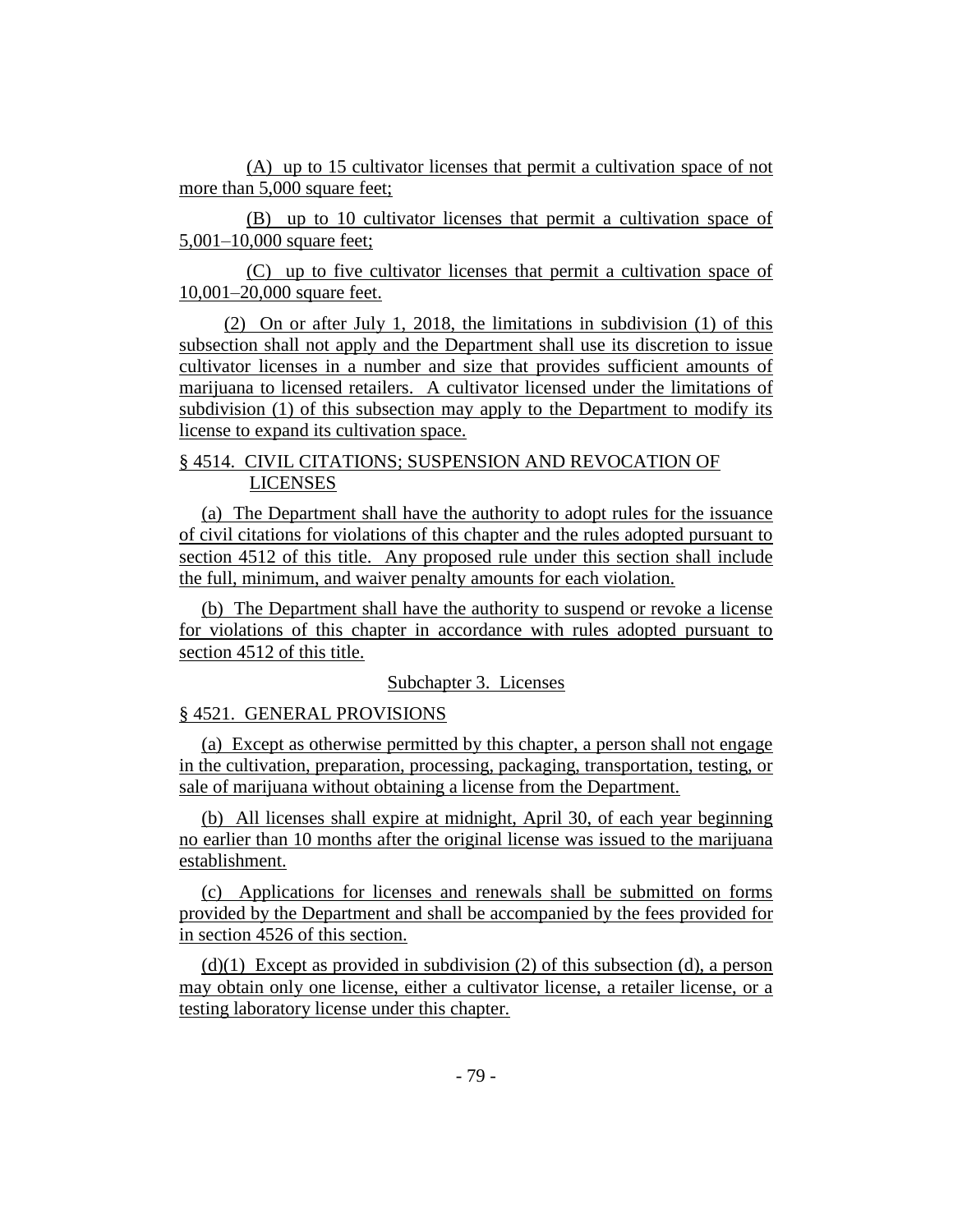(2) A dispensary or a subsidiary of a dispensary may obtain one of each type of license under this chapter, provided that a dispensary or its subsidiary obtain no more than one cultivator license, one retailer license, and one testing laboratory license total.

(e) Each license shall permit only one location of the establishment.

(f) A dispensary that obtains a retailer license pursuant to this chapter shall maintain the dispensary and retail operations in a manner that protects patient and caregiver privacy in accordance with rules adopted by the Department. If the dispensary and retail establishment are located on the same premises, the dispensary and retail establishment shall provide separate entrances and common areas designed to serve patients and caregivers and customers.

(g) Each licensee shall obtain and maintain commercial general liability insurance in accordance with rules adopted by the Department. Failure to provide proof of insurance to the Department, as required, may result in revocation of the license.

(h) This subchapter shall not apply to possession regulated by section 4230a of this title.

#### § 4522. LICENSE QUALIFICATIONS AND APPLICATION PROCESS

(a) To be eligible for a marijuana establishment license, an applicant shall:

(1) be 21 years of age or older;

(2) be a resident of this State for at least two years immediately prior to applying for a license; and

(3) consent to the release of his or her criminal and administrative history records.

(b) A financier of a marijuana establishment shall be a resident of this State for at least two years immediately prior to filing of the application for a license for which the person is serving as a financier.

(c) As part of the application process, each applicant shall submit, in a format proscribed by the Department, an operating plan. The plan shall include a floor plan or site plan drawn to scale that illustrates the entire operation being proposed. The plan shall also include the following:

(1) For a cultivator license, information concerning:

(A) security;

(B) traceability;

(C) employee qualifications and training;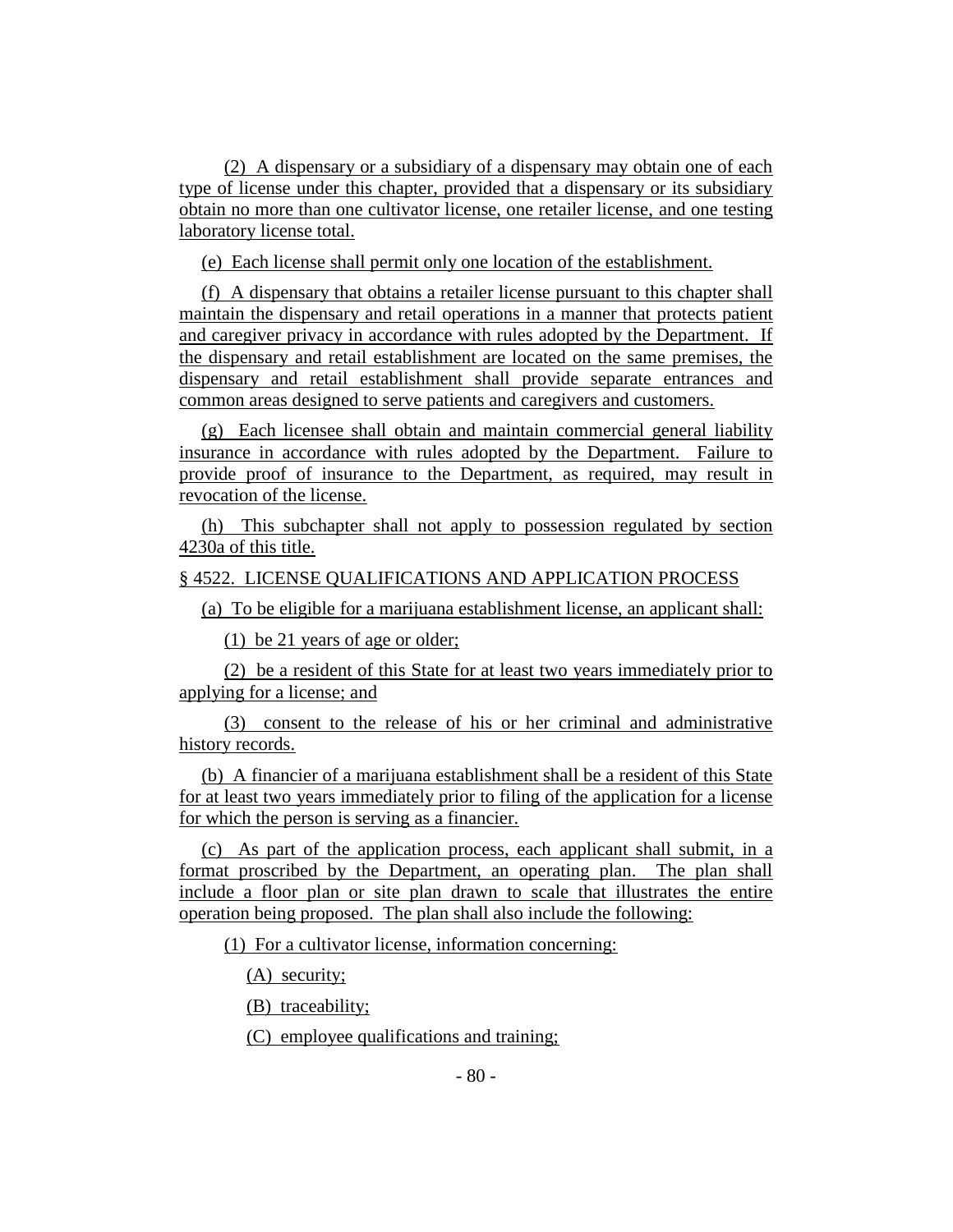(D) transportation of product;

(E) destruction of waste product;

(F) description of growing operation, including growing media, size of grow space allocated for plant production, space allowed for any other business activity, description of all equipment to be used in the cultivation process, and a list of soil amendments, fertilizers, or other crop production aids, or pesticides, utilized in the production process;

(G) testing procedures and protocols;

(H) description of packaging and labeling of products transported to retailers; and

(I) any additional requirements contained in rules adopted by the Department in accordance with this chapter.

(2) For a retailer license, information concerning:

(A) security;

(B) traceability;

(C) employee qualifications and training;

(D) destruction of waste product;

(E) description of packaging and labeling of products sold to customers;

(F) the products to be sold and how they will be displayed to customers; and

(G) any additional requirements contained in rules adopted by the Department in accordance with this chapter.

(3) For a testing laboratory license, information concerning:

(A) security;

(B) traceability;

(C) employee qualifications and training;

(D) destruction of waste product; and

(E) the types of testing to be offered.

(d) For each applicant and financier, the Department shall obtain a Vermont criminal history record, an out-of-state criminal history record, a criminal history record from the Federal Bureau of Investigation, and any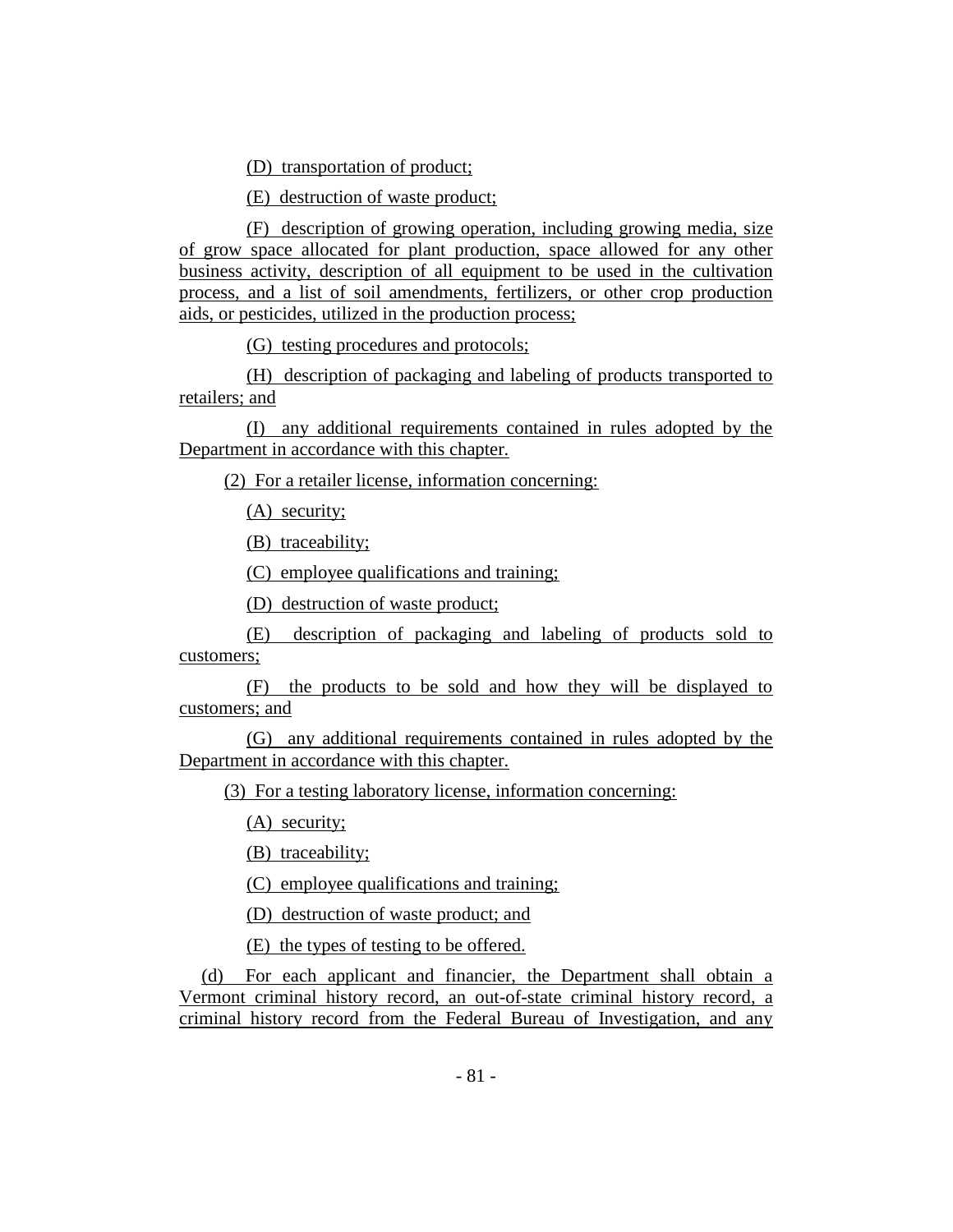regulatory records relating to the person's operation of a business in this State or any other jurisdiction.

(e) When considering applications for a marijuana establishment license, the Department shall:

(1) give priority to a qualified applicant that is a dispensary or subsidiary of a dispensary;

(2) strive for geographic distribution of marijuana establishments based on population.

#### § 4523. EDUCATION

(a) An applicant for a marijuana establishment license shall meet with a Department designee for the purpose of reviewing Vermont laws and rules pertaining to the possession, purchase, storage, and sale of marijuana prior to receiving a license.

(b) A licensee shall complete an enforcement seminar every three years conducted by the Department. A license shall not be renewed unless the records of the Department show that the licensee has complied with the terms of this subsection.

(c) A licensee shall ensure that each employee involved in the sale of marijuana completes a training program approved by the Department prior to selling marijuana and at least once every 24 months thereafter. A licensee shall keep a written record of the type and date of training for each employee, which shall be signed by each employee. A licensee may comply with this requirement by conducting its own training program on its premises, using information and materials furnished by the Department. A licensee who fails to comply with the requirements of this section shall be subject to a suspension of no less than one day of the license issued under this chapter.

#### § 4524. IDENTIFICATION CARD; CRIMINAL BACKGROUND CHECK

(a) The Department shall issue each employee an identification card or renewal card within 30 days of receipt of the person's name, address, and date of birth and a fee of \$50.00. The fee shall be paid by the marijuana establishment and shall not be passed on to an employee. A person shall not work as an employee in until that person has received an identification card issued under this section. Each card shall contain the following:

(1) the name, address, and date of birth of the person;

(2) the legal name of the marijuana establishment with which the person is affiliated;

(3) a random identification number that is unique to the person;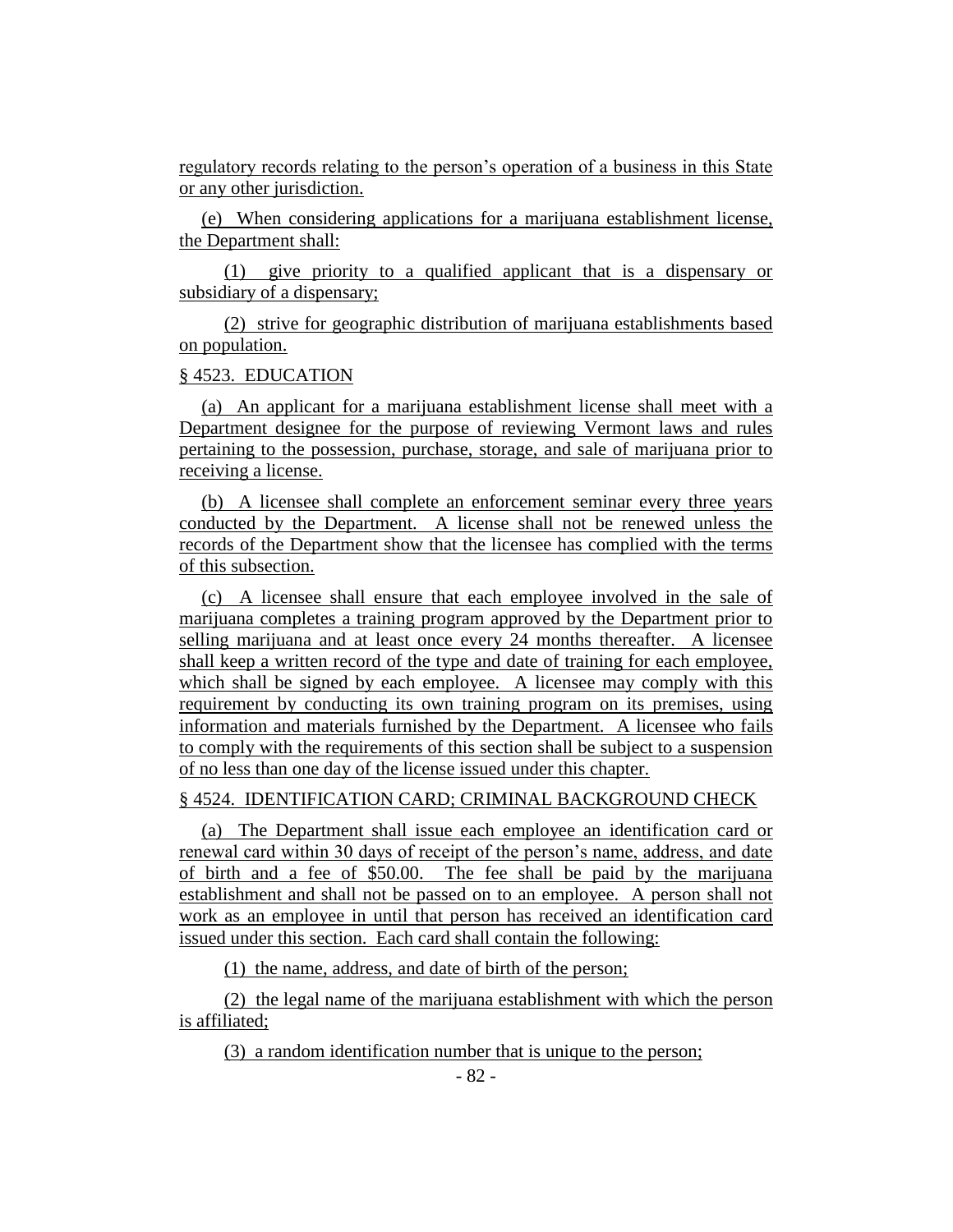(4) the date of issuance and the expiration date of the identification card; and

(5) a photograph of the person.

(b) Prior to acting on an application for an identification card, the Department shall obtain the person's Vermont criminal history record, out-of-state criminal history record, and criminal history record from the Federal Bureau of Investigation. Each person shall consent to the release of criminal history records to the Department on forms developed by the Vermont Crime Information Center.

(c) When the Department obtains a criminal history record, the Department shall promptly provide a copy of the record to the person and the marijuana establishment. The Department shall inform the person of the right to appeal the accuracy and completeness of the record pursuant to rules adopted by the Department.

(d) The Department shall comply with all laws regulating the release of criminal history records and the protection of individual privacy. No person shall confirm the existence or nonexistence of criminal history record information to any person who would not be eligible to receive the information pursuant to this chapter.

(e) The Department shall not issue an identification card to any person who has been convicted of a drug-related offense or a violent felony or who has a pending charge for such an offense. As used in this subchapter, "violent felony" means a listed crime as defined in 13 V.S.A. § 5301(7) or an offense involving sexual exploitation of children in violation of 13 V.S.A. chapter 64.

(f) The Department shall adopt rules for the issuance of an identification card and shall set forth standards for determining whether a person should be denied a registry identification card because his or her criminal history record indicates that the person's association with a marijuana establishment would pose a demonstrable threat to public safety. The rules shall consider whether a person who has a conviction for an offense not listed in subsection (e) of this section has been rehabilitated. A conviction for an offense not listed in subsection (e) of this section shall not automatically disqualify a person for a registry identification card. A marijuana establishment may deny a person the opportunity to serve as an employee based on his or her criminal history record. A person who is denied an identification card may appeal the Department's determination in Superior Court in accordance with Rule 75 of the Vermont Rules of Civil Procedure.

(g) An identification card shall expire one year after its issuance or upon the expiration of the marijuana establishment's license, whichever occurs first.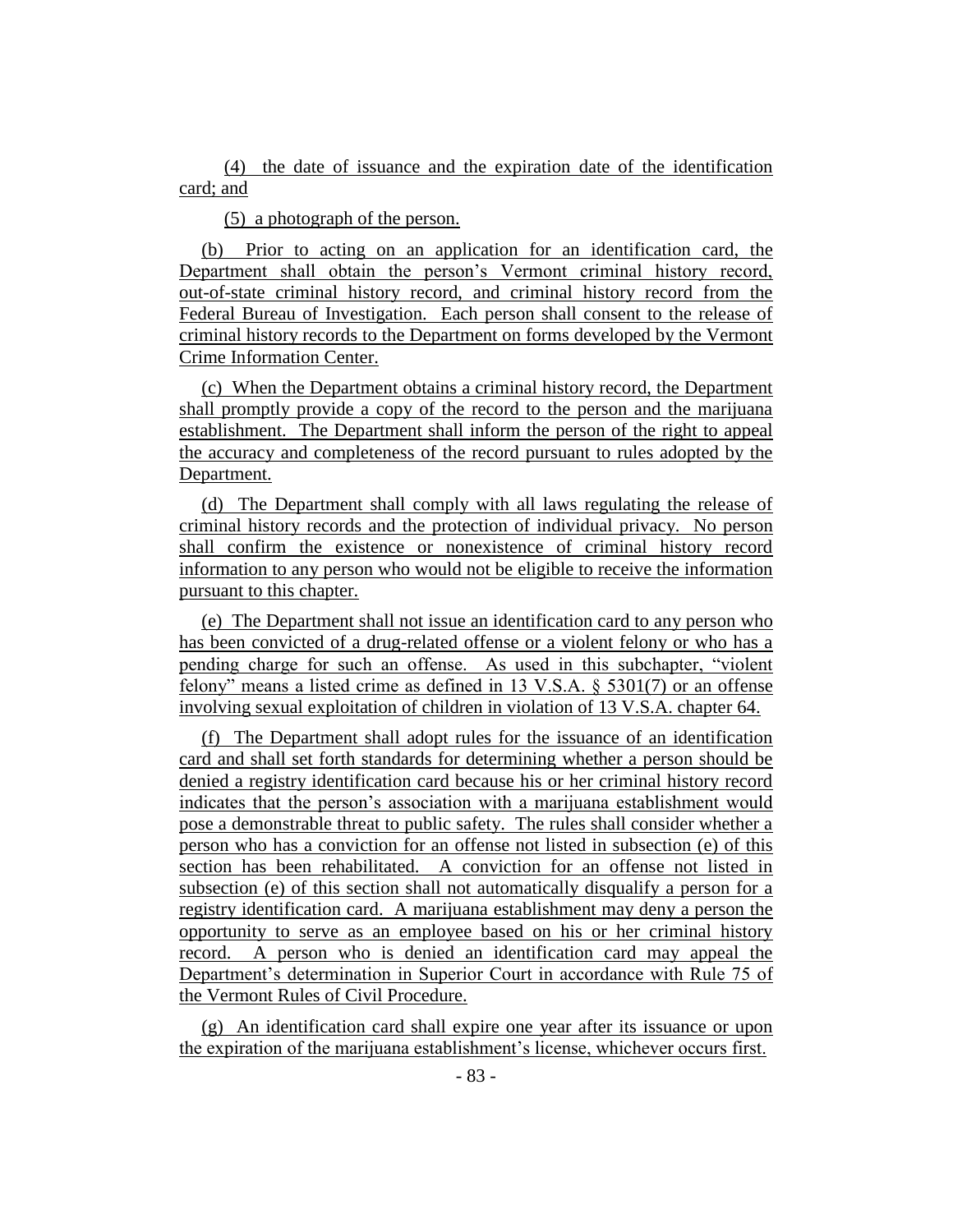## § 4525. CULTIVATOR LICENSE

(a) A cultivator licensed under this chapter may cultivate, package, label, transport, test, and sell marijuana to a licensed retailer.

(b) Cultivation of marijuana shall occur only in an enclosed, locked facility.

(c) An applicant shall designate on their operating plan the size of the premises and the amount of actual square footage that will be dedicated to plant canopy.

(d) Representative samples of each lot or batch of marijuana intended for human consumption shall be tested for safety and potency in accordance with rules adopted by the Department.

(e) Each cultivator shall create packaging for its marijuana.

(1) Packaging shall include:

(A) The name and registration number of the cultivator.

(B) The strain of marijuana contained. Marijuana strains shall be either pure breeds or hybrid varieties of marijuana and shall reflect properties of the plant.

(C) The potency of the marijuana represented by the percentage of tetrahydrocannabinol and cannabidiol by mass.

(D) A "produced on" date reflecting the date that the cultivator finished producing marijuana.

(E) Warnings, in substantially the following form, stating, "Consumption of marijuana impairs your ability to drive a car and operate machinery," "Keep away from children," and "Possession of marijuana is illegal under federal law."

(F) Any additional requirements contained in rules adopted by the Department in accordance with this chapter.

(2) Packaging shall not be designed to appeal to persons under 21 years of age.

§ 4526. RETAILER LICENSE

(a) A retailer licensed under this chapter may:

(1) transport, possess, and sell marijuana to the public for consumption off the registered premises; and

(2) purchase marijuana from a licensed cultivator.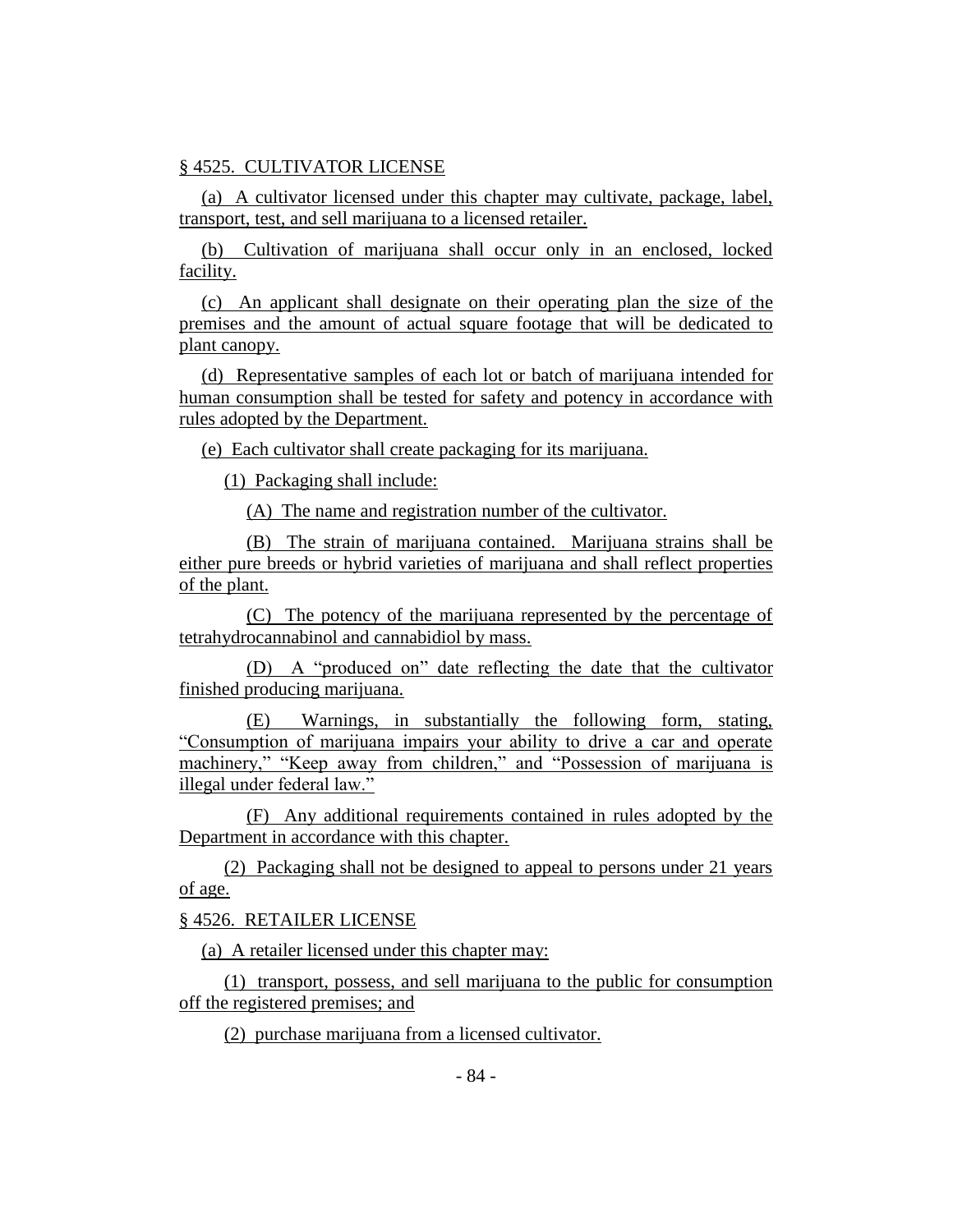$(b)(1)$  In a single transaction, a retailer may provide:

(A) one ounce of marijuana to a person 21 years of age or older upon verification of a valid government-issued photograph identification card that indicates the person is domiciled in Vermont; or

(B) one-quarter of an ounce of marijuana to a person 21 years of age or older upon verification of a valid government-issued photograph identification card that indicates the person is domiciled outside Vermont.

(2) A retailer shall not knowingly and willfully sell an amount of marijuana to a person that causes the person to exceed the possession limit.

(c) A retailer may only sell "useable marijuana" which means the dried flowers of marijuana and does not include the seeds, stalks, leaves, and roots of the plant.

(d)(1) Packaging shall include:

(A) The name and registration number of the retailer.

(B) The strain of marijuana contained. Marijuana strains shall be either pure breeds or hybrid varieties of marijuana and shall reflect properties of the plant.

(C) The potency of the marijuana represented by the percentage of tetrahydrocannabinol and cannabidiol by mass.

(D) A "produced on" date reflecting the date that the cultivator finished producing marijuana.

(E) Warnings, in substantially the following form, stating, "Consumption of marijuana impairs your ability to drive a car and operate machinery," "Keep away from children," and "Possession of marijuana is illegal under federal law."

(F) Any additional requirements contained in rules adopted by the Department in accordance with this chapter.

(2) Packaging shall not be designed to appeal to persons under 21 years of age.

(e) A retailer shall display a safety information flyer developed or approved by the Board and supplied to the retailer free of charge. The flyer shall contain information concerning the methods for administering marijuana, the potential dangers of marijuana use, the symptoms of problematic usage, and how to receive help for marijuana abuse.

(f) Internet sales and delivery of marijuana to customers are prohibited.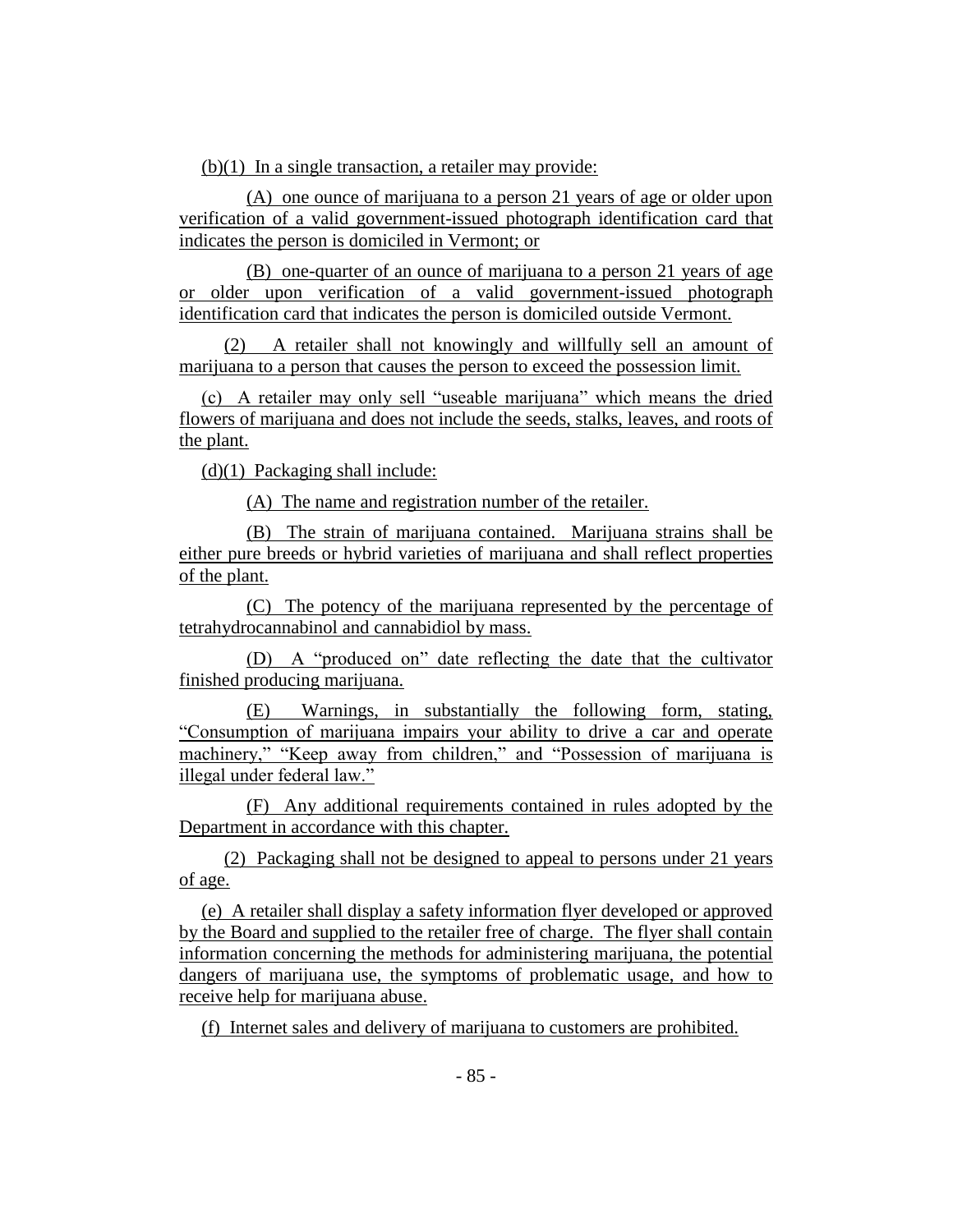## § 4527. MARIJUANA TESTING LABORATORY

(a) A testing laboratory licensed under this chapter may acquire, possess, analyze, test, and transport marijuana samples obtained from a licensed marijuana establishment.

(b) Testing may address the following:

(1) residual solvents;

(2) poisons or toxins;

(3) harmful chemicals;

(4) dangerous molds, mildew, or filth;

(5) harmful microbials, such as E.coli or salmonella;

(6) pesticides; and

(7) tetrahydrocannabinol and cannabidiol potency.

(c) A testing laboratory shall have a written procedural manual made available to employees to follow meeting the minimum standards set forth in rules detailing the performance of all methods employed by the facility used to test the analytes it reports.

(d) In accordance with rules adopted pursuant to this chapter, a testing laboratory shall establish a protocol for recording the chain of custody of all marijuana samples.

(e) A testing laboratory shall establish, monitor, and document the ongoing review of a quality assurance program that is sufficient to identify problems in the laboratory systems when they occur.

## § 4528. FEES. RESERVED

## § 4529. MARIJUANA REGULATION FUND

(a) The Marijuana Regulation Fund is hereby created. The Fund shall be maintained by the Department.

(b) The Fund shall be composed of all application fees, license fees, renewal fees, and civil penalties collected by the Department pursuant to this chapter.

(c) All balances in the Fund at the end of any fiscal year shall be carried forward and remain part of the Fund. Interest earned by the Fund shall be deposited into the Fund.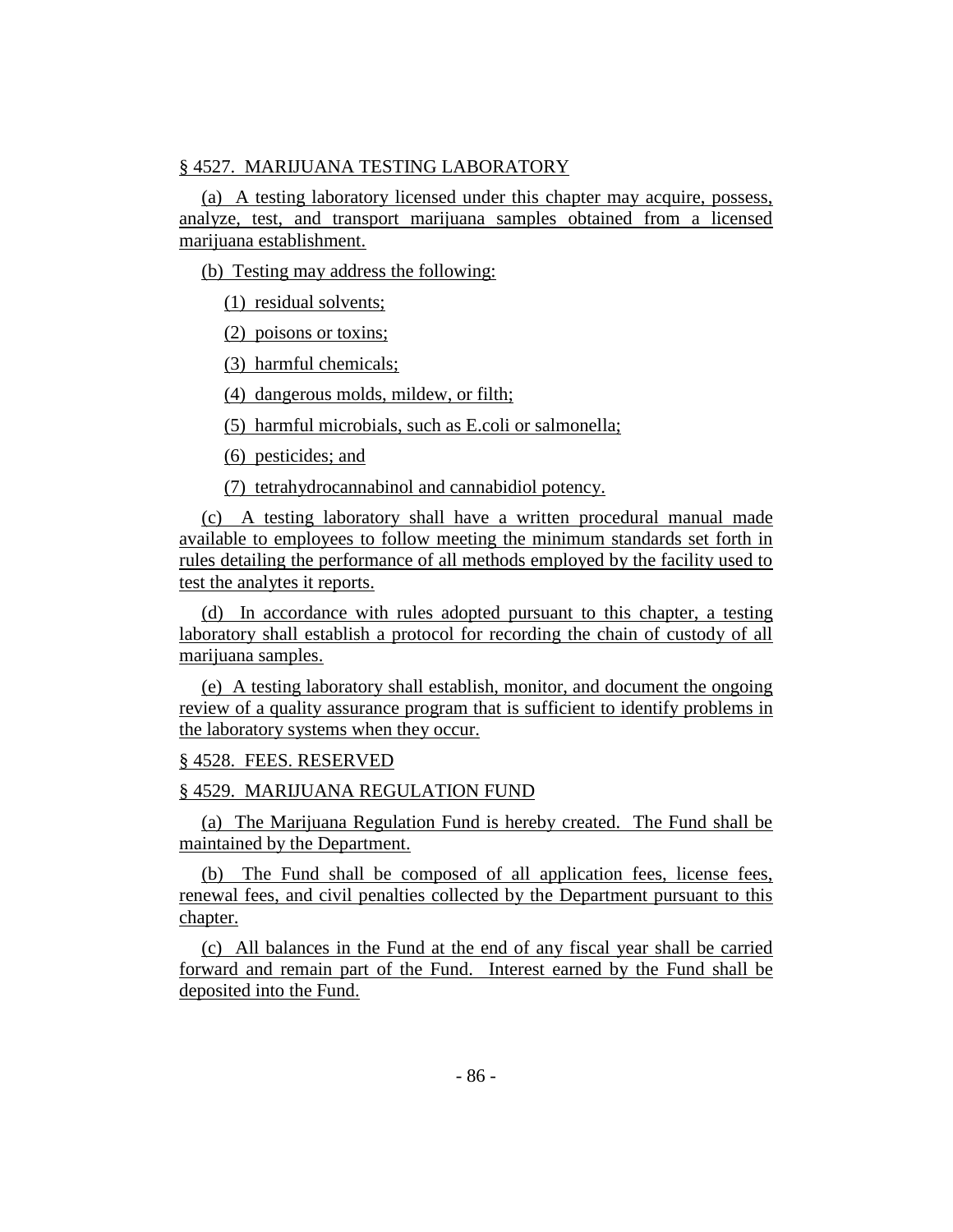(d) All monies within the Fund shall be allocated to the Department solely for the purposes of implementing, administering, and enforcing this chapter, including the costs incurred by the Department for its administrative expenses.

## Subchapter 4. Taxes on Marijuana

#### § 4541. MARIJUANA TAX FUND

(a) The Marijuana Tax Fund is hereby created. The Fund shall be administered by the Commissioner of Taxes and comprise all taxes collected by the Commissioner pursuant to this chapter.

(b) By the 30th day after the end of each fiscal quarter, the monies deposited in the Fund during the prior fiscal quarter shall be allocated by the Commissioner of Finance and Management as follows:

(1) 25 percent to prevention of substance abuse;

(2) 25 percent to treatment of substance abuse;

(3) 25 percent to criminal justice efforts to combat the illegal drug trade and impaired driving; and

(4) 25 percent to the General Fund for the implementation, administration, and enforcement of this act with any remaining funds allocated equally among subdivisions  $(1)$ – $(3)$  of this subsection.

## §§ 4542–4545. RESERVED

Subchapter 5. Marijuana Program Review Commission

#### § 4546. PURPOSE; MEMBERS

(a) Creation. There is created a temporary Marijuana Program Review Commission for the purpose of facilitating efficient and lawful implementation of this act and examination of issues important to the future of marijuana regulation in Vermont.

(b) Membership. The Commission shall be composed of the following members:

(1) two current members of the House of Representatives, not all from the same political party, appointed by the Speaker of the House;

(2) one member of the public appointed by the Speaker of the House;

(3) two current members of the Senate, not all from the same political party, who shall be appointed by the Committee on Committees;

(4) one member of the public appointed by the Committee on Committees;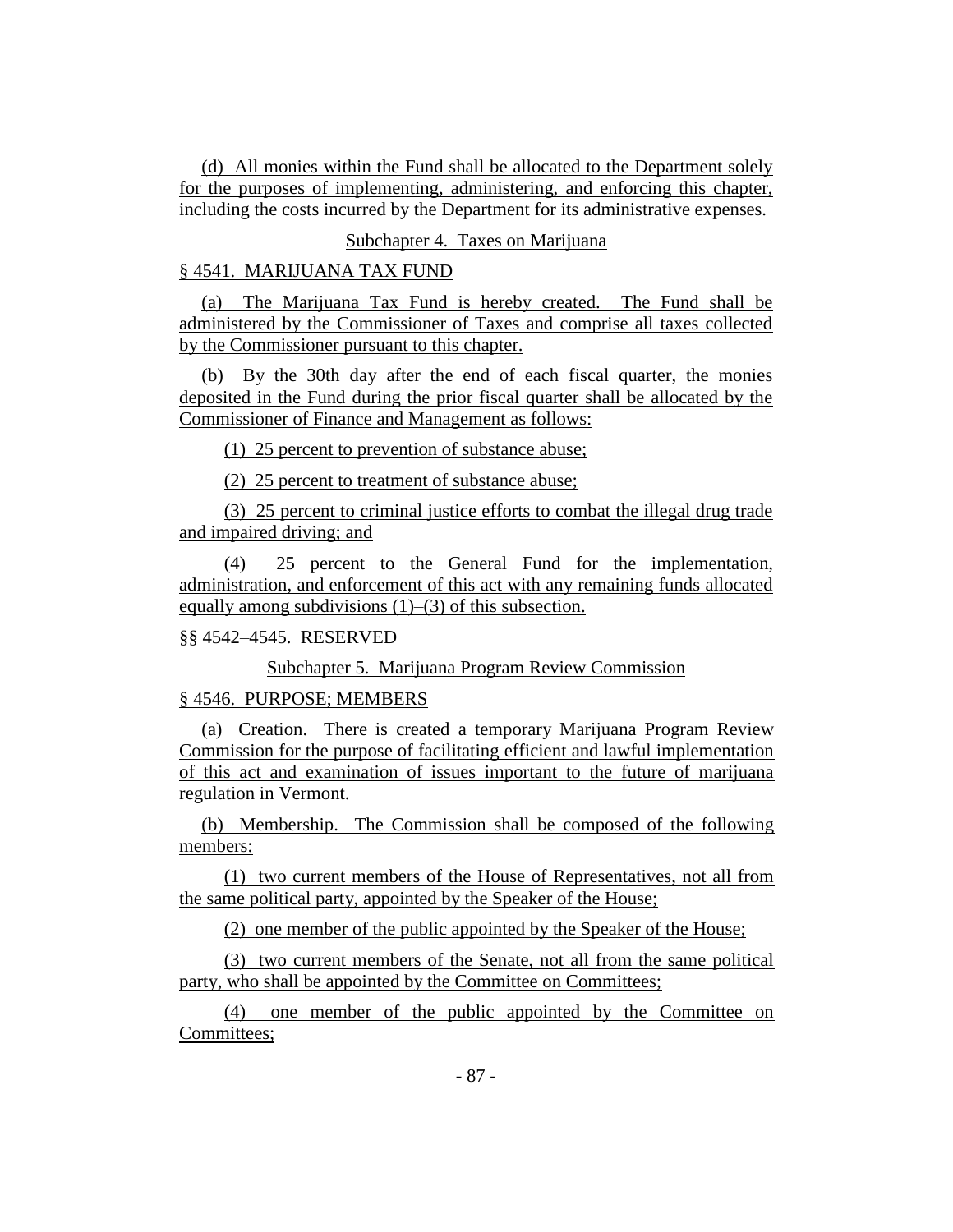(5) two members of the public appointed by the Governor; and

(6) the Attorney General or his or her designee.

(c) Legislative members shall serve only while in office.

§ 4547. POWERS; DUTIES

(a) The Commission shall:

(1) collect information about the implementation, operation, and effect of this act from members of the public, State agencies, and private and public sector businesses and organizations;

(2) communicate with other states that have legalized marijuana and monitor those states regarding their implementation of regulation, policies, and strategies that have been successful and problems that have arisen;

(3) consider the issue of personal cultivation of a small number of marijuana plants and whether Vermont could permit home grow in a manner that would not create diversion or enforcement issues that hinder efforts to divert the marijuana economy from the illegal to the regulated market;

(4) examine the issue of marijuana concentrates and edible marijuana products and whether Vermont safely can allow and regulate their manufacture and sale and, if so, how;

(5) keep updated on the latest information in Vermont and other jurisdictions regarding the prevention and detection of impaired driving as it relates to marijuana;

(6) study the opportunity for a cooperative agriculture business model and licensure and community supported agriculture;

(7) examine whether Vermont should allow additional types of marijuana establishment licenses, including a processor license and product manufacturer license; and

(8) review the statutes and rules for the therapeutic marijuana program and dispensaries and determine whether additional amendments are necessary to maintain patient access to marijuana and viability of the dispensaries.

(9) monitor supply and demand of marijuana cultivated and sold pursuant to this act for the purpose of assisting the Department and policymakers with determining appropriate numbers of licenses and limitations on the amount of marijuana cultivated and offered for retail sale in Vermont so that the adult market is served without unnecessary surplus marijuana;

(10) report any recommendations to the General Assembly or the Governor, or both, as needed.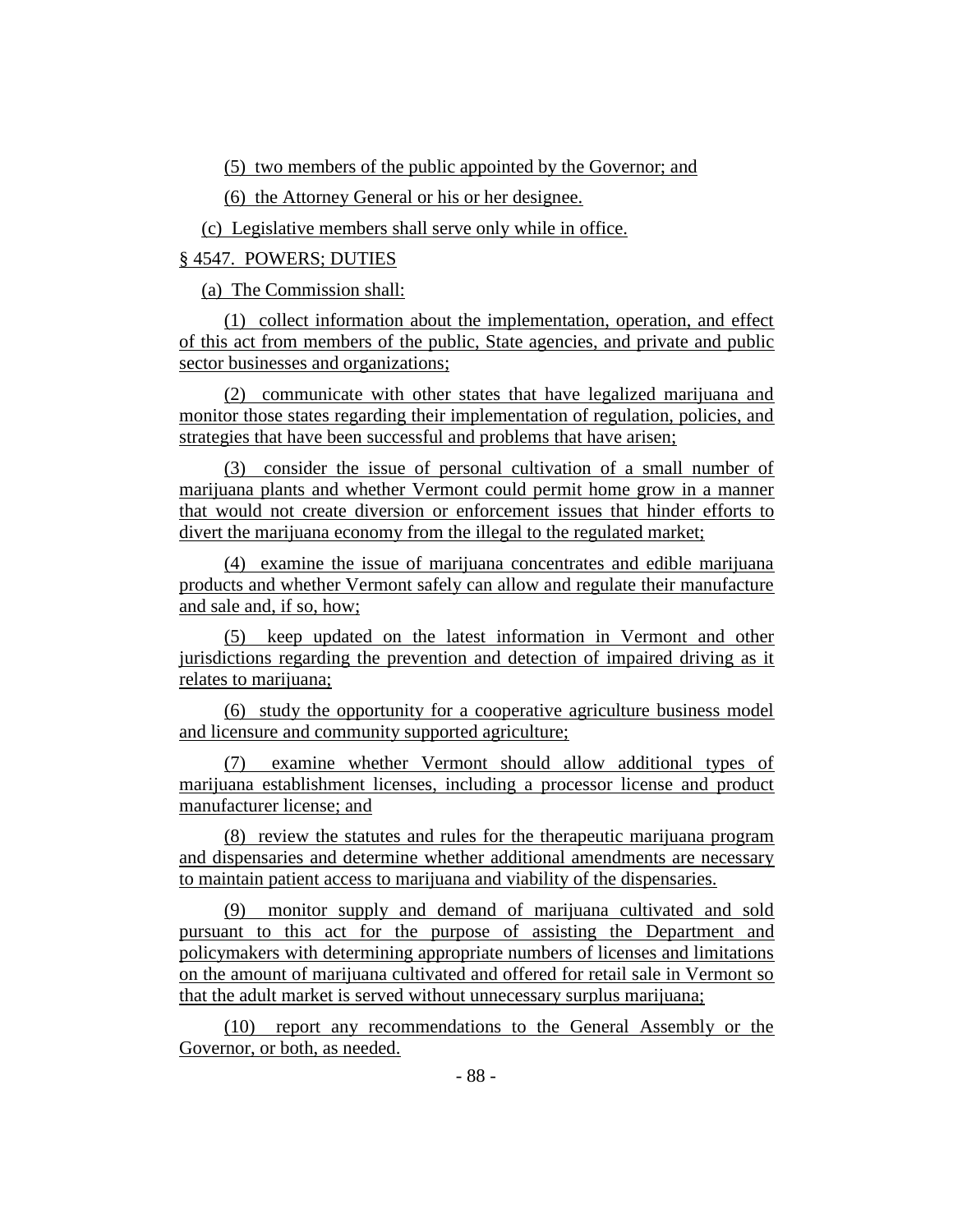(b) On or before October 15, 2018, the Commission shall issue a final report to the General Assembly and the Governor regarding its findings and any recommendations for legislative or administrative action.

## § 4548. ADMINISTRATION

(a) Assistance. The Commission shall have the administrative, technical, and legal assistance of the Office of Legislative Council.

(b) Meetings.

(1) The Office of Legislative Council shall call the first meeting of the Commission to occur on or before August 1, 2016.

(2) The Commission shall select a chair from among its members at the first meeting.

(3) A majority of the membership shall constitute a quorum.

(4) The Commission shall cease meeting regularly after the issuance of its final report, but members shall be available to meet with Administration officials and the General Assembly until July 1, 2019 at which time the Commission shall cease to exist.

(c) Reimbursement.

(1) For attendance at meetings during adjournment of the General Assembly, legislative members of the Commission shall be entitled to per diem compensation and reimbursement of expenses pursuant to 2 V.S.A. § 406 for as many meetings as the Chair deems necessary.

(2) Other members of the Commission who are not employees of the State of Vermont and who are not otherwise compensated or reimbursed for their attendance shall be entitled to per diem compensation and reimbursement of expenses pursuant to 32 V.S.A. § 1010.

Sec. 13. OFFICE OF LEGISLATIVE COUNCIL

The sum of \$60,000.00 is appropriated in fiscal year 2017 to the Office of Legislative Council for the purpose of providing staffing to the Marijuana Program Review Commission which may include hiring a consultant to accomplish appropriate staffing. The Director of the Office of Legislative Council shall obtain approval from the Legislative Council for the staffing plan.

\* \* \* Medical Marijuana Dispensaries \* \* \*

Sec. 14. LEGISLATIVE INTENT; DISPENSARIES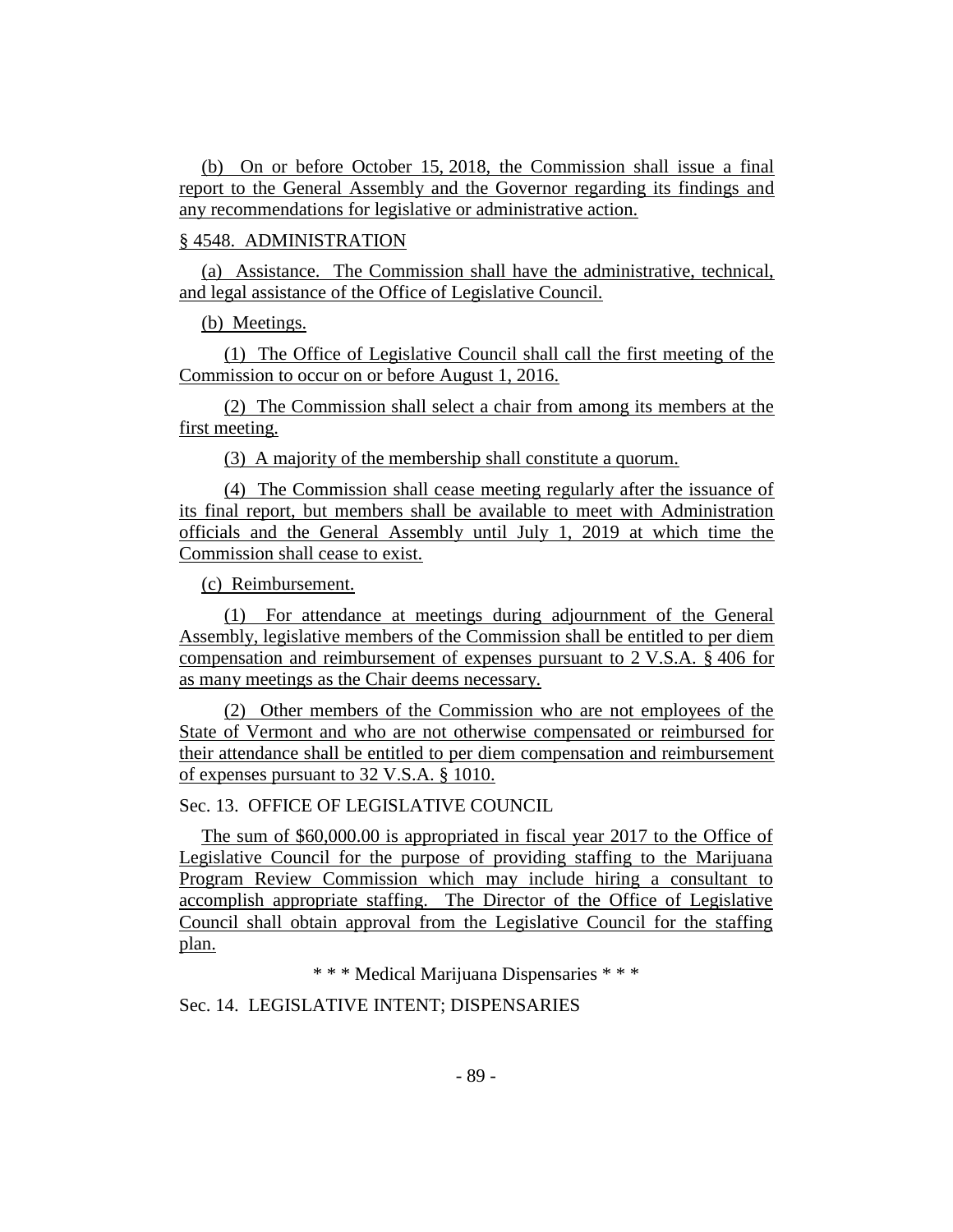The continued viability of medical marijuana dispensaries in a regulated retail market is critical to ensure appropriate services and products to Vermonters with qualifying debilitating medical conditions.

Sec. 15. 18 V.S.A. § 4472 is amended to read:

§ 4472. DEFINITIONS

\* \* \*

(6)(A) "Health care professional" means an individual licensed to practice medicine under 26 V.S.A. chapter 23 or 33, an individual licensed as a naturopathic physician under 26 V.S.A. chapter 81 who has a special license endorsement authorizing the individual to prescribe, dispense, and administer prescription medicines to the extent that a diagnosis provided by a naturopath under this chapter is within the scope of his or her practice, an individual certified as a physician assistant under 26 V.S.A. chapter 31, or an individual licensed as an advanced practice registered nurse under 26 V.S.A. chapter 28.

(B) Except for naturopaths, this This definition includes individuals who are professionally licensed under substantially equivalent provisions in New Hampshire, Massachusetts, or New York.

\* \* \*

(11) "Registered caregiver" means a person who is at least 21 years old who has never been convicted of a drug-related crime of age or older, has met eligibility requirements as determined by the Department in accordance with this chapter, and who has agreed to undertake responsibility for managing the well-being of a registered patient with respect to the use of marijuana for symptom relief.

(17) "Enclosed, locked facility" shall be either indoors or outdoors, not visible to the public, and may include a building, room, greenhouse, fully enclosed fenced-in area, or other location enclosed on all sides and equipped with locks or other security devices that permit access only by:

\* \* \*

(A) Employees, agents, or owners of the dispensary, all of whom shall be 21 years of age or older.

(B) Government employees performing their official duties.

(C) Contractors performing labor that does not include marijuana cultivation, packaging, or processing. Contractors shall be accompanied by an employee, agent, or owner of the dispensary when they are in areas where marijuana is being grown, processed, or stored.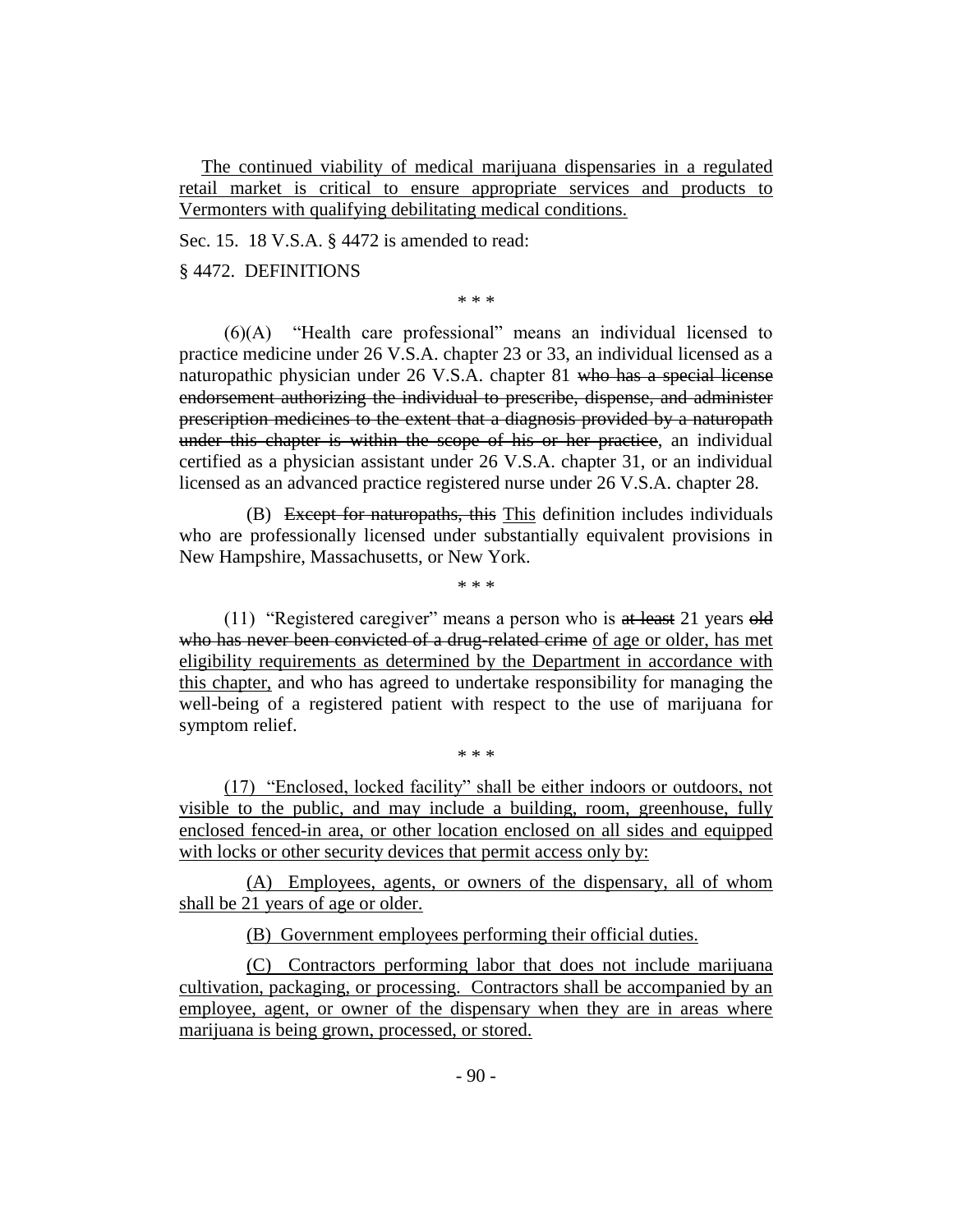(D) Registered employees of another dispensary, members of the media, elected officials, and other individuals 21 years of age or older visiting the facility, provided they are accompanied by an employee, agent, or owner of the dispensary.

Sec. 16. 18 V.S.A. § 4473 is amended to read:

## § 4473. REGISTERED PATIENTS; QUALIFICATION STANDARDS AND PROCEDURES

\* \* \*

(b) The Department of Public Safety shall review applications to become a registered patient using the following procedures:

\* \* \*

(5)(A) A Review Board is established. The Medical Practice Board shall appoint three physicians licensed in Vermont to constitute the Review Board. If an application under subdivision (1) of this subsection is denied, within seven days the patient may appeal the denial to the Board. Review shall be limited to information submitted by the patient under subdivision (1) of this subsection, and consultation with the patient's treating health care professional. All records relating to the appeal shall be kept confidential. An appeal shall be decided by majority vote of the members of the Board The Review Board shall comprise three members:

(i) a physician appointed by the Medical Practice Board;

(ii) a naturopathic physician appointed by the Office of Professional Regulation; and

(iii) an advanced practice registered nurse appointed by the Office of Professional Regulation.

(B) The Board shall meet periodically to review studies, data, and any other information relevant to the use of marijuana for symptom relief. The Board may make recommendations to the General Assembly for adjustments and changes to this chapter.

(C) Members of the Board shall serve for three-year terms, beginning February 1 of the year in which the appointment is made, except that the first members appointed shall serve as follows: one for a term of two years, one for a term of three years, and one for a term of four years. Members shall be entitled to per diem compensation authorized under 32 V.S.A. § 1010. Vacancies shall be filled in the same manner as the original appointment for the unexpired portion of the term vacated.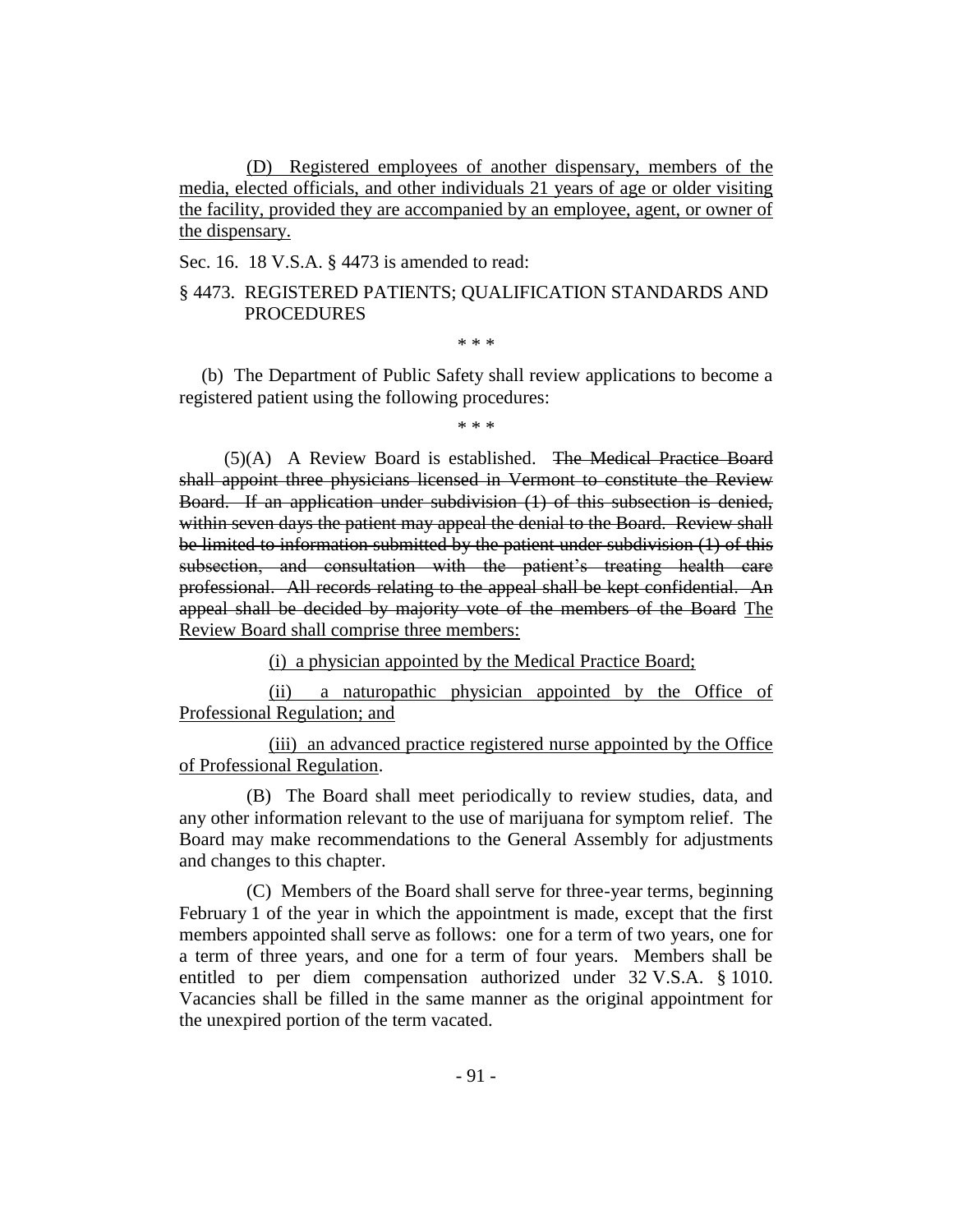(D) If an application under subdivision (1) of this subsection (b) is denied, within seven days the patient may appeal the denial to the Board. Review shall be limited to information submitted by the patient under subdivision (1) of this subsection, and consultation with the patient's treating health care professional. All records relating to the appeal shall be kept confidential. An appeal shall be decided by majority vote of the members of the Board.

Sec. 17. 18 V.S.A. § 4474 is amended to read:

## § 4474. REGISTERED CAREGIVERS; QUALIFICATION STANDARDS AND PROCEDURES

\* \* \*

(d) A registered caregiver of a patient who is under 18 years of age and suffers from seizures may cultivate hemp upon notifying the Department and shall not be required to comply with the provisions of 6 V.S.A. chapter 34.

Sec. 18. 18 V.S.A. § 4474e is amended to read:

#### § 4474e. DISPENSARIES; CONDITIONS OF OPERATION

(a) A dispensary registered under this section may:

(1) Acquire, possess, cultivate, manufacture, transfer, transport, supply, sell, and dispense marijuana, marijuana-infused products, and marijuana-related supplies and educational materials for or to a registered patient who has designated it as his or her dispensary and to his or her registered caregiver for the registered patient's use for symptom relief.

(A) Marijuana-infused products shall include tinctures, oils, solvents, and edible or potable goods. Only the portion of any marijuana-infused product that is attributable to marijuana shall count toward the possession limits of the dispensary and the patient. The Department of Public Safety shall establish by rule the appropriate method to establish the weight of marijuana that is attributable to marijuana-infused products. A dispensary shall dispense marijuana-infused products in child-resistant packaging as defined in 7 V.S.A. § 1012.

\* \* \*

(2)(A) Acquire marijuana seeds or parts of the marijuana plant capable of regeneration from or dispense them to registered patients or their caregivers or acquire them from another registered Vermont dispensary, provided that records are kept concerning the amount and the recipient.

(B) Acquire, purchase, or borrow marijuana, marijuana-infused products, or services from another registered Vermont dispensary or give, sell,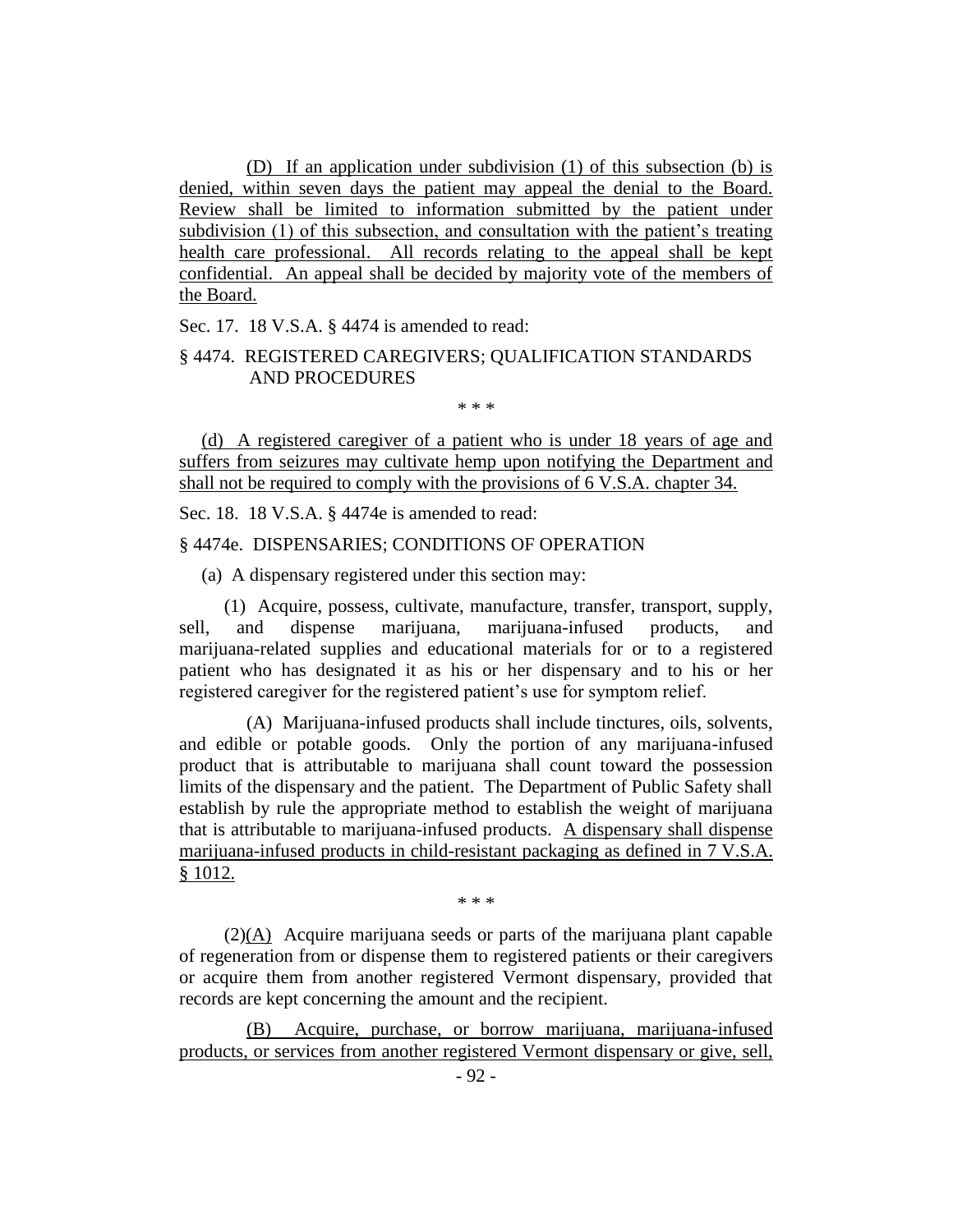or lend marijuana, marijuana-infused products, or services to another registered Vermont dispensary, provided that records are kept concerning the product, the amount, and the recipient. Each Vermont dispensary is required to adhere to all possession limits pertaining to cultivation as determined by the number of patients designating that dispensary and may not transfer eligibility to another dispensary.

(3)(A) Cultivate and possess at any one time up to 28 mature marijuana plants, 98 immature marijuana plants, and 28 ounces of usable marijuana. However, if a dispensary is designated by more than 14 registered patients, the dispensary may cultivate and possess at any one time two mature marijuana plants, seven immature plants, and four ounces of usable marijuana for every registered patient for which the dispensary serves as the designated dispensary.

(B) Notwithstanding subdivision (A) of this subdivision, if a dispensary is designated by a registered patient under 18 years of age who qualifies for the registry because of seizures, the dispensary may apply to the Department for a waiver of the limits in subdivision (A) of this subdivision (3) if additional capacity is necessary to develop and provide an adequate supply of a product for symptom relief for the patient. The Department shall have discretion whether to grant a waiver and limit the possession amounts in excess of subdivision (A) of this subdivision (3) in accordance with rules adopted pursuant to section 4474d of this title.

(C) The plant limitations in subdivision (3)(A) of this subsection (a) shall not be construed to restrict a dispensary's cultivation of marijuana pursuant to a cultivation license issued under chapter 87 of this title.

(4) With approval from the Department, transport and transfer marijuana to a Vermont academic institution for the purpose of research.

\* \* \*  $(d)(1)$  A dispensary shall implement appropriate security measures to deter and prevent the unauthorized entrance into areas containing marijuana and the theft of marijuana and shall ensure that each location has an operational security alarm system. All cultivation of marijuana shall take place in an enclosed, locked facility which is either indoors or otherwise not visible to the public and which can only be accessed by principal officers and employees of the dispensary who have valid registry identification cards. The Department of Public Safety shall perform an annual on-site assessment of each dispensary and may perform on-site assessments of a dispensary without limitation for the purpose of determining compliance with this subchapter and any rules adopted

pursuant to this subchapter and may enter a dispensary at any time for such purpose. During an inspection, the Department may review the dispensary's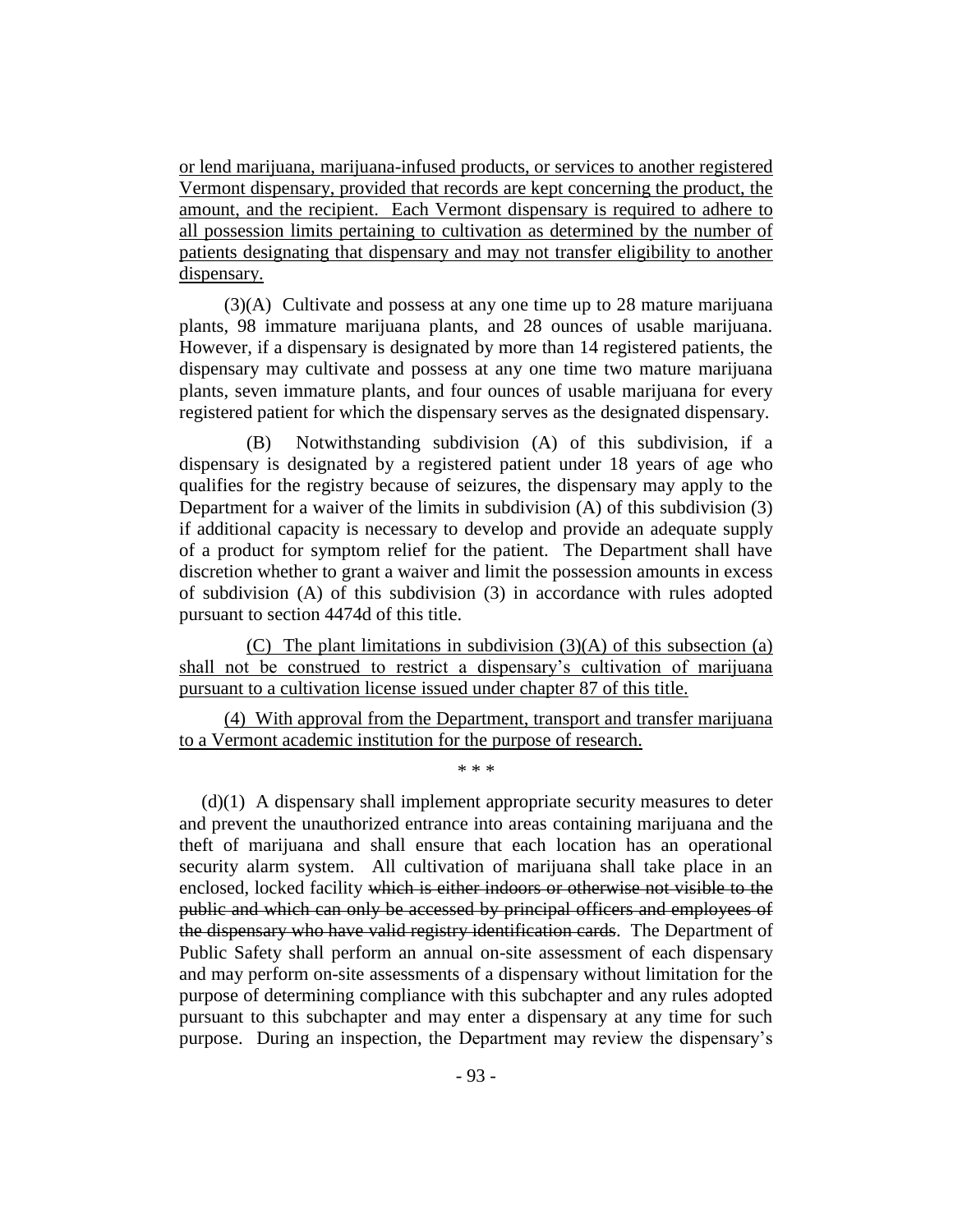confidential records, including its dispensing records, which shall track transactions according to registered patients' registry identification numbers to protect their confidentiality.

\* \* \*

(h) A dispensary shall include a label on the packaging of all marijuana that is dispensed. The label shall:

(1) identify the particular strain of marijuana contained therein. Cannabis strains shall be either pure breeds or hybrid varieties of cannabis and shall reflect properties of the plant. The label also shall;

(2) identify the amount of tetrahydrocannabinol in each single dose marijuana-infused edible or potable product; and

(3) contain a statement to the effect that the State of Vermont does not attest to the medicinal value of cannabis.

\* \* \*

Sec. 19. 18 V.S.A. § 4474g is amended to read:

## § 4474g. DISPENSARY REGISTRY IDENTIFICATION CARD; CRIMINAL BACKGROUND CHECK

(a) Except as provided in subsection (b) of this section, the Department of Public Safety shall issue each principal officer, Board member, and employee of a dispensary a registry identification card or renewal card within 30 days of receipt of the person's name, address, and date of birth and a fee of \$50.00. The fee shall be paid by the dispensary and the cost shall not be passed on to a principal officer, Board member, or employee. A person shall not serve as principal officer, Board member, or employee of a dispensary until that person has received a registry identification card issued under this section. Each card shall specify whether the cardholder is a principal officer, Board member, or employee of a dispensary and shall contain the following:

(1) the name, address, and date of birth of the person;

(2) the legal name of the dispensary with which the person is affiliated;

(3) a random identification number that is unique to the person.;

(4) the date of issuance and the expiration date of the registry identification card; and

(5) a photograph of the person.

(b) Prior to acting on an application for a registry identification card, the Department of Public Safety shall obtain with respect to the applicant a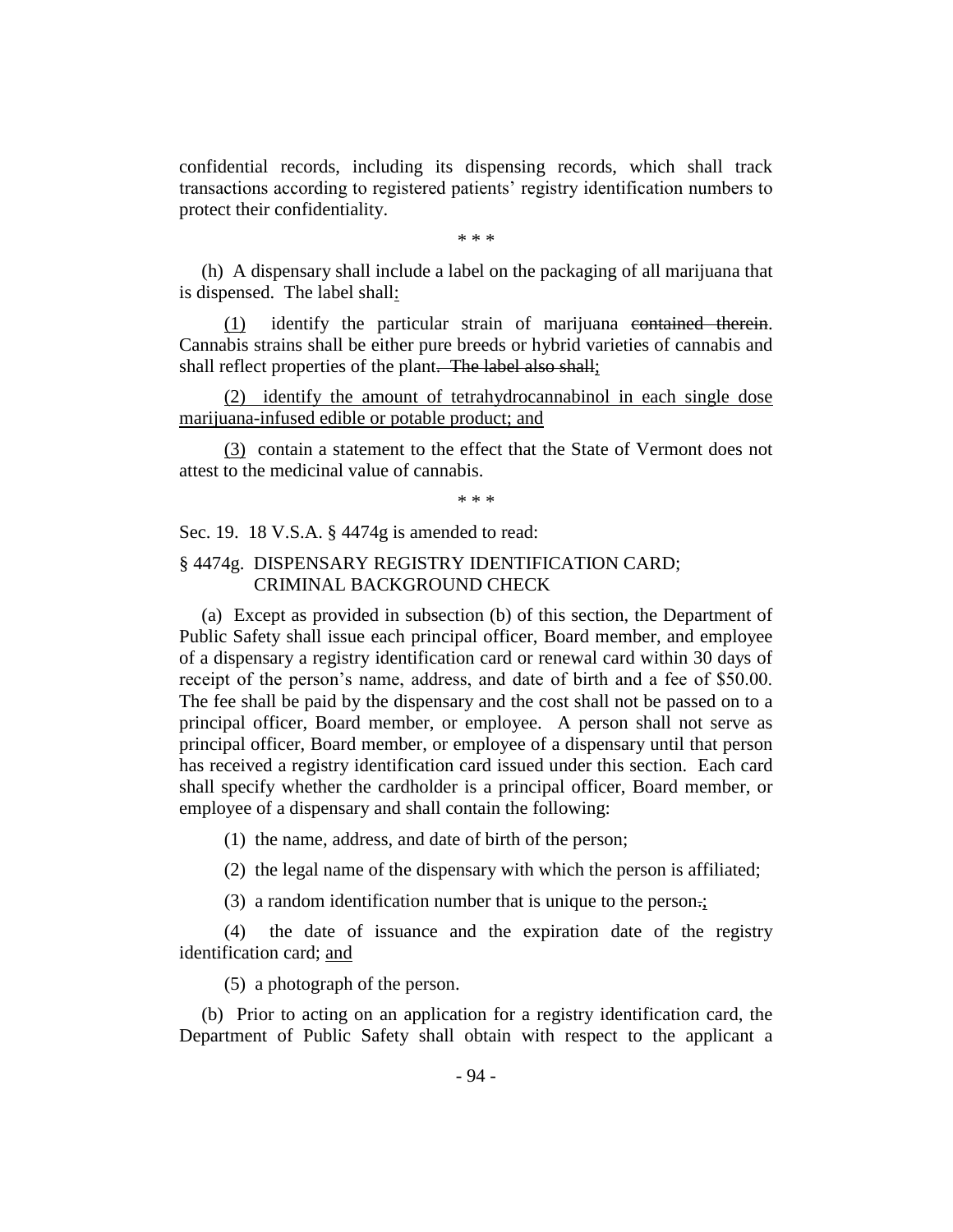Vermont criminal history record, an out-of-state criminal history record, and a criminal history record from the Federal Bureau of Investigation. Each applicant shall consent to the release of criminal history records to the Department on forms developed by the Vermont Crime Information Center. A fingerprint-supported, out-of-state criminal history record and a criminal history record from the Federal Bureau of Investigation shall be required only every three years for renewal of a card for a dispensary principal or Board member.

\* \* \*

Sec. 20. 18 V.S.A. § 4474h is amended to read:

#### § 4474h. PATIENT DESIGNATION OF DISPENSARY

(a) A registered patient may obtain marijuana only from the patient's designated dispensary and may designate only one dispensary. If a registered patient designates a dispensary, the patient and his or her caregiver may not grow marijuana or obtain marijuana or marijuana-infused products for symptom relief from any source other than the designated dispensary. A registered patient who wishes to change his or her dispensary shall notify the department of public safety Department of Public Safety in writing on a form issued by the department Department and shall submit with the form a fee of \$25.00. The <del>department</del> Department shall issue a new identification card to the registered patient within 30 days of receiving the notification of change in dispensary. The registered patient's previous identification card shall expire at the time the new identification card takes effect. A registered patient shall submit his or her expired identification card to the department Department within 30 days of expiration. A registered patient shall not change his or her designated dispensary more than once in any 90-day 30-day period.

(b) The department of public safety Department of Public Safety shall track the number of registered patients who have designated each dispensary. The department Department shall issue a monthly written statement to the dispensary identifying the number of registered patients who have designated that dispensary and the registry identification numbers of each patient and each patient's designated caregiver, if any.

(c) In addition to the monthly reports, the department of public safety Department of Public Safety shall provide written notice to a dispensary whenever any of the following events occurs:

(1)  $\overline{A}$  a qualifying patient designates the dispensary to serve his or her needs under this subchapter.;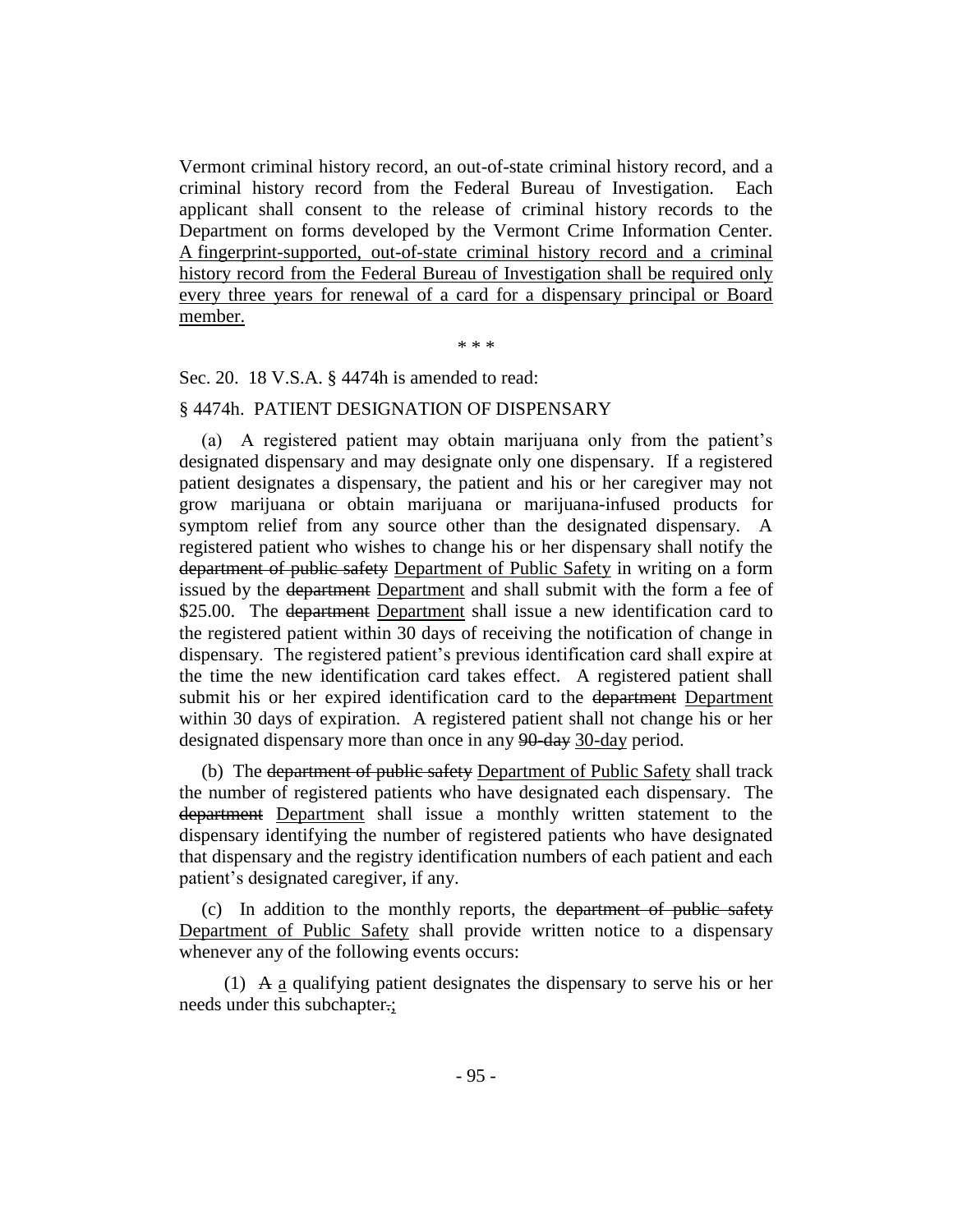(2) An an existing registered patient revokes the designation of the dispensary because he or she has designated a different dispensary.; or

(3) A a registered patient who has designated the dispensary loses his or her status as a registered patient under this subchapter.

\* \* \* Impaired Driving \* \* \*

Sec. 21. 23 V.S.A. § 1134 is amended to read:

## § 1134. MOTOR VEHICLE OPERATOR; CONSUMPTION OR POSSESSION OF ALCOHOL OR MARIJUANA

(a) A person shall not consume alcoholic beverages or marijuana while operating a motor vehicle on a public highway. As used in this section, "alcoholic beverages" shall have the same meaning as "intoxicating liquor" as defined in section 1200 of this title.

(b) A person operating a motor vehicle on a public highway shall not possess any open container which contains alcoholic beverages or marijuana in the passenger area of the motor vehicle.

(c) As used in this section, "passenger area" shall mean the area designed to seat the operator and passengers while the motor vehicle is in operation and any area that is readily accessible to the operator or passengers while in their seating positions, including the glove compartment, unless the glove compartment is locked. In a motor vehicle that is not equipped with a trunk, the term shall exclude the area behind the last upright seat or any area not normally occupied by the operator or passengers.

(d) A person who violates subsection (a) of this section shall be assessed a civil penalty of not more than \$500.00. A person who violates subsection (b) of this section shall be assessed a civil penalty of not more than \$25.00 \$50.00. A person adjudicated and assessed a civil penalty for an offense under subsection (a) of this section shall not be subject to a civil violation for the same actions under subsection (b) of this section.

Sec. 22. 23 V.S.A. § 1134a is amended to read:

## § 1134a. MOTOR VEHICLE PASSENGER; CONSUMPTION OR POSSESSION OF ALCOHOL OR MARIJUANA

(a) Except as provided in subsection (c) of this section, a passenger in a motor vehicle shall not consume alcoholic beverages or marijuana or possess any open container which contains alcoholic beverages or marijuana in the passenger area of any motor vehicle on a public highway. As used in this section, "alcoholic beverages" shall have the same meaning as "intoxicating liquor" as defined in section 1200 of this title.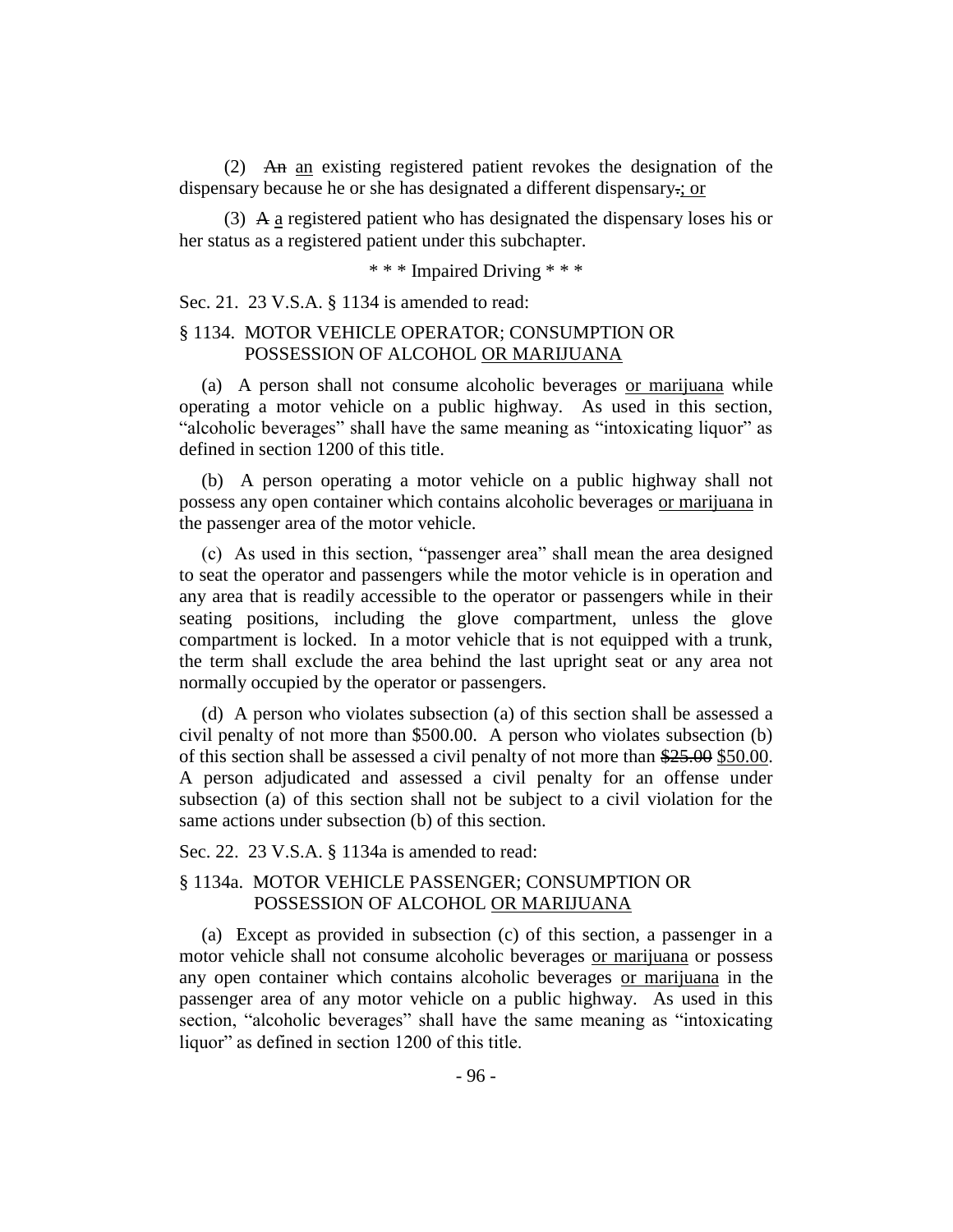(b) As used in this section, "passenger area" shall mean the area designed to seat the operator and passengers while the motor vehicle is in operation and any area that is readily accessible to the operator or passengers while in their seating positions, including the glove compartment, unless the glove compartment is locked. In a motor vehicle that is not equipped with a trunk, the term shall exclude the area behind the last upright seat or any area not normally occupied by the operator or passengers.

(c) A person, other than the operator, may possess an open container which contains alcoholic beverages or marijuana in the passenger area of a motor vehicle designed, maintained, or used primarily for the transportation of persons for compensation or in the living quarters of a motor home or trailer coach.

(d) A person who violates this section shall be fined not more than \$25.00.

## Sec. 23. VERMONT GOVERNOR'S HIGHWAY SAFETY PROGRAM

(a) Impaired driving, operating a motor vehicle while under the influence of alcohol or drugs, is a significant concern for the General Assembly. While Vermont has made a meaningful effort to educate the public about the dangers of drinking alcohol and driving, the public seems to be less aware of the inherent risks of driving while under the influence of drugs, whether it is marijuana, a validly prescribed medication, or other drugs. It is the intent of the General Assembly that the State reframe the issue of drunk driving as impaired driving in an effort to comprehensively address the risks of such behavior through prevention, education, and enforcement.

(b)(1) The Agency of Transportation, through its Vermont Governor's Highway Safety Program, shall expand its public education and prevention campaign on drunk driving to impaired driving, which shall include drugged driving.

(2) The Agency shall report to the Senate and House Committees on Judiciary and on Transportation on or before January 15, 2017 regarding implementation of this section.

## Sec. 24. COMMISSIONER OF PUBLIC SAFETY

The Commissioner of Public Safety shall report to the Senate and House Committees on Judiciary and on Transportation on or before January 15 each year regarding the following issues concerning impaired driving:

(1) the previous year's data in Vermont,

(2) the latest information regarding best practices on prevention and enforcement, and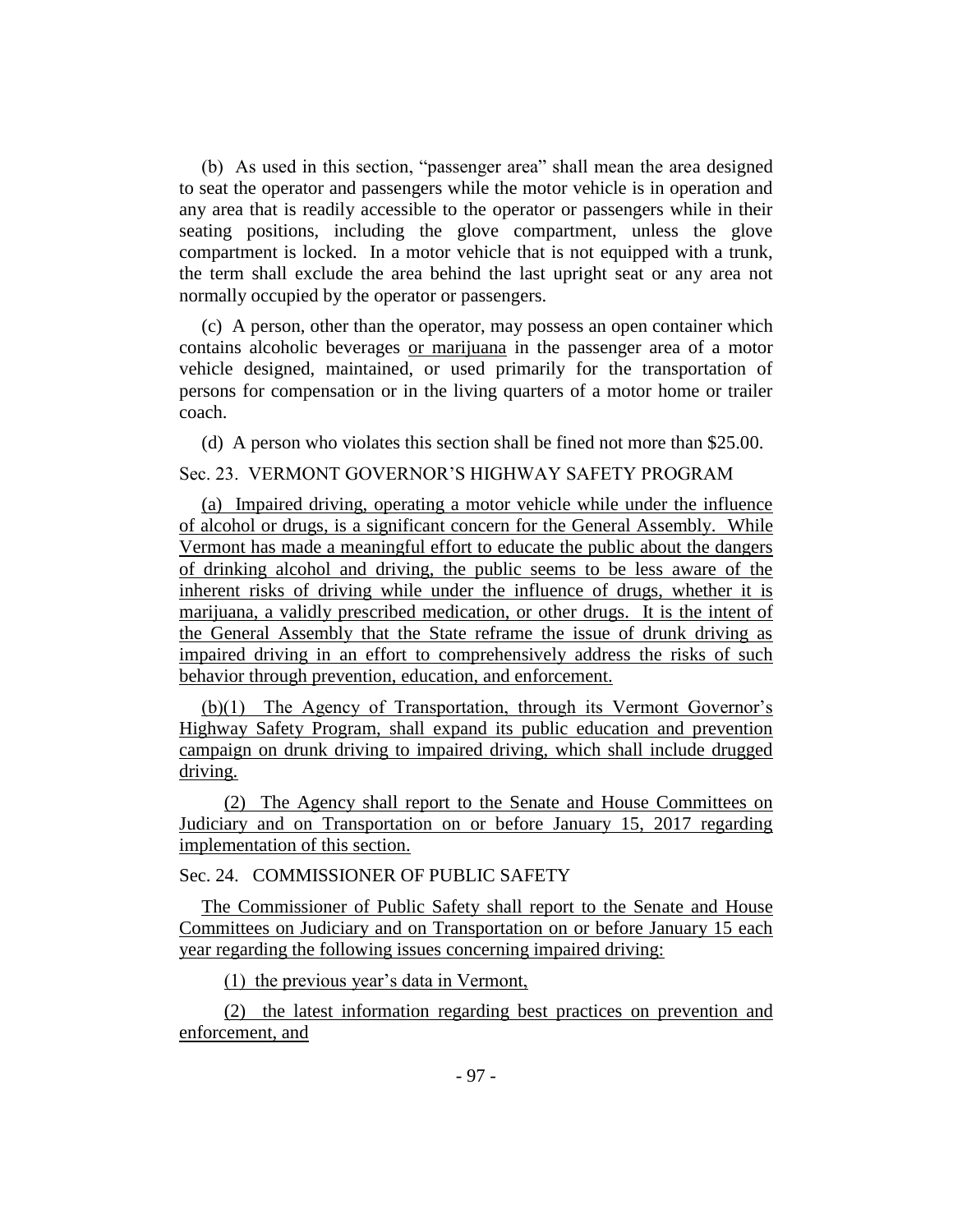(3) his or her recommendations for legislative action.

## Sec. 25. DRUG RECOGNITION EXPERT TRAINING

(a) In fiscal year 2017, \$42,000.00 is appropriated from the General Fund to the Department of Public Safety, these funds provide drug recognition expert training to a minimum of ten sworn law enforcement officers statewide.

(b) The Department shall develop a process for approving funding for drug recognition expert training for law enforcement agencies in the State. In awarding funding, the Department shall consider the State's interest in achieving sufficient geographic distribution of drug recognition experts to provide adequate statewide coverage.

(c) The Department shall work collaboratively with the Agency of Transportation to ensure federal Governor's Highway Safety Program funds are applied where appropriate for the cost of this training.

Sec. 26. CREATION AND FUNDING OF NEW TROOPER POSITIONS

(a) Position creation. Within the Department of Public Safety, the following positions are created:

(1) effective July 1, 2016, nine classified trooper positions;

(2) effective July 1, 2017, eight classified trooper positions; and

(3) effective July 1, 2018, eight classified trooper positions.

(b) Position funding.

(1) In fiscal year 2017, \$1,500,000.00 is appropriated from the General Fund to the Department of Public Safety for the trooper positions, including required equipment.

(2) It is the intent of the General Assembly that funding be appropriated as needed to fund the new trooper positions created in fiscal years 2018 and 2019.

Sec. 27. DEPARTMENT OF PUBLIC SAFETY LABORATORY POSITIONS, EQUIPMENT, AND FUNDING

(a) Position creation. Within the Department of Public Safety, six classified positions are established, as follows:

(1) two forensic chemists;

(2) two program technicians; and

(3) two administrative assistants.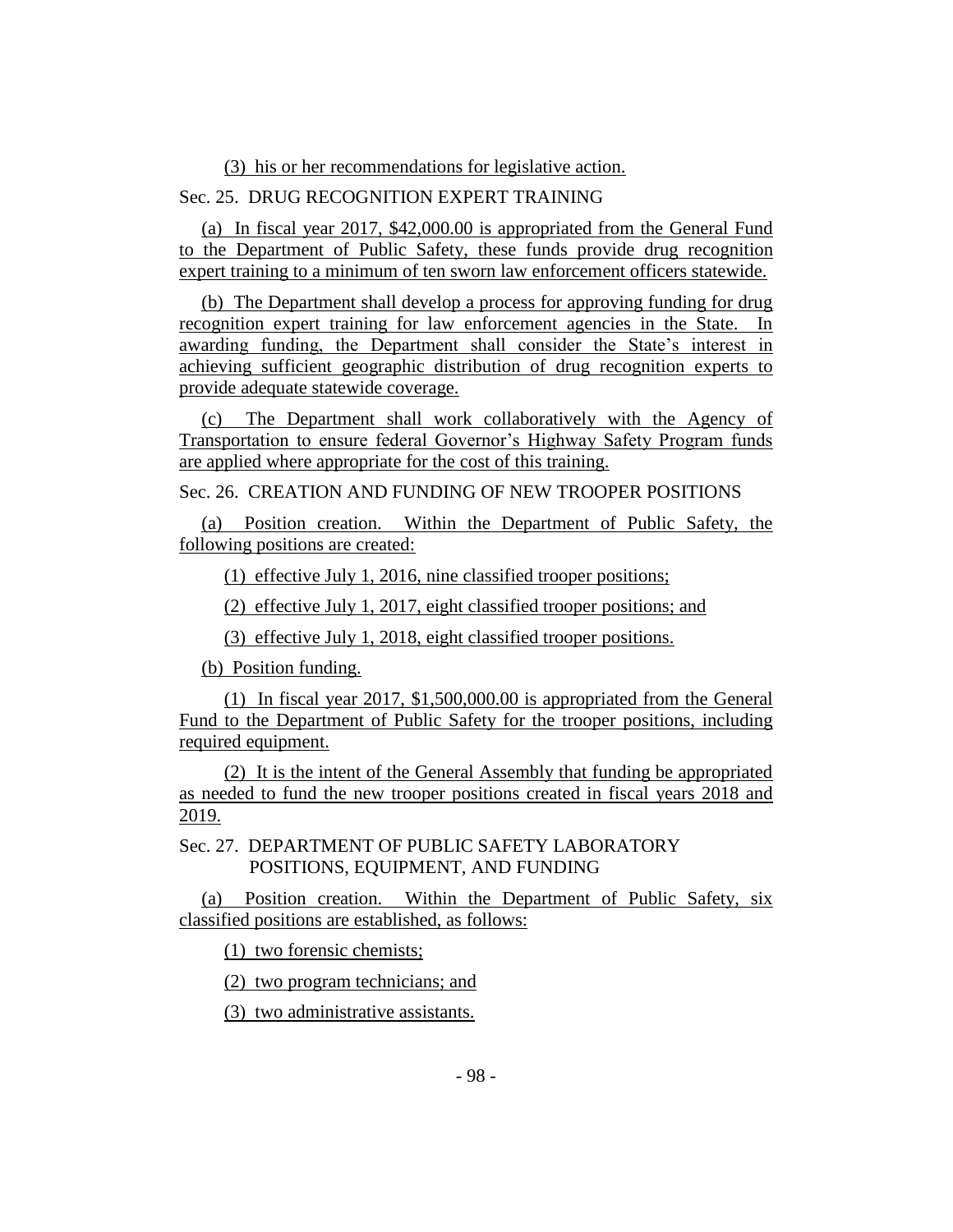(b) Position funding. In fiscal year 2107, \$612,000.00 is appropriated from the General Fund to the Department of Public Safety, of which \$362,000.00 shall fund the positions created in this section, and \$250,000.00 shall fund laboratory equipment.

\* \* \* Miscellaneous \* \* \*

Sec. 28. 24 V.S.A. § 2291 is amended to read:

#### § 2291. ENUMERATION OF POWERS

For the purpose of promoting the public health, safety, welfare, and convenience, a town, city, or incorporated village shall have the following powers:

\* \* \*

(29) To prohibit or regulate, by means of a civil ordinance adopted pursuant to chapter 59 of this title, the number, time, place, manner, or operation of a marijuana establishment, or any class of marijuana establishments, located in the municipality; provided, however, that amendments to such an ordinance shall not apply to restrict further a marijuana establishment in operation within the municipality at the time of the amendment. As used in this subdivision, "marijuana establishment" is as defined in 18 V.S.A. chapter 87.

Sec. 29. 24 V.S.A. § 4414 is amended to read:

§ 4414. ZONING; PERMISSIBLE TYPES OF REGULATIONS

Any of the following types of regulations may be adopted by a municipality in its bylaws in conformance with the plan and for the purposes established in section 4302 of this title.

\* \* \*

(16) Marijuana establishments. A municipality may adopt bylaws for the purpose of regulating marijuana establishments as defined in 18 V.S.A. chapter 87.

Sec. 30. 4 V.S.A. § 1102 is amended to read:

§ 1102. JUDICIAL BUREAU; JURISDICTION

(a) A Judicial Bureau is created within the Judicial Branch under the supervision of the Supreme Court.

(b) The Judicial Bureau shall have jurisdiction of the following matters:

\* \* \*